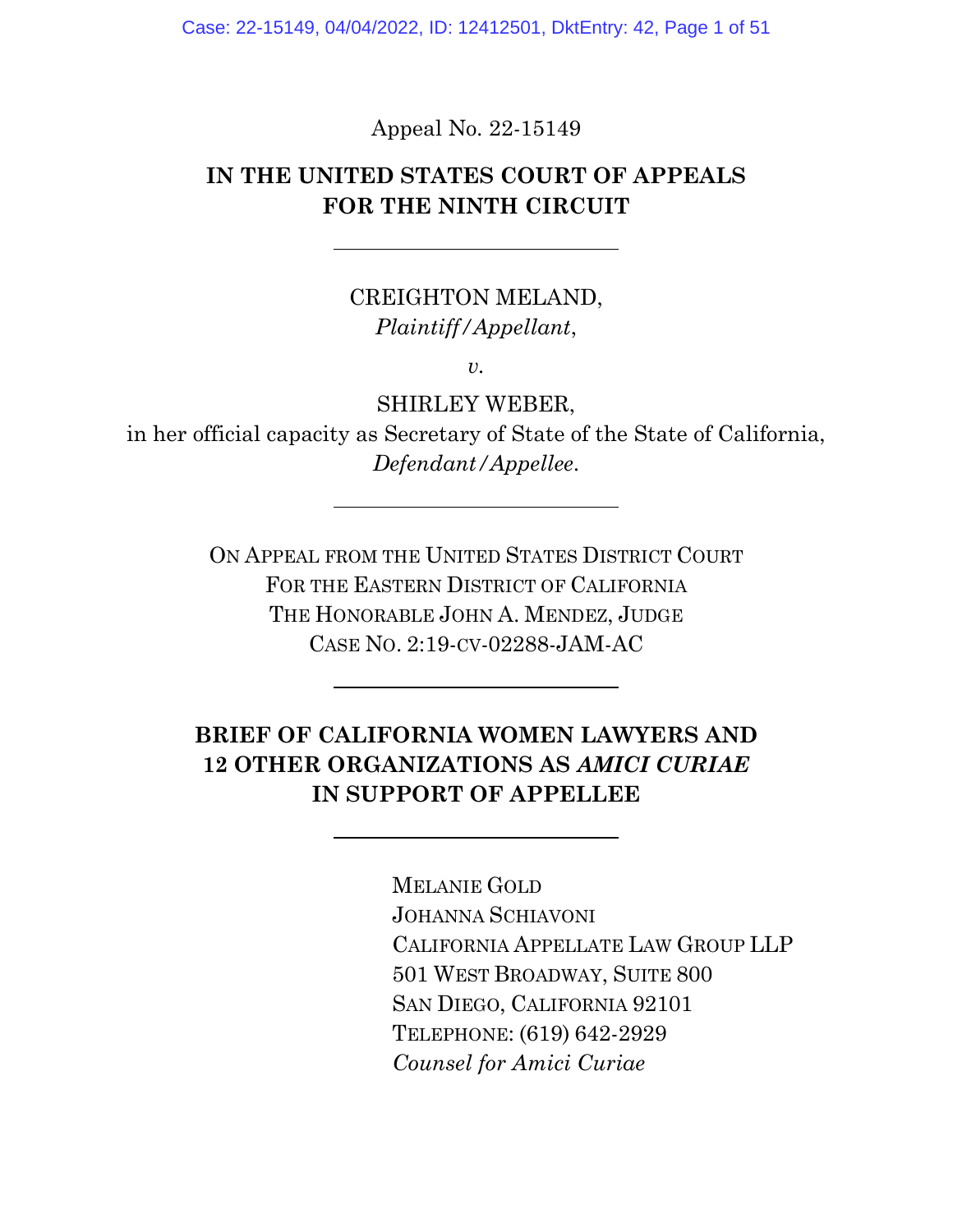### **CORPORATE DISCLOSURE STATEMENT**

<span id="page-1-0"></span>Pursuant to [Federal Rules of Appellate Procedure 26.1 and](https://www.westlaw.com/Document/ND4ECDFD0B97711D8983DF34406B5929B/View/FullText.html?transitionType=Default&contextData=(sc.Default)&VR=3.0&RS=da3.0)   $29(a)(4)(A)$ , the undersigned counsel certifies that the amici curiae are not subsidiaries of any other corporation and no publicly held corporation owns 10% or more of their stock.

> /s/ *Johanna Schiavoni* Johanna Schiavoni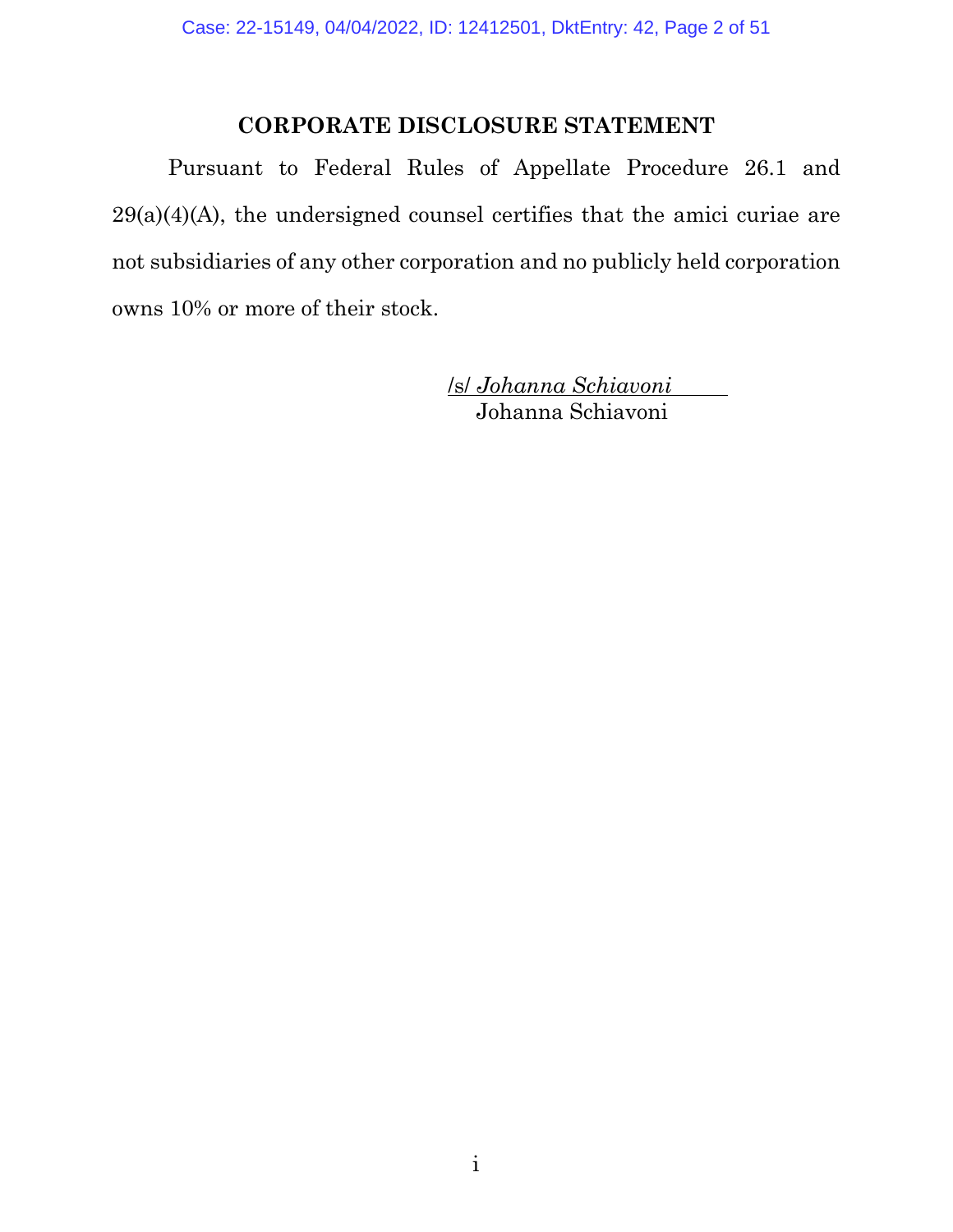# **TABLE OF CONTENTS**

|    |    | Page                                                                                                                                                                   |
|----|----|------------------------------------------------------------------------------------------------------------------------------------------------------------------------|
|    |    |                                                                                                                                                                        |
|    |    |                                                                                                                                                                        |
|    |    | STATEMENT OF COMPLIANCE WITH FEDERAL RULE OF                                                                                                                           |
|    |    |                                                                                                                                                                        |
|    |    |                                                                                                                                                                        |
| Ι. |    | SB 826 Is an Appropriate Remedial Measure Because<br>Discriminatory Barriers Preclude Women from Obtaining                                                             |
|    | A. | The Barriers Are Structural: The Board Recruitment<br>Process Is Secretive, and the Criteria Are Unstated or                                                           |
|    | В. | Board Recruitment Is Sourced from a Closed Network                                                                                                                     |
|    | C. | Board Vacancies Are Rare, Meaning Seats Infrequently                                                                                                                   |
|    | D. | The Personal and Financial Benefits for Director Roles<br>Have Long Disincentivized Vacancies and Incentivized<br>Existing (Male) Directors to Keep Board Seats within |
|    | Е. | The Experiences of Professional Women Confirm the<br>Secretive, Subjective, and Insular Selection Process for                                                          |
|    | F. | Unlike Other Areas, There Is No Avenue to Seek Legal<br>Redress or Relief When There Is Discrimination20                                                               |
| П. |    | Qualified Women Are Willing and Available to Serve on                                                                                                                  |
|    | A. | The Evidence Shows a Deep Pool of Qualified Female                                                                                                                     |
|    | В. | The Claim That Adding Women to California Company<br>Boards Caused Shareholder Losses Is Incorrect25                                                                   |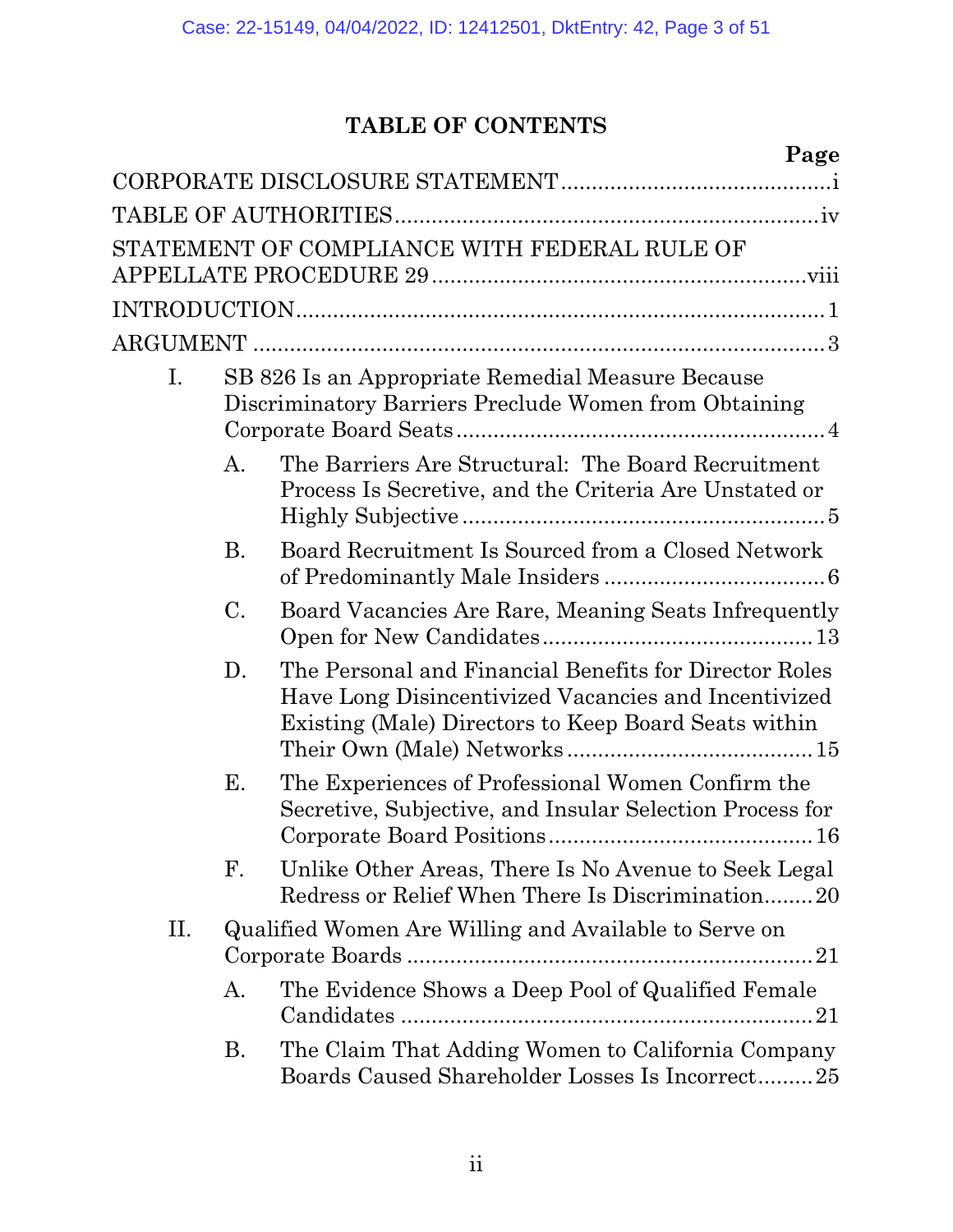| III. |             | The Law Is Working and Promotes the Public Interest27                                          |  |
|------|-------------|------------------------------------------------------------------------------------------------|--|
|      | A.          | Measures Taken Before SB 826 Were Ineffective27                                                |  |
|      | В.          | Comparing Board Composition Before and After the                                               |  |
|      | $C_{\cdot}$ | Meland's Claim That the Law Is Unnecessary Is<br>Unsupported by the Record and Contrary to the |  |
|      |             |                                                                                                |  |
|      |             |                                                                                                |  |
|      |             |                                                                                                |  |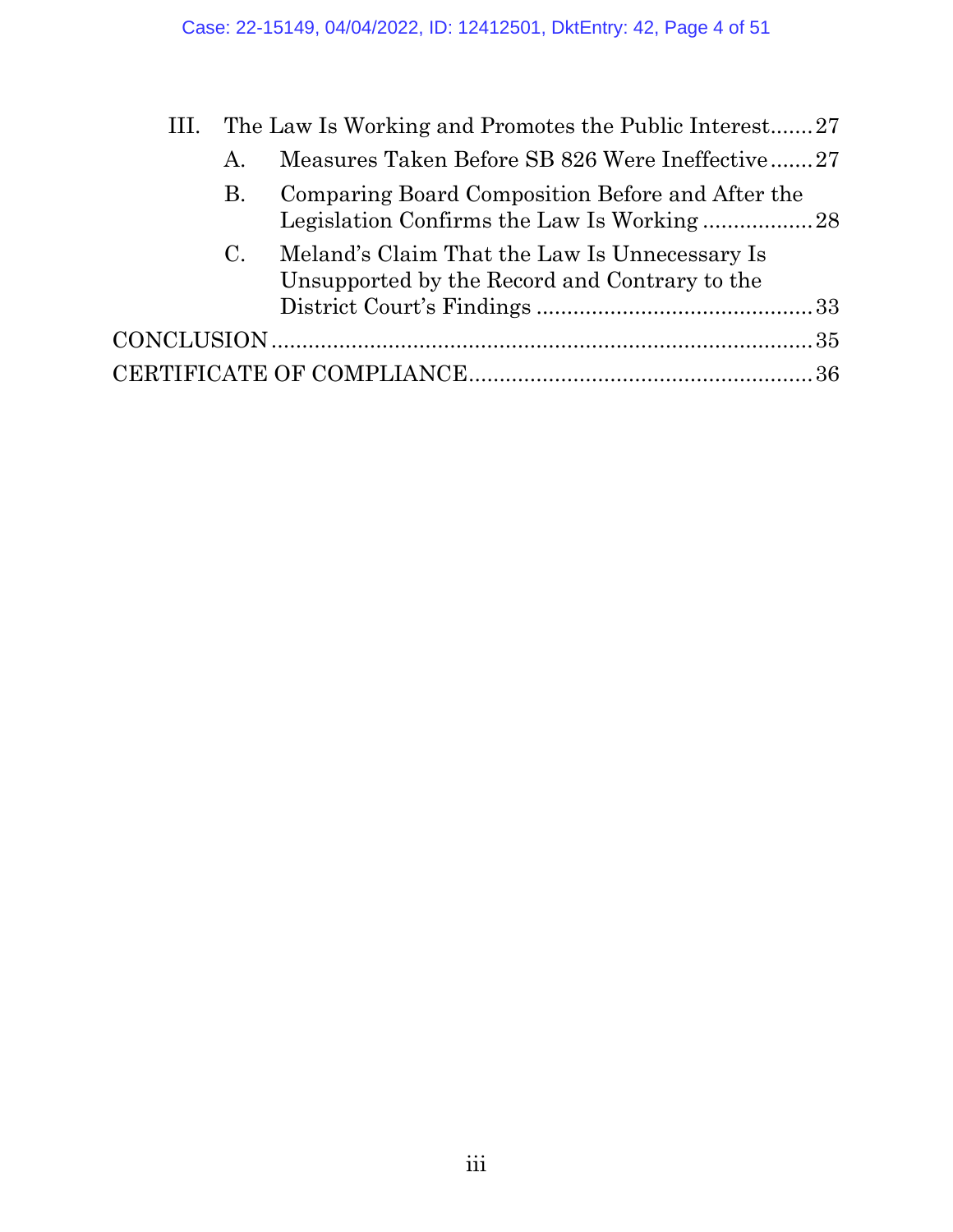## **TABLE OF AUTHORITIES**

## **Page(s)**

### **STATUTES**

## **OTHER AUTHORITIES**

| 2020 Spencer Stuart Board Index Survey 2 (2020),<br>www.spencerstuart.com/-/media/2020/december/ssbi2020/<br>2020_us_spencer_stuart_board_index.pdf<br>13                                                                                                |            |
|----------------------------------------------------------------------------------------------------------------------------------------------------------------------------------------------------------------------------------------------------------|------------|
| 50/50 Women on Boards, <i>Gender Diversity Index Fourth</i><br><i>Quarter 2021 Key Findings, https://5050wob.com/wp-</i><br>content/uploads/2022/02/5050WOB-                                                                                             | 31         |
| Isabelle Allermand et al., Role of Old Boys' Network and<br>Regulatory Approaches in Selection Processes for Female<br><i>Directors</i> at 39 (Jan. 15, 2021),<br>https://papers.ssrn.com/sol3/papers.cfm?abstract<br>id=3768833                         | 7, 28      |
| Barbara Black, Stalled: Gender Diversity on Corporate                                                                                                                                                                                                    |            |
| Annalisa Barrett, The Women Changing California<br><i>Boardrooms, report published by KPMG Board</i><br>Leadership Center (2020),<br>https://boardleadership.kpmg.us/relevant-<br>topics/articles/2020/the-women-changing-california-<br>boardrooms.html | 23, 24, 31 |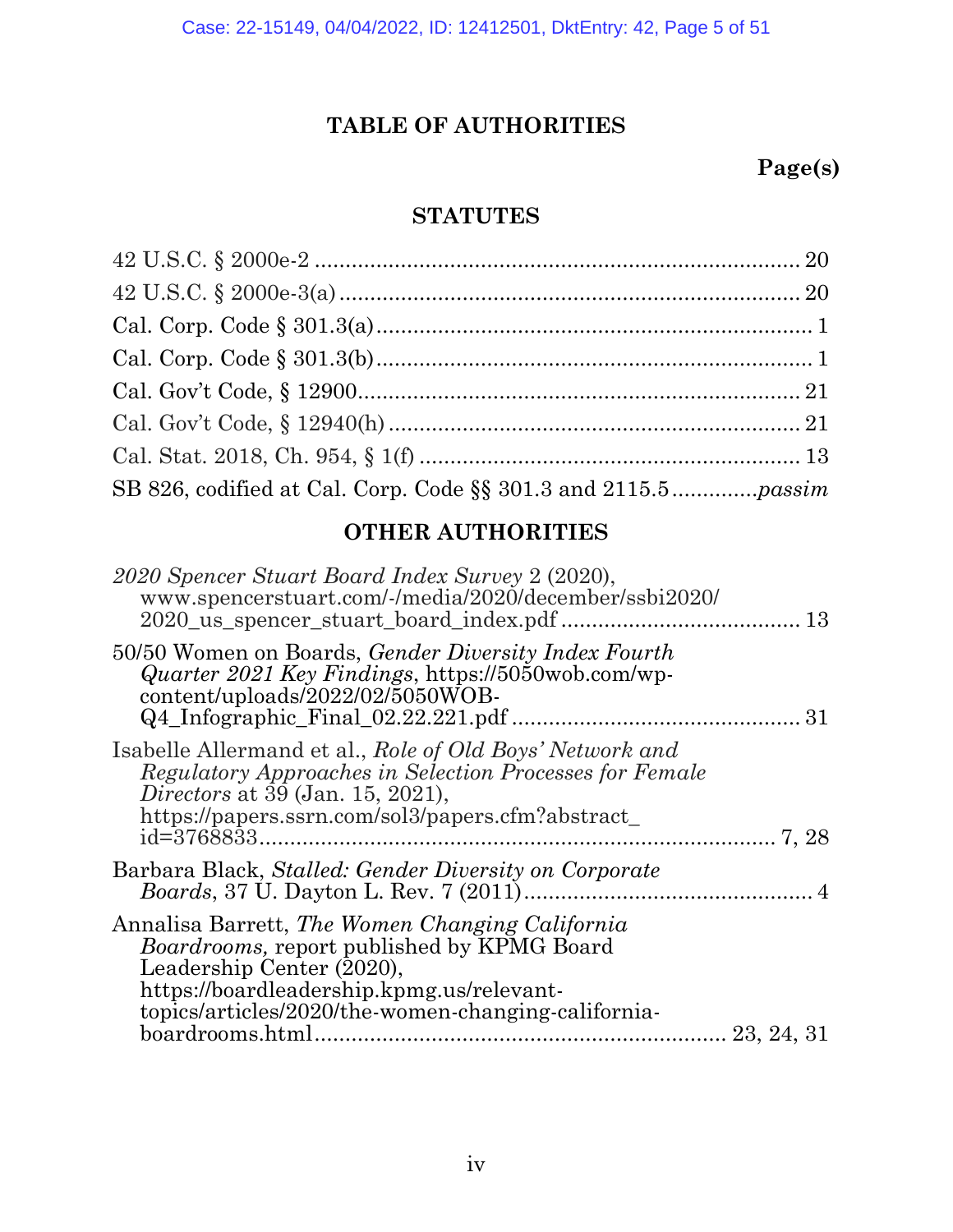| Annalisa Barrett, Women on Boards of Public Companies<br>Headquartered in California 2018 Report (Oct. 24, 2019),<br>https://papers.ssrn.com/sol3/papers.cfm?abstract_id=3463<br>$510$                                           | 28 |
|----------------------------------------------------------------------------------------------------------------------------------------------------------------------------------------------------------------------------------|----|
| Coco Brown, Why Men Still Dominate Corporate<br><i>Boardrooms</i> , Fortune Magazine (June 7, 2017),<br>https://fortune.com/2017/06/07/most-powerful-women-<br>career-advice-corporate-boardroom-diversity-workplace-<br>6, 8, 9 |    |
| Jacqueline Concilla, A Glimmer of Hope for California's<br>Well-Intentioned Attempt to Put More Women in the                                                                                                                     |    |
| California Partners Project, Claim Your Seat: A Progress<br>Report on Women's Representation on California<br>Corporate Boards (2020),<br>https://www.calpartnersproject.org/claimyourseat2020 28, 31                            |    |
| California Partners Project, Claim Your Seat: Women of<br>Color on California's Public Company Boards 21 (2021),<br>https://www.calpartnersproject.org/wocclaimyourseatpassim                                                    |    |
| California Partners Project, Mapping Inclusion: Women's<br>Representation on California's Public Company Boards by<br><i>Region and Industry (Dec. 15, 2021),</i><br>https://www.calpartnersproject.org/mappinginclusion31       |    |
| Teresa Dean, <i>Double Bind: Women of Color in Business</i><br><i>Leadership</i> , Baylor University Honors Thesis (Dec. 2016),<br>https://baylor-ir.tdl.org/bitstream/handle/2104/9883/                                         | 11 |
| Lisa Fairfax, Clogs in the Pipeline: The Mixed Data on<br>Women Directors and Continued Barriers to Their                                                                                                                        |    |
| Nicolena Farias-Eisner, Gender Diversity in Corporate<br>Boardrooms: Do Equal Seats Mean Equal Voices?, 13 J.<br>Bus. Entrepreneurship & L. 1 $(2019)$ ,<br>https://digitalcommons.pepperdine.edu/cgi/viewcontent.cgi            |    |
| Marina Gertsberg, et al., Gender Quotas and Support for<br><i>Women in Board Elections, Nat'l Bureau of Econ Research</i>                                                                                                        |    |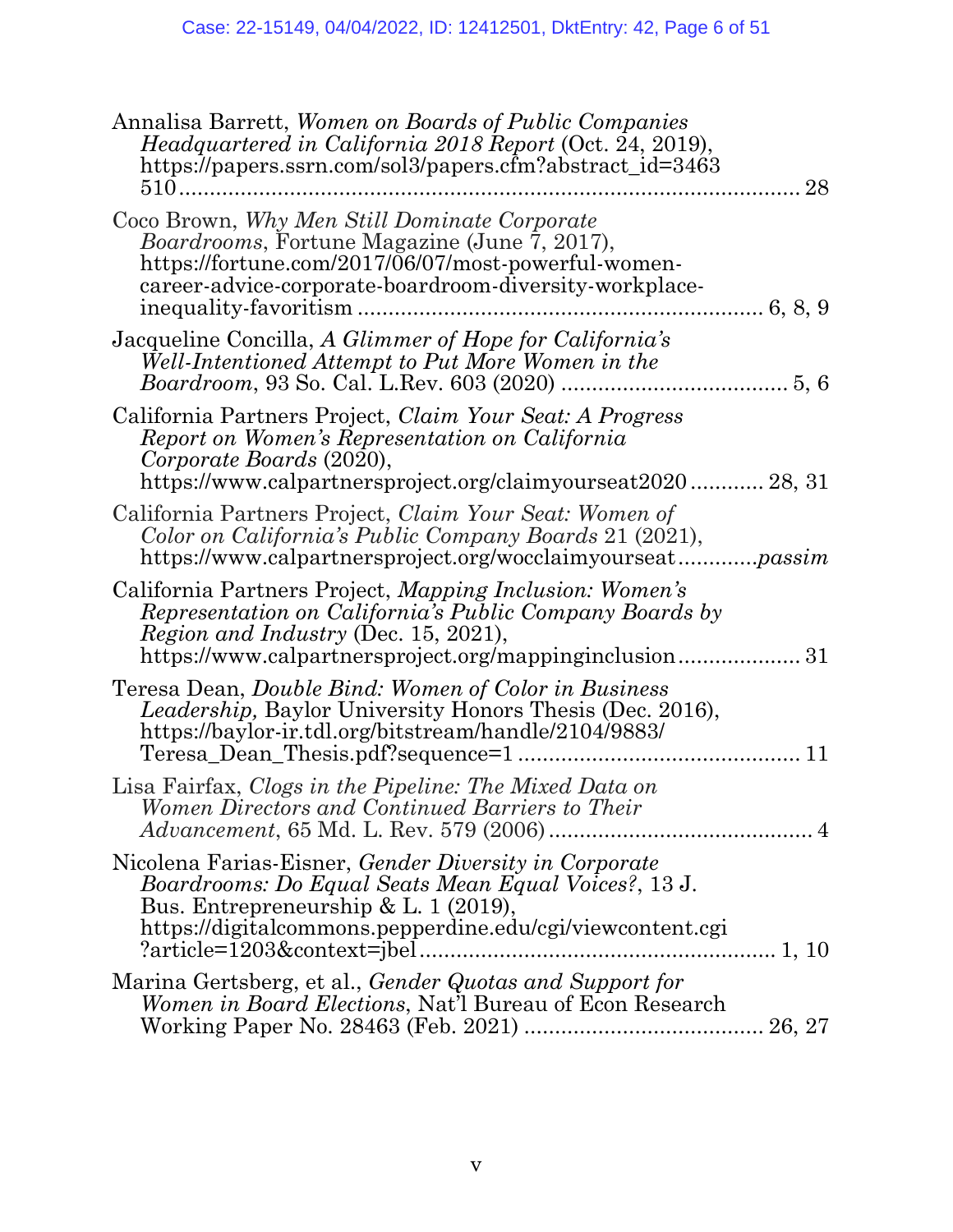| Jeff Green, et al., <i>Wanted: 3,732 Women to Govern Corporate</i><br><i>America</i> , Bloomberg Businessweek (March 21, 2019),<br>https://www.bloomberg.com/graphics/2019-women-on-                                                                |
|-----------------------------------------------------------------------------------------------------------------------------------------------------------------------------------------------------------------------------------------------------|
| 16<br>boards/                                                                                                                                                                                                                                       |
| Daniel Greene, Vincent Intintoli, and Kathleen M. Kahle, Do<br>Board Gender Quotas Affect Firm Value? Evidence from<br><i>California Senate Bill No. 826 (2020) 60 J. Corp. Fin. 1,</i><br>https://papers.ssrn.com/sol3/papers.cfm?abstract_id=3463 |
| Daniel Greene, Vincent J. Intintoli, and Kathleen M. Kahle,<br>How Deep Is the Labor Market for Female Directors?<br><i>Evidence from Mandated Director Appointments</i> (Dec. 23,                                                                  |
| Boris Groysbert & Deborah Bell, Dysfunction in the<br><i>Boardroom</i> , Harv. Bus. Rev. 88 (June 2013),                                                                                                                                            |
| Alisha Hardasani Gupta, Surprise: Women and Minorities<br>Are Still Underrepresented in Corporate Boardrooms, The<br>New York Times (June 7, 2021),<br>https://www.nytimes.com/2021/06/07/us/women-                                                 |
| Heidrick & Struggles, <i>Board Monitor U.S. 2019</i> ,<br>https://www.heidrick.com/-<br>/media/heidrickcom/publications-and-<br>reports/board_monitor_us_2019.pdf 22, 23, 25, 34                                                                    |
| Erica Hersh, Why Diversity Matters: Women on Boards of<br>Directors, Harvard T.H. Chan School of Public Health<br>(July 21, 2016), https://www.hsph.harvard.edu/ecpe/why-                                                                           |
| Matt Huffman & Lisa Torres, It's Not Only 'Who you Know'<br>That Matters: Gender, Personal Contacts, and Job Lead                                                                                                                                   |
| Carolyn Janiak, The "Links" Among Golf, Networking and<br>Women's Professional Advancement, 8 Stan. J.L. Bus &                                                                                                                                      |
| Kristy N. Kamarck, Women in Combat: Issues for Congress                                                                                                                                                                                             |
| Judd Kessler and Corinne Low, Research: How Companies<br>Committed to Diverse Hiring Still Fail, Harvard Bus. Rev.<br>(Feb 11, 2021), https://hbr.org/2021/02/research-how-                                                                         |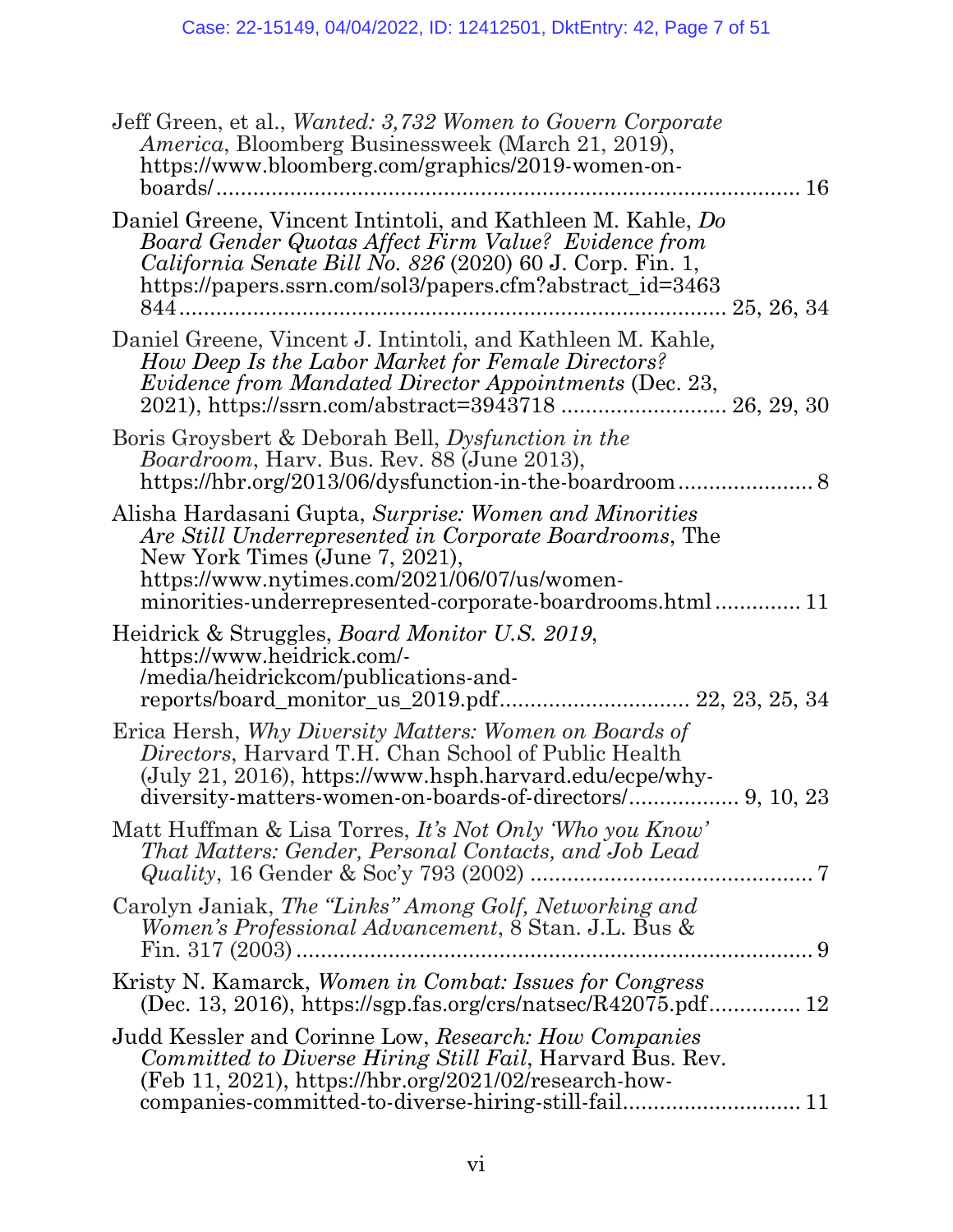| Susan Muck, Want to Join a Corporate Board? Here's How,<br>Harvard Law School Forum on Corporate Governance<br>(Feb. 26, 2020),<br>https://corpgov.law.harvard.edu/2020/02/26/want-to-join-                                                                              |
|--------------------------------------------------------------------------------------------------------------------------------------------------------------------------------------------------------------------------------------------------------------------------|
| Cydney Posner, Reasons for "Male and Pale" Boards,<br>Harvard Law School Forum on Corporate Governance<br>(May 17, 2019),<br>https://corpgov.law.harvard.edu/2019/05/17/reasons-for-                                                                                     |
| Cydney Posner, Tackling the Underrepresentation of Women<br>of Color on Boards, Cooley PubCo (May 10, 2021),<br>https://cooleypubco.com/2021/05/10/underrepresentation-                                                                                                  |
| Deborah L. Rhode & Manda K. Packel, <i>Diversity on</i><br>Corporate Boards: How Much Difference Does Difference                                                                                                                                                         |
| Isaac Stanley-Becker, Corporate boards, consulting, speaking<br>fees: How U.S. generals thrived after Afghanistan,<br>Washington Post (Sept. 4, 2021),<br>https://www.washingtonpost.com/politics/2021/09/04/mcch<br>rystal-afghanistan-navistar-consulting-generals/ 12 |
| Anne Stych, Low turnover slows diversity on corporate<br><i>boards</i> , The Business Journals: BizWomen<br>(Apr. 29, 2019),<br>https://www.bizjournals.com/bizwomen/news/latest-<br>news/2019/04/low-turnover-slows-diversity-on-corporate-<br>13                       |
| Debbie Thomas, Bias in the Boardroom: Implicit Bias in the<br>Selection and Treatment of Women Directors, 102 Marq. L.<br>Rev. 539 (2018)<br>passim                                                                                                                      |
| Quick Take: Women in the Workforce-United States, Catalyst<br>(Oct. 14, 2020), https://www.catalyst.org/research/women-<br>23                                                                                                                                            |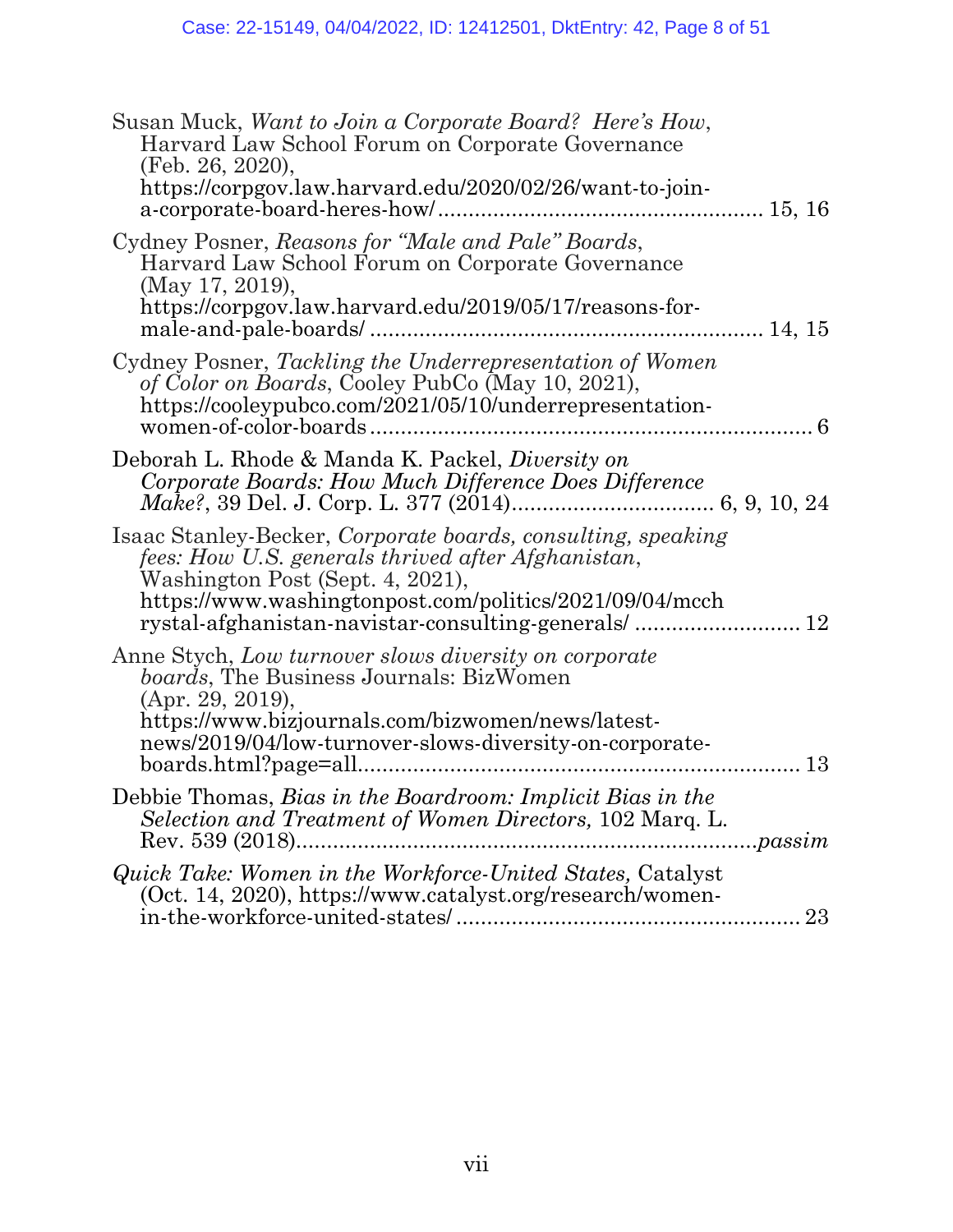### <span id="page-8-0"></span>**STATEMENT OF COMPLIANCE WITH FEDERAL RULE OF APPELLATE PROCEDURE 29**

California Women Lawyers and 12 organizations submit this brief as amici curiae supporting Appellee California Secretary of State's opposition to Appellant Creighton Meland's appeal from the denial of his preliminary injunction motion. [Fed. R. App. 29\(a\)\(4\).](https://www.westlaw.com/Document/ND9110E10B97711D8983DF34406B5929B/View/FullText.html?transitionType=Default&contextData=(sc.Default)&VR=3.0&RS=da3.0) Both parties consented to the filing of this amici curiae brief and this brief is timely filed. Fed. R. App.  $29(a)(2)$ ,  $(a)(6)$ .<sup>[1](#page-8-1)</sup>

Amici provide the following statements of interest pursuant to Federal Rule of Appellate Procedure 29(a)(4)(D):

California Women Lawyers is a nonprofit bar association chartered in 1974 and its mission is "to advance women in the profession of law; to improve the administration of justice; to better the position of women in society; to eliminate all inequities based on gender, and to provide an organization for collective action and expression germane to the aforesaid

<span id="page-8-1"></span><sup>&</sup>lt;sup>1</sup> Amici certify that no party's counsel authored the brief in whole or in part; that no party or party's counsel contributed money that was intended to fund preparing or submitting the brief; and that no person other than the amici, their members, and their counsel—contributed money intended to fund preparing or submitting the brief. Fed. R. App.  $29(a)(4)(E)$ .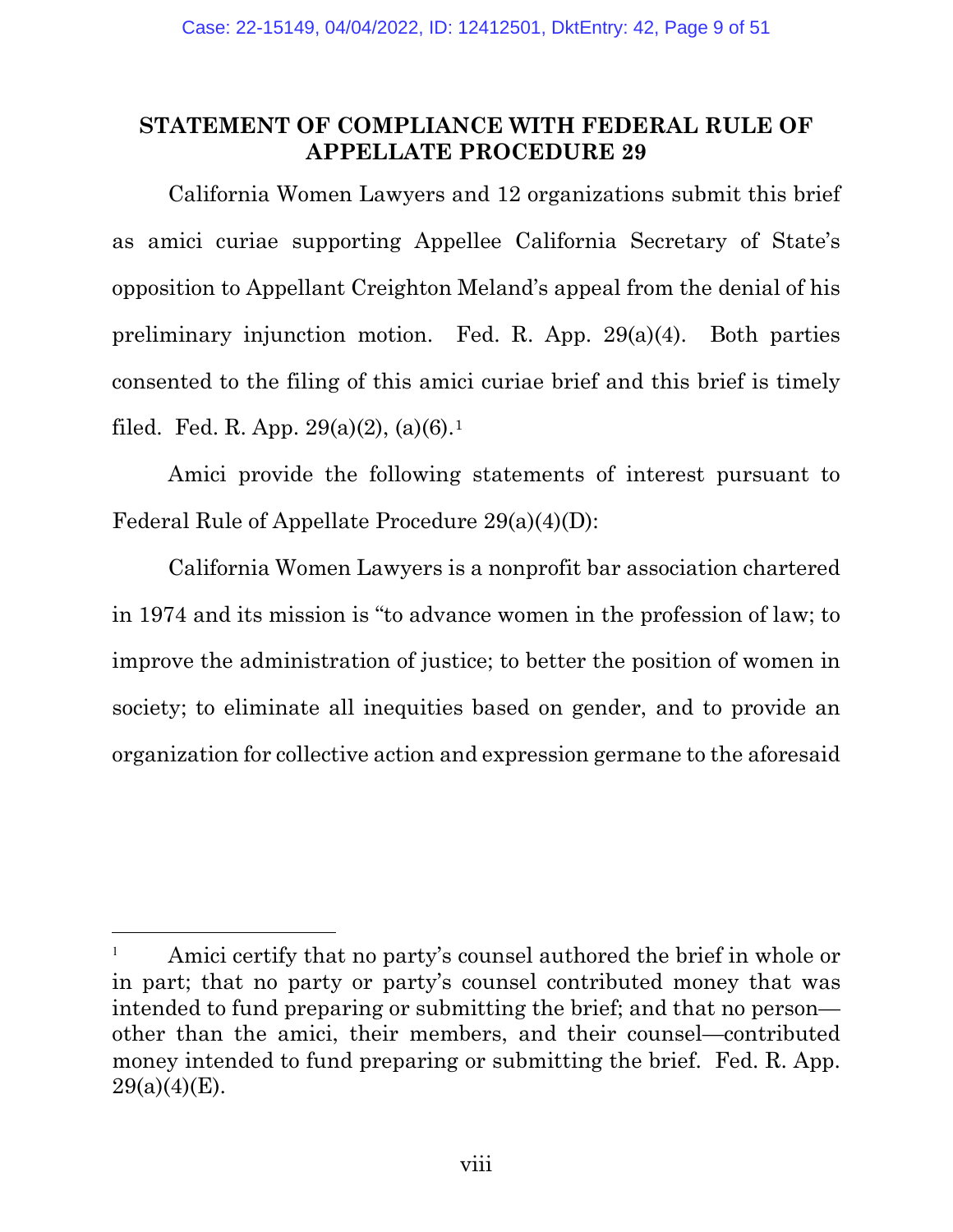purposes." [https://www.cwl.org/about.](https://www.cwl.org/about) At the time of its founding, only about 3% of lawyers in the state were female.[2](#page-9-0)

California Women Lawyers was established by women lawyers and judges who suffered discrimination in the profession, were in many situations excluded from or treated with hostility by traditional bar associations, and were marginalized in the practice and the courtroom.[3](#page-9-1) At its origin, some women lawyers and judges attended a 1973 State Bar convention and coalesced around the need to resist the discrimination and derision they faced in the profession (and at that very meeting). They convened in San Diego in 1974 and chartered the first provisional board of California Women Lawyers.[4](#page-9-2)

California Women Lawyers is the only statewide bar association dedicated primarily to advancing the status of women in the law and society. Given its legacy, California Women Lawyers focuses on legal issues having a significant impact on women, and seeks to ensure removal of gender barriers to women's full participation in professional settings and in society.

<span id="page-9-0"></span><sup>2</sup> *See* Lessons from Our Mothers, video by California Women Lawyers Foundation (2010), [https://www.cwl.org/index.php?option=com\\_](https://www.cwl.org/index.php?option=com_content&view=article&id=40:cwl-foundation&catid=20:site-content&Itemid=135) [content&view=article&id=40:cwl-foundation&catid=20:site](https://www.cwl.org/index.php?option=com_content&view=article&id=40:cwl-foundation&catid=20:site-content&Itemid=135)[content&Itemid=135](https://www.cwl.org/index.php?option=com_content&view=article&id=40:cwl-foundation&catid=20:site-content&Itemid=135)

<span id="page-9-1"></span><sup>3</sup> *[Id.](https://www.westlaw.com/Document/ND9110E10B97711D8983DF34406B5929B/View/FullText.html?transitionType=Default&contextData=(sc.Default)&VR=3.0&RS=da3.0)*

<span id="page-9-2"></span><sup>4</sup> *[Id.](https://www.westlaw.com/Document/ND9110E10B97711D8983DF34406B5929B/View/FullText.html?transitionType=Default&contextData=(sc.Default)&VR=3.0&RS=da3.0)*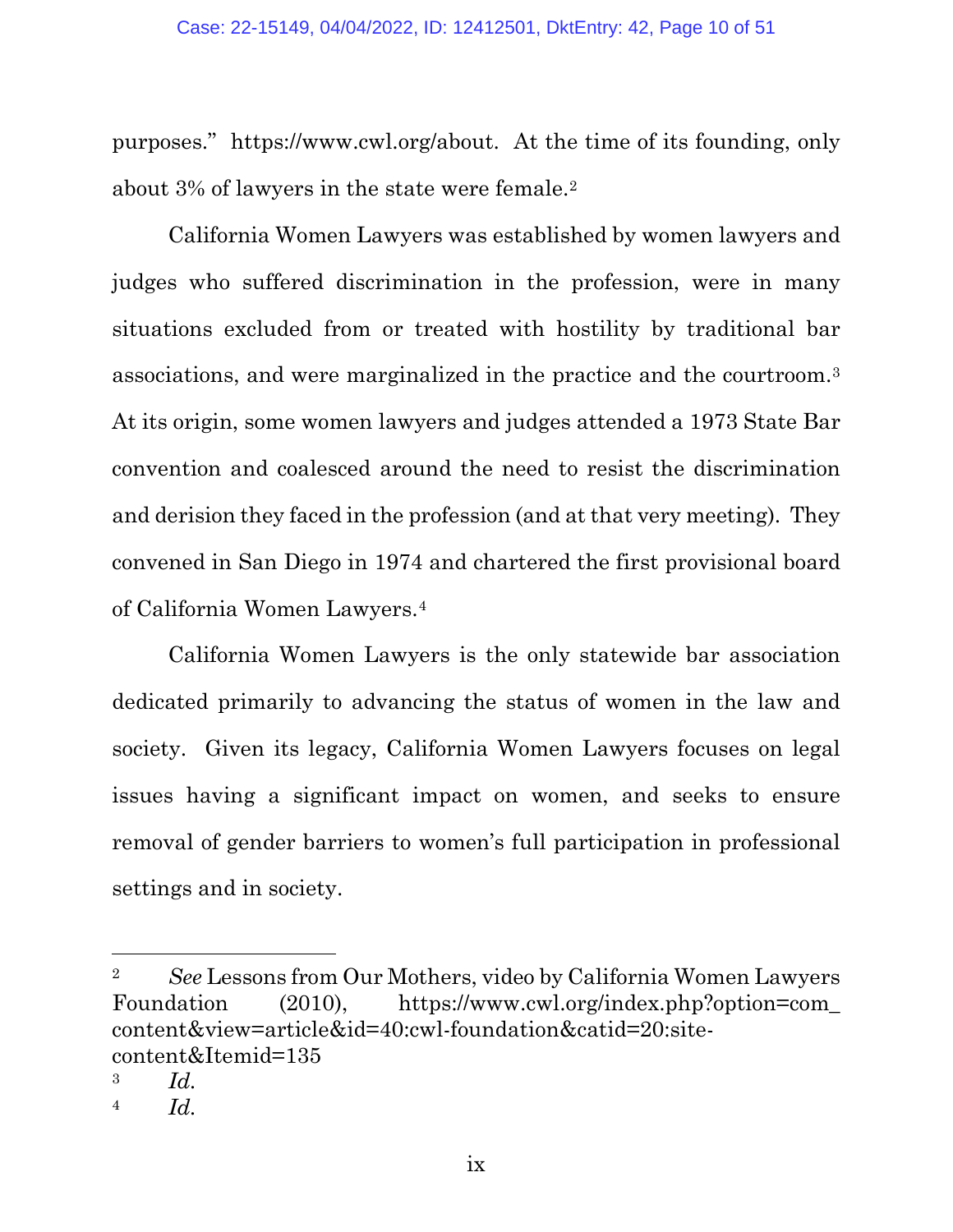Bar Association of the Bay Area, Queen's Bench represents more than 260 women attorneys, law students, and judges in the San Francisco Bay Area; its mission includes furthering equal opportunity for all women, and in particular women in the law, and providing an organization for collective action germane to its purposes.

California Association of Black Lawyers represents 6,000 African-American attorneys, judges, law professors, and students who advocate for race and gender equity.

The Latina Lawyers Bar Association ("LLBA") focuses on uplifting and supporting Latinas in the legal profession. LLBA recognizes that Latinas bring tremendous talents and perspective to the practice of law, yet face unique challenges as they attempt to succeed in the legal profession. LLBA seeks to further the diversity of its membership, bringing together attorneys from all levels of seniority, backgrounds, and areas of practice, and to partner with other bar and professional associations, to provide a rich network of resources for Latinas.

Lawyers Club of San Diego is a legal association with approximately 1,000 members established in 1972 with the mission "to advance the status of women in the law and society." In addition to presenting educational programs and engaging in advocacy, Lawyers Club participates in litigation as amicus curiae where the issues concern

x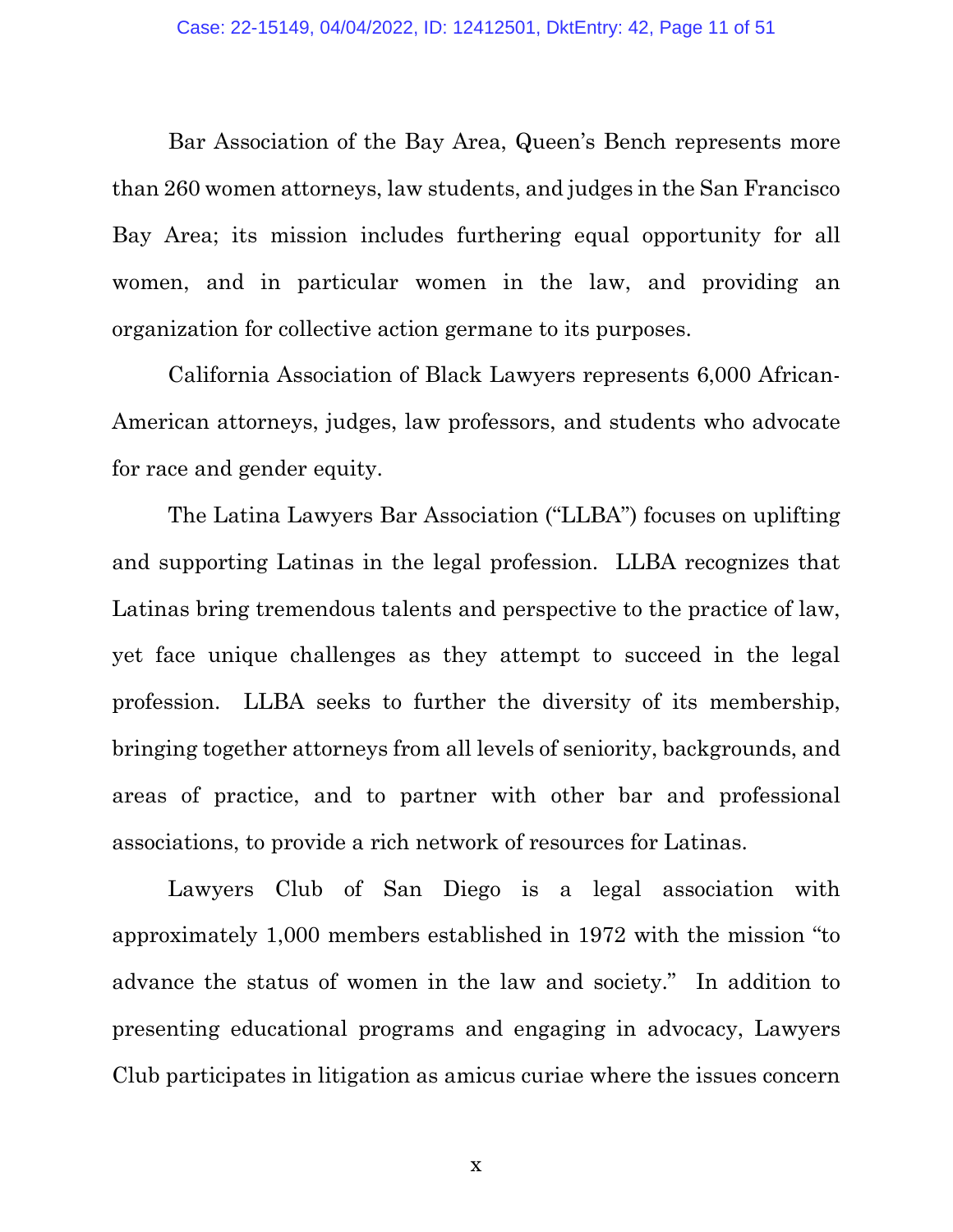the advancement of status of women in the law and society. Lawyers Club joins this amicus brief because eradicating sex and gender-based discrimination is imperative to ensure that women can meaningfully advance in their chosen careers and society.

Marin County Women Lawyers represents women attorneys in Marin County and its mission includes promoting gender equality and furthering equal representation both on boards and throughout society.

Mexican American Bar Association of Los Angeles represents more than 500 attorneys in Los Angeles County and its mission is to empower the Latino community and to fight for the equal rights of all people, including furthering equal representation of women.

The National Conference of Women's Bar Associations is a unique organization consisting of women's bar and legal organizations; its 60 members represent more than 35,000 attorneys across the United States and Canada; and its mission is to advocate for equality, diversity, equity, and inclusion in the legal profession and in society by mobilizing and uniting women's bar associations to effect change in gender and racebased processes and laws by providing a national forum for exchanging ideas, best practices, and information to highlight and address inequality.

xi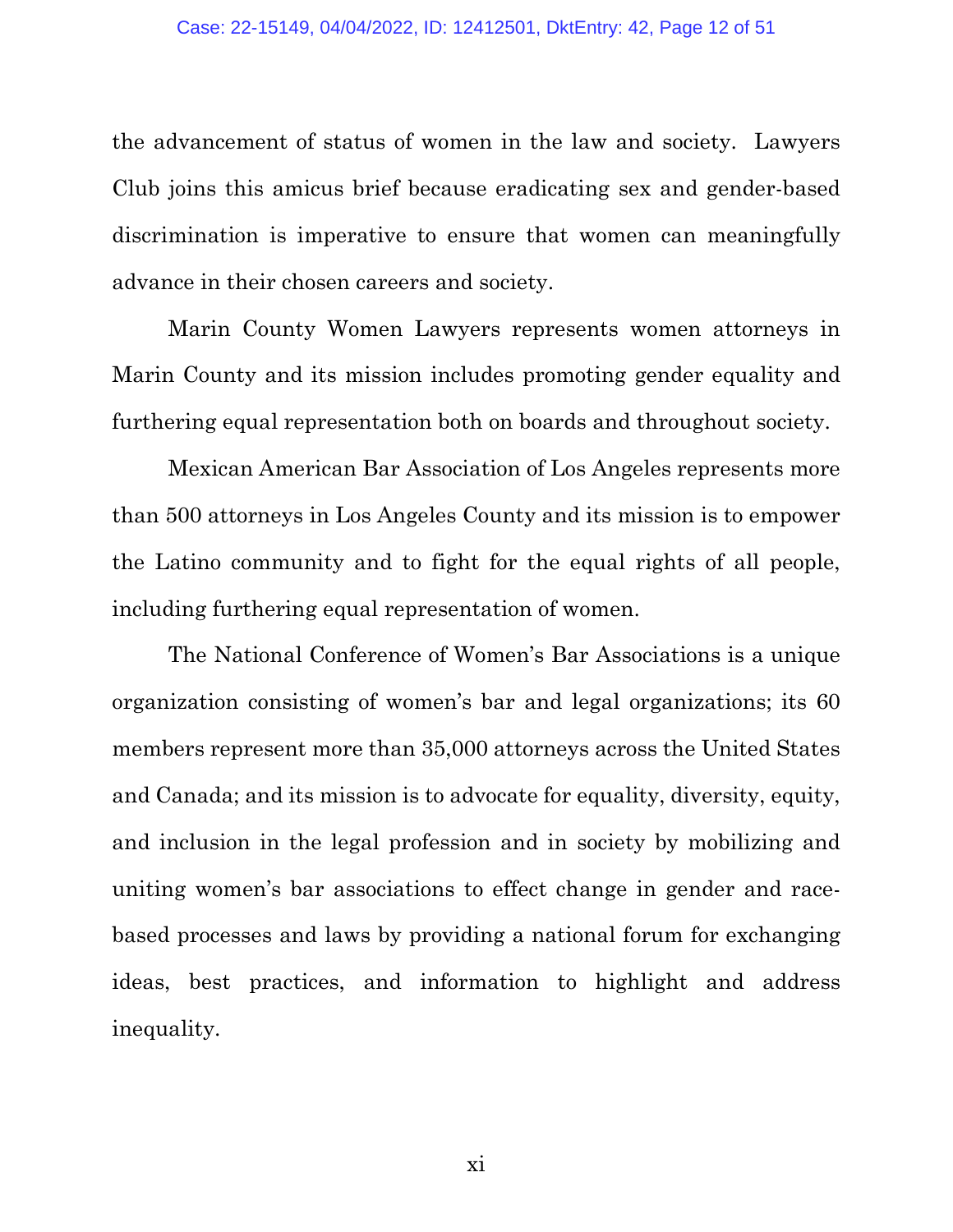The National Women's Law Center is a nonprofit legal advocacy organization and fights for gender justice—in the courts, in public policy, and in our society—and for the rights of all people to be free from sex discrimination, especially women of color, LGBTQ people, and lowincome women.

Orange County Women's Lawyers Association represents more than 300 attorneys in Orange County and its mission includes furthering equal representation or fighting gender discrimination or eliminating discrimination both on boards and throughout society.

Women's Bar Association of the State of New York is the largest state women's bar association in the country, with 20 regional Chapters across New York and more than 3,500 attorney members practicing in every area of the law; its mission is to advocate for the advancement of the status of women; to promote diversity, equity and inclusion in the legal profession and society; to ensure the fair and equal administration of justice; and to act as a unified voice for its members on issues of statewide, national, and international significance.

Santa Barbara Women Lawyers, founded in 1988, represents more than fifty lawyers and law students in the Santa Barbara legal community and its mission is to promote gender equality and the diverse interests of women lawyers.

xii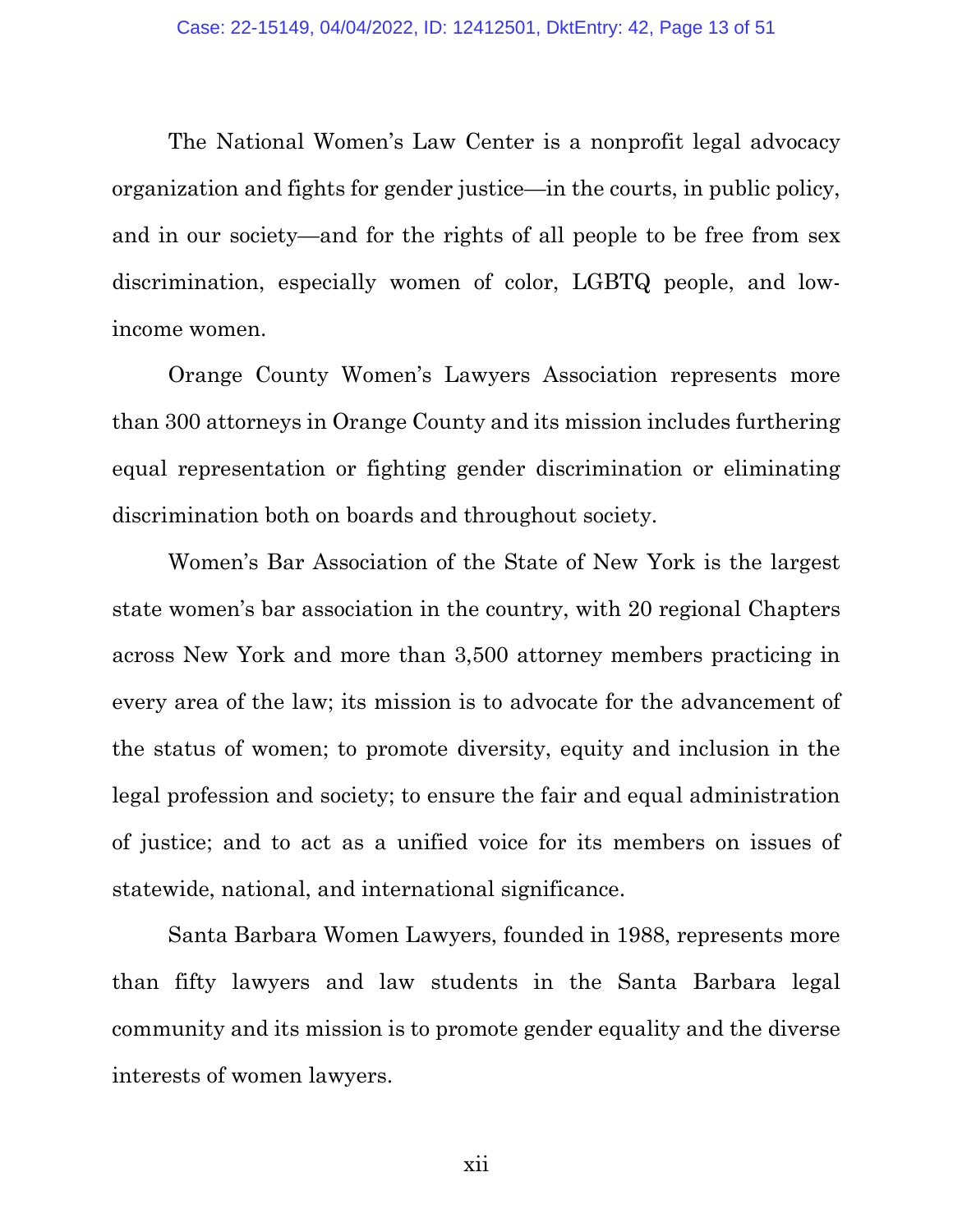Women Lawyers Association of Los Angeles has as its mission to promote the full participation in the legal profession of women lawyers and judges from diverse perspectives and racial and ethnic backgrounds, maintain the integrity of our legal system by advocating principles of fairness and equality, and improve the status of women by supporting their exercise of equal rights, equal representation, and reproductive choice.

While this brief focuses on supporting the efforts to ensure the inclusion of women, amici recognize the compounded effects of racial and other forms of discrimination, exclusion, and structural barriers to the participation on corporate boards faced by women of color, those from the LGBTQIA+ community, and women from other underrepresented communities, and the crucial need to also create solutions to address and remedy these additional barriers.

The brief sets out an independent perspective on the questions presented and provides additional context relevant to those questions, which will benefit the Court in its consideration of this case.

xiii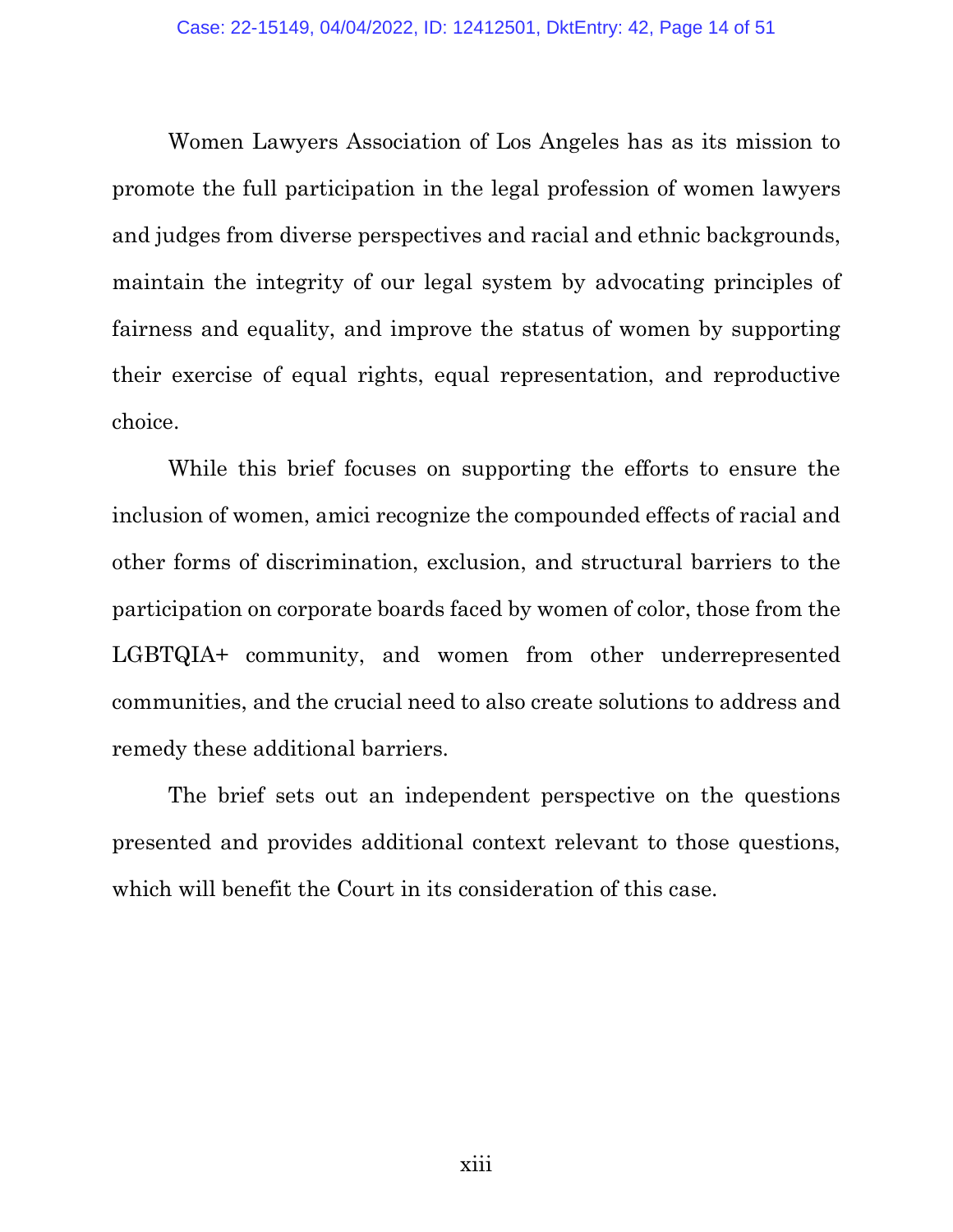#### **INTRODUCTION**

<span id="page-14-0"></span>The first two female corporate directors in the United States were Clara Abbott in 1900 and Lettie Pate Whitehead in 1934, both of whom had husbands who were their corporations' founders.<sup>5</sup> Despite these early appointments, during the next 84 years public corporate boards remained bastions of men. By 2018 when SB 826 was enacted only a small percentage of California's public company board seats were held by women and 29% of California companies had *no* women on their boards of directors.[6](#page-14-2)

In enacting SB 826, the Legislature found the gross underrepresentation of women on California public company boards results from discrimination based on pernicious stereotypes and "impenetrable walls of discrimination" inherent in the secretive and closed-network board appointment process. SER 564. The Legislature

<span id="page-14-1"></span><sup>5</sup> Nicolena Farias-Eisner, *[Gender Diversity in Corporate Boardrooms:](https://www.westlaw.com/Document/I698728183d7311eaadfea82903531a62/View/FullText.html?transitionType=Default&contextData=(sc.Default)&VR=3.0&RS=da3.0&fragmentIdentifier=co_pp_sp_203601_1)  Do Equal Seats Mean Equal Voices?*, [13 J. Bus. Entrepreneurship & L. 1,](https://www.westlaw.com/Document/I698728183d7311eaadfea82903531a62/View/FullText.html?transitionType=Default&contextData=(sc.Default)&VR=3.0&RS=da3.0&fragmentIdentifier=co_pp_sp_203601_1)  1-2 [\(2019\),](https://www.westlaw.com/Document/I698728183d7311eaadfea82903531a62/View/FullText.html?transitionType=Default&contextData=(sc.Default)&VR=3.0&RS=da3.0&fragmentIdentifier=co_pp_sp_203601_1) [https://digitalcommons.pepperdine.edu/cgi/viewcontent.cgi?](https://digitalcommons.pepperdine.edu/cgi/viewcontent.cgi?article=1203&context=jbel) [article=1203&context=jbel.](https://digitalcommons.pepperdine.edu/cgi/viewcontent.cgi?article=1203&context=jbel)

<span id="page-14-2"></span><sup>6</sup> ER 374, ¶35. SB 826 provides that by the end of 2019, any covered corporations must have "a minimum of one female director on its board." [Cal. Corp. Code](https://www.westlaw.com/Document/N7B3BFD5006AD11EBB17BA99767F74275/View/FullText.html?transitionType=Default&contextData=(sc.Default)&VR=3.0&RS=da3.0) § 301.3(a). By the end of 2021, covered corporations with four or fewer directors must have at least one female director, covered corporations with five directors must have at least two female directors, and covered corporations with six or more directors must have at least three female directors. *Id.* [§ 301.3\(b\)\(1\)-\(3\).](https://www.westlaw.com/Document/N7B3BFD5006AD11EBB17BA99767F74275/View/FullText.html?transitionType=Default&contextData=(sc.Default)&VR=3.0&RS=da3.0)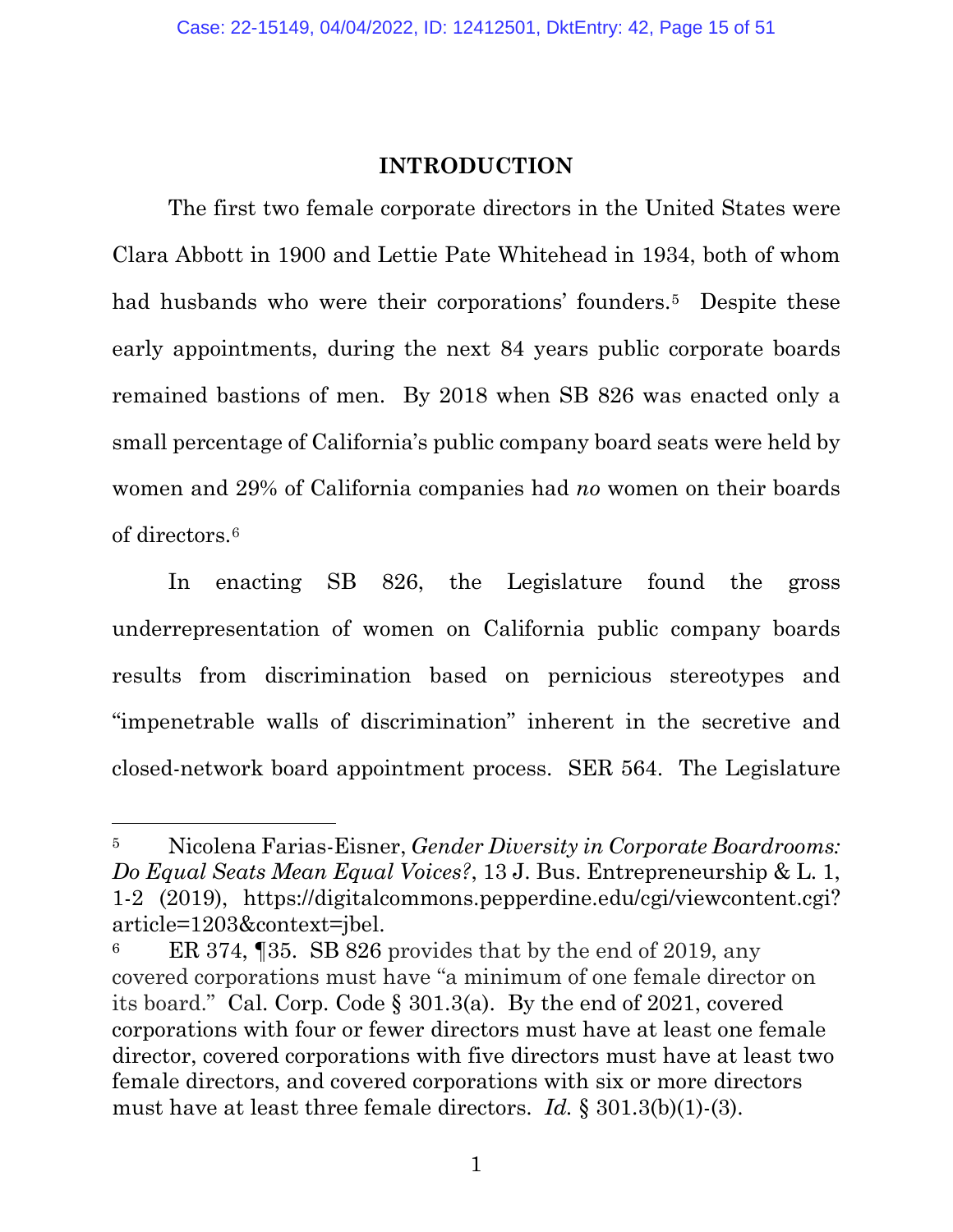also found these barriers are self-perpetuating and will not be disrupted without governmental action. As the district court put it: "The Legislature determined that the law was necessary because the glass ceiling had been bolted shut with metal, shutting out thousands of qualified women." ER 22. In response to these and other findings, the Legislature adopted SB 826 as a necessary step to remove the obstacles to women's full participation in the boardroom and the global economy.

Meland challenged the law and sought a preliminary injunction. The district court concluded he did not meet his burden to show grounds for preliminary relief, finding the Secretary submitted strong, credible evidence of past discrimination warranting the need for remedial action and that SB 826 is substantially related to remedying this past discrimination. The district court further found the record established the law is "working" and "necessary" to prevent the ongoing, discriminatory barriers that exclude qualified women from seats on corporate boards. ER 22-23, 10-12.

California Women Lawyers and its other amici submit this brief to provide context on the discriminatory structural barriers leading corporations to exclude women from their boardrooms, to explain the need for governmental action to remedy past discrimination and halt ongoing discrimination against women at the highest levels of business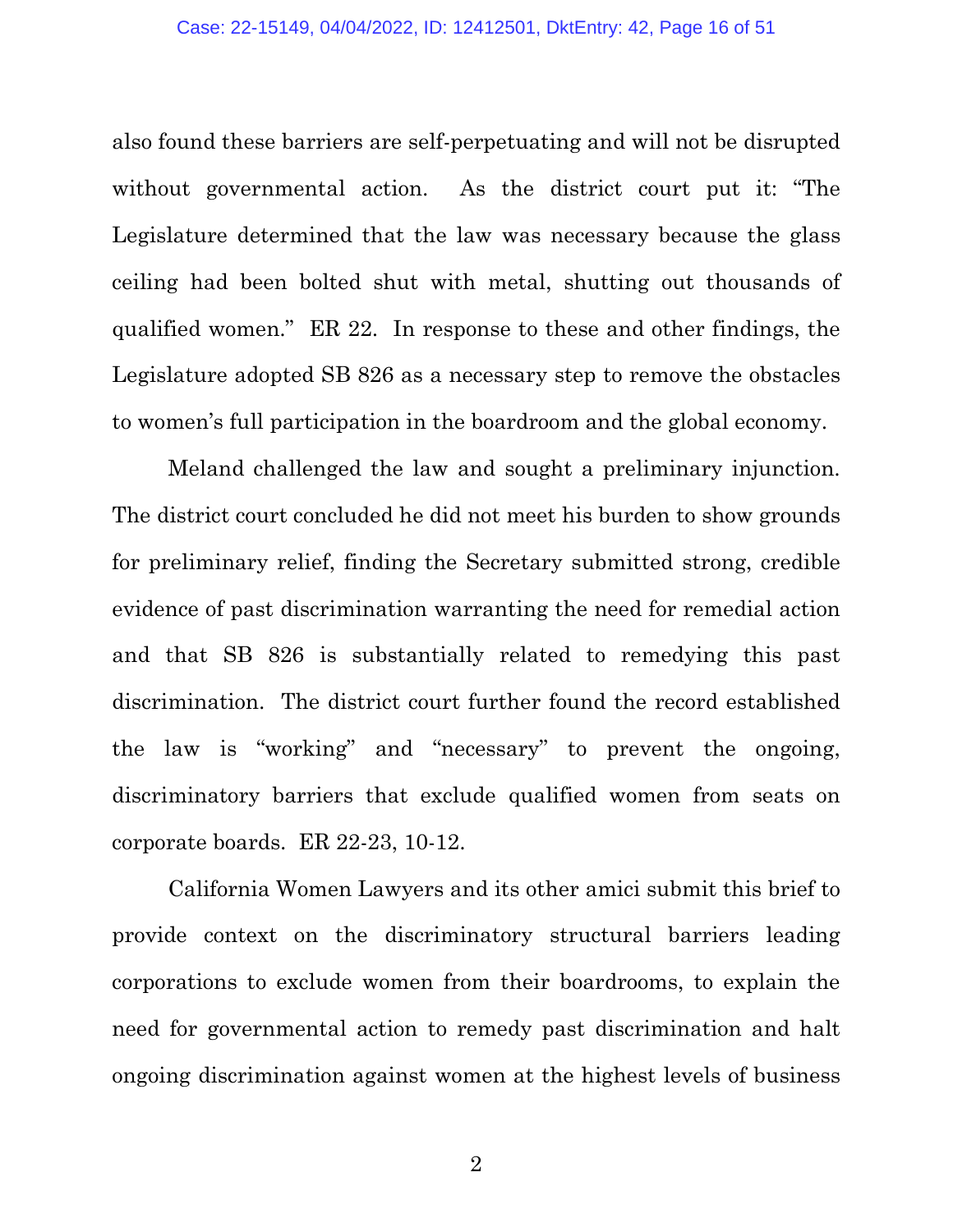<span id="page-16-0"></span>leadership, and to highlight the many experienced and well-qualified women who are willing and able to serve on public company boards.

#### **ARGUMENT**

The district court found the Secretary established that SB 826 was justified by an important and exceedingly persuasive justification: remedying extensive discrimination against women preventing them from being placed on public corporate boards. ER 10-11. The district court further found SB 826 was substantially related to remedying this discrimination. ER 15-22. The district court based these findings on "legislative history materials, statistical analyses, expert studies, anecdotal evidence, and expert declarations." ER 12-13.

To better understand the broad scope of the historical discrimination and the reason the law is needed to remedy this discrimination, amici describe the embedded nature of the structural barriers, the numerous highly qualified women available to serve if those barriers are removed, the fact that without SB 826, discrimination in public board member selection would continue unabated, and the undisputed evidence showing SB 826 is already working to dismantle the structural barriers.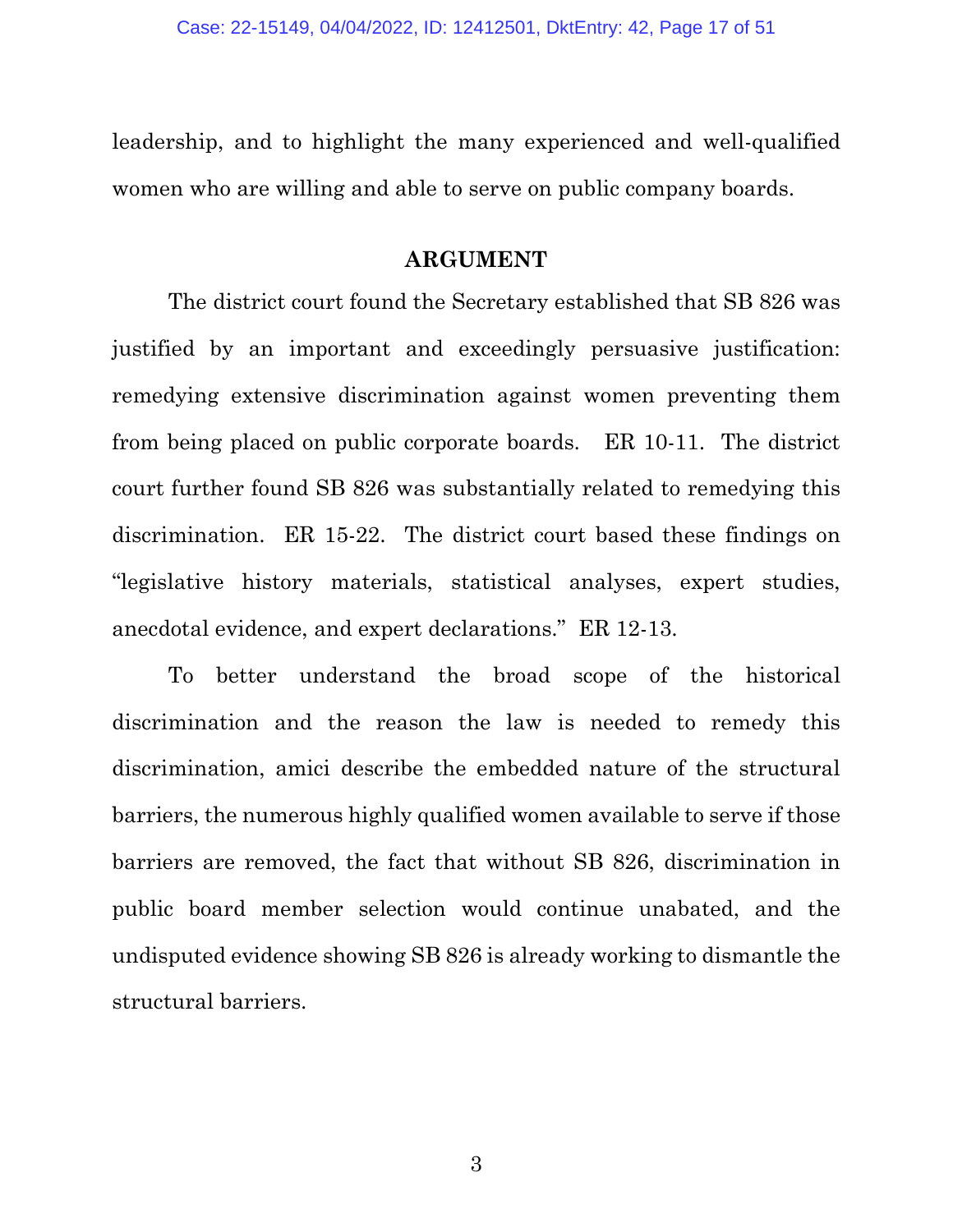### <span id="page-17-0"></span>**I. SB 826 Is an Appropriate Remedial Measure Because Discriminatory Barriers Preclude Women from Obtaining Corporate Board Seats**

Unlike the many gains in other contexts, women's progress in obtaining fair representation on corporate boards has long been "stalled," "static," and "clogged," and efforts at achieving such representation by voluntary means were ineffectual. *See* Debbie Thomas, *[Bias in the](https://www.westlaw.com/Document/Ie23fb16934aa11e99687ad62ac048e9b/View/FullText.html?transitionType=Default&contextData=(sc.Default)&VR=3.0&RS=da3.0&fragmentIdentifier=co_pp_sp_1186_540)  [Boardroom: Implicit Bias in the Selection and Treatment of Women](https://www.westlaw.com/Document/Ie23fb16934aa11e99687ad62ac048e9b/View/FullText.html?transitionType=Default&contextData=(sc.Default)&VR=3.0&RS=da3.0&fragmentIdentifier=co_pp_sp_1186_540)  Directors,* [102 Marq. L. Rev. 539, 540-541 \(2018\);](https://www.westlaw.com/Document/Ie23fb16934aa11e99687ad62ac048e9b/View/FullText.html?transitionType=Default&contextData=(sc.Default)&VR=3.0&RS=da3.0&fragmentIdentifier=co_pp_sp_1186_540) Barbara Black*, [Stalled:](https://www.westlaw.com/Document/Ic1ceab74b53b11e18b05fdf15589d8e8/View/FullText.html?transitionType=Default&contextData=(sc.Default)&VR=3.0&RS=da3.0)  [Gender Diversity on Corporate Boards](https://www.westlaw.com/Document/Ic1ceab74b53b11e18b05fdf15589d8e8/View/FullText.html?transitionType=Default&contextData=(sc.Default)&VR=3.0&RS=da3.0)*, 37 U. Dayton L. Rev. 7 (2011); Lisa Fairfax, *[Clogs in the Pipeline: The Mixed Data on Women Directors](https://www.westlaw.com/Document/I50a1e5115ad611dbbd2dfa5ce1d08a25/View/FullText.html?transitionType=Default&contextData=(sc.Default)&VR=3.0&RS=da3.0&fragmentIdentifier=co_pp_sp_1187_586)  [and Continued Barriers to Their Advancement](https://www.westlaw.com/Document/I50a1e5115ad611dbbd2dfa5ce1d08a25/View/FullText.html?transitionType=Default&contextData=(sc.Default)&VR=3.0&RS=da3.0&fragmentIdentifier=co_pp_sp_1187_586)*, 65 Md. L. Rev. 579, 586 [\(2006\)](https://www.westlaw.com/Document/I50a1e5115ad611dbbd2dfa5ce1d08a25/View/FullText.html?transitionType=Default&contextData=(sc.Default)&VR=3.0&RS=da3.0&fragmentIdentifier=co_pp_sp_1187_586) ("data undermines the notion that women's board representation will improve with the passing of time").

To understand why this is so—and why the district court properly found that SB 826's remedial requirement setting the floor for gender diversity on boards is necessary and a proper Legislative goal—it is essential to understand the recruitment and appointment process for public company board seats. ER 12-13. These entrenched board selection practices erected discriminatory structural barriers excluding women from board positions. ER 131-37 ¶¶91-98, 103, 111.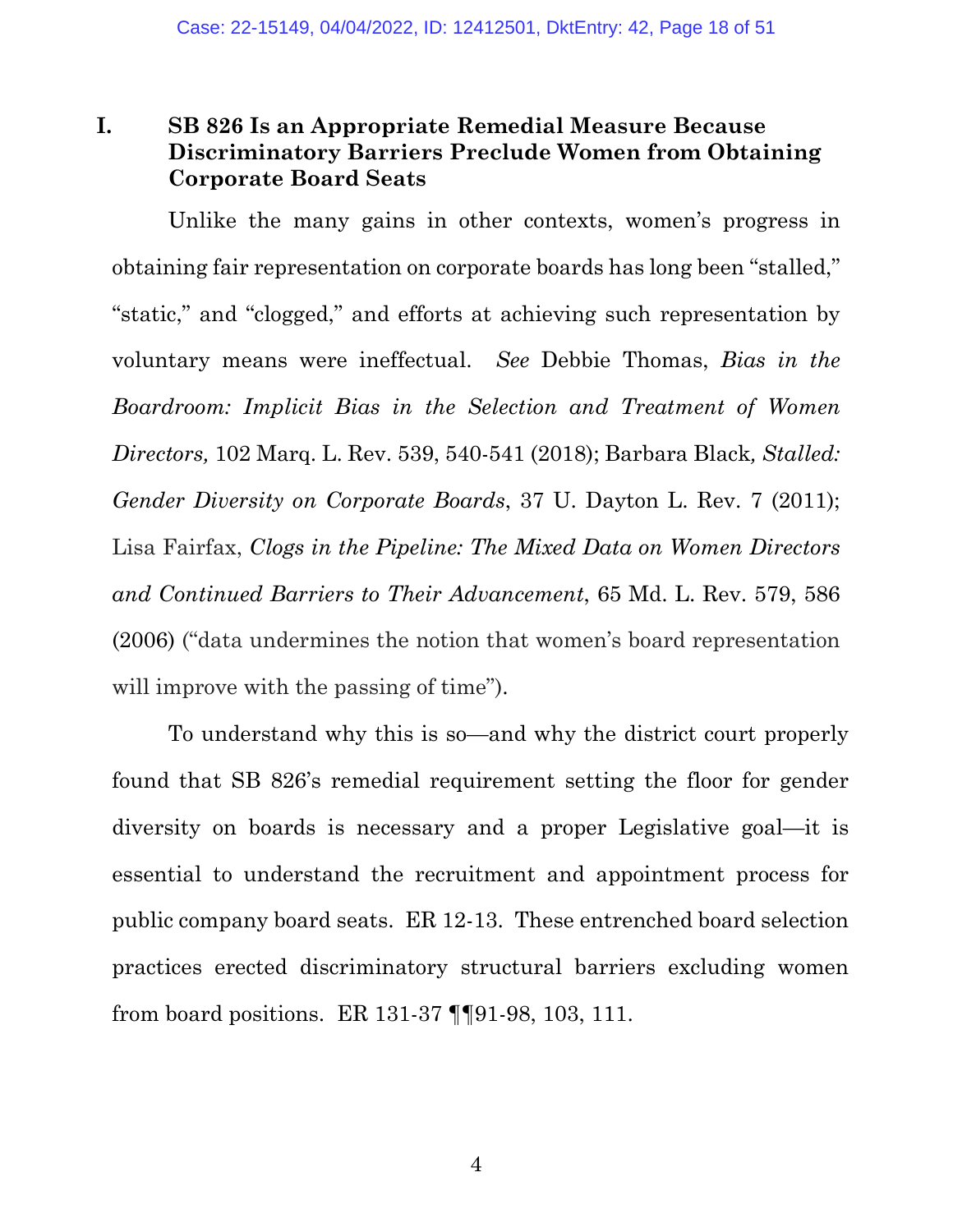### <span id="page-18-0"></span>**A. The Barriers Are Structural: The Board Recruitment Process Is Secretive, and the Criteria Are Unstated or Highly Subjective**

The corporate board recruitment and appointment process is private and secretive. ER 390-91 ¶¶18-26. "[C]orporate board searches are held very confidentially and behind closed doors." SER 603; *accord* SER 596. Meland acknowledges these facts, admitting the board member selection process is "opaque" and "insular." AOB 6.

Board member recruitment is unlike a job search for an executive position, "where there are people compared against one another." SER 551; *see* SER 549-50. There is no opportunity to apply, or for a candidate to know whether she was considered, or to know the basis for the decision. ER 390-91 ¶¶18, 21, 26; ER 191 ¶30.

A corporate board appointment is by invitation only. *See* ER 390- 92 ¶¶18-29. There is no public notice or open application process. ER 389-91 ¶¶17-18, 21, 26. Even if open board positions are made public, there often are no stated criteria for the position and the vetting is conducted in secret. ER 389-91 ¶¶17-18, 21, 26, 30.

"[C]orporate directors are most often chosen based on subjective qualities including interpersonal and communication skills, leadership skills, culture fit, and passion." Jacqueline Concilla, *[A Glimmer of Hope](https://www.westlaw.com/Document/I6dec5e8cf26f11eabea4f0dc9fb69570/View/FullText.html?transitionType=Default&contextData=(sc.Default)&VR=3.0&RS=da3.0&fragmentIdentifier=co_pp_sp_1228_626)  [for California's Well-Intentioned Attempt to Put More Women in the](https://www.westlaw.com/Document/I6dec5e8cf26f11eabea4f0dc9fb69570/View/FullText.html?transitionType=Default&contextData=(sc.Default)&VR=3.0&RS=da3.0&fragmentIdentifier=co_pp_sp_1228_626)*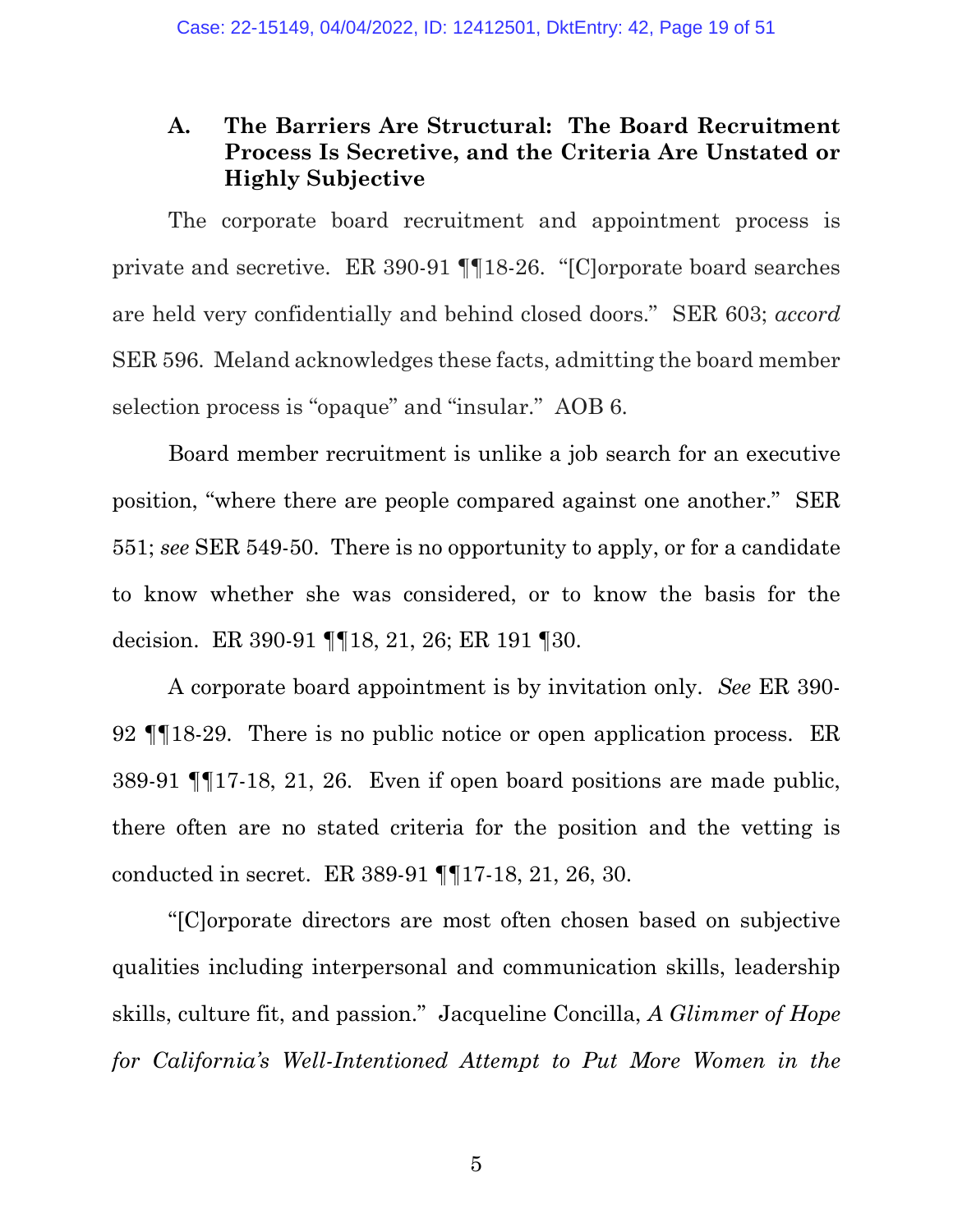*Boardroom*[, 93 So. Cal. L.](https://www.westlaw.com/Document/I6dec5e8cf26f11eabea4f0dc9fb69570/View/FullText.html?transitionType=Default&contextData=(sc.Default)&VR=3.0&RS=da3.0&fragmentIdentifier=co_pp_sp_1228_626) [Rev. 603, 626 \(2020\).](https://www.westlaw.com/Document/I6dec5e8cf26f11eabea4f0dc9fb69570/View/FullText.html?transitionType=Default&contextData=(sc.Default)&VR=3.0&RS=da3.0&fragmentIdentifier=co_pp_sp_1228_626) The more subjective the desired qualifications, the easier it is to perpetuate stereotypes and hide biases. *See* Thomas, *Bias in the Boardroom,* 102 Marq. L. Rev. at 549, 552, 559; Deborah L. Rhode & Manda K. Packel, *[Diversity on Corporate](https://www.westlaw.com/Link/Document/FullText?cite=39DELJCORPL377&VR=3.0&RS=da3.0)  [Boards: How Much Difference Does Difference Make?](https://www.westlaw.com/Link/Document/FullText?cite=39DELJCORPL377&VR=3.0&RS=da3.0)*, 39 Del. J. Corp. L. [377, 406-07 \(2014\).](https://www.westlaw.com/Link/Document/FullText?cite=39DELJCORPL377&VR=3.0&RS=da3.0) And, even when a Board sets out a matrix or position description for its board candidate search, "[t]here is no requirement that a director position be filled by an individual who is qualified according to [the] criteria identified . . . ." ER 392 ¶32.

### <span id="page-19-0"></span>**B. Board Recruitment Is Sourced from a Closed Network of Predominantly Male Insiders**

When a board position opens, board members rely on their existing networks and friends to fill the position. SER 550; *see* California Partners Project, *Claim Your Seat: Women of Color on California's Public Company Boards* 21 (2021) (hereafter, "*Claim Your Seat* Report 2021");[7](#page-19-1) Cydney Posner, *Tackling the Underrepresentation of Women of Color on Boards*, Cooley PubCo at 3 (May 10, 2021);[8](#page-19-2) Coco Brown, *Why Men Still Dominate Corporate Boardrooms*, Fortune Magazine (June 7, 2017);[9](#page-19-3) *see*

<span id="page-19-1"></span><sup>7</sup> <https://www.calpartnersproject.org/wocclaimyourseat>

<span id="page-19-2"></span><sup>8</sup> [https://cooleypubco.com/2021/05/10/underrepresentation-women](https://cooleypubco.com/2021/05/10/underrepresentation-women-of-color-boards)[of-color-boards](https://cooleypubco.com/2021/05/10/underrepresentation-women-of-color-boards)

<span id="page-19-3"></span>[https://fortune.com/2017/06/07/most-powerful-women-career](https://fortune.com/2017/06/07/most-powerful-women-career-advice-corporate-boardroom-diversity-workplace-inequality-favoritism)[advice-corporate-boardroom-diversity-workplace-inequality-favoritism](https://fortune.com/2017/06/07/most-powerful-women-career-advice-corporate-boardroom-diversity-workplace-inequality-favoritism)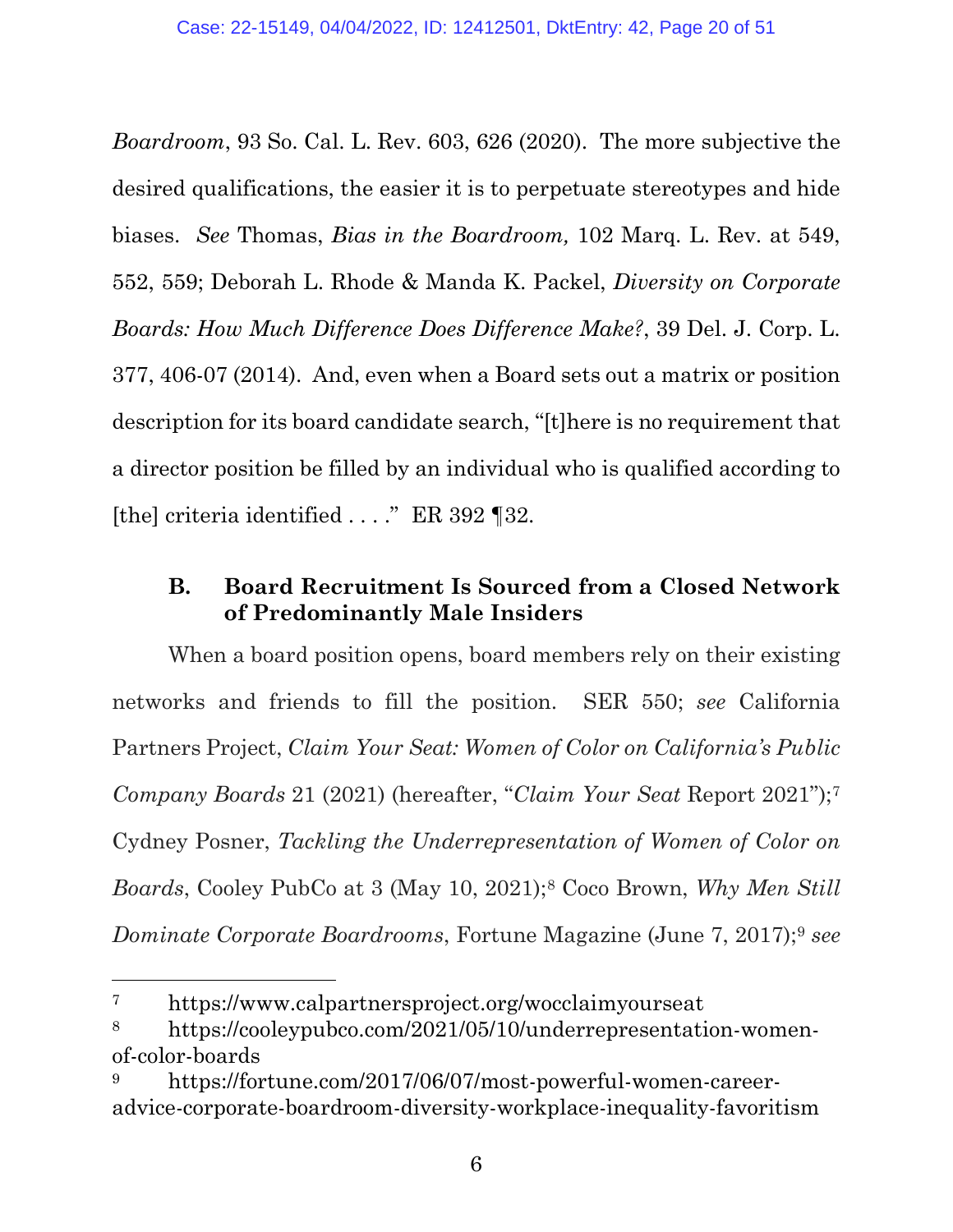also Thomas, *Bias in the Boardroom,* 102 Marq. L. Rev. at 549, 552, 559 ("when . . . selecting board nominees, nominations tend to come from a small pool of individuals from personal networks").

And these networks and friends are overwhelmingly comprised only of other men. ER 391-94 ¶¶24-25, 30-31, 35-36, 39; ER 190-97 ¶¶27-30, 37-38, 43-44; ER 195-96 ¶43 ("The common way of sourcing directors from the personal networks of the CEO, the lead director or other board chair are limited by the single-sex nature of board leadership and their networks."); *see* Matt Huffman & Lisa Torres, *It's Not Only 'Who you Know' That Matters: Gender, Personal Contacts, and Job Lead Quality*, 16 Gender & Soc'y 793, 796 (2002). When asked why there are no female directors on their boards, executives frequently say "they do not know any qualified women." ER 191 ¶29; *see* ER 191 ¶31, ER 196 ¶43.

Quantitative studies analyzing archival data have confirmed that male networks "are very influential in board selection and . . . represent a huge barrier for women," resulting in "and reinforcing inequalities in the careers of men and women." Isabelle Allermand et al., *Role of Old Boys' Network and Regulatory Approaches in Selection Processes for Female Directors* at 39, 40 (Jan. 15, 2021);[10](#page-20-0) *see also* Thomas, *Bias in the Boardroom,* 102 Marq. L. Rev. at 559, n.125 ("in a Harvard Business

<span id="page-20-0"></span><sup>10</sup> [https://papers.ssrn.com/sol3/papers.cfm?abstract\\_id=3768833](https://papers.ssrn.com/sol3/papers.cfm?abstract_id=3768833)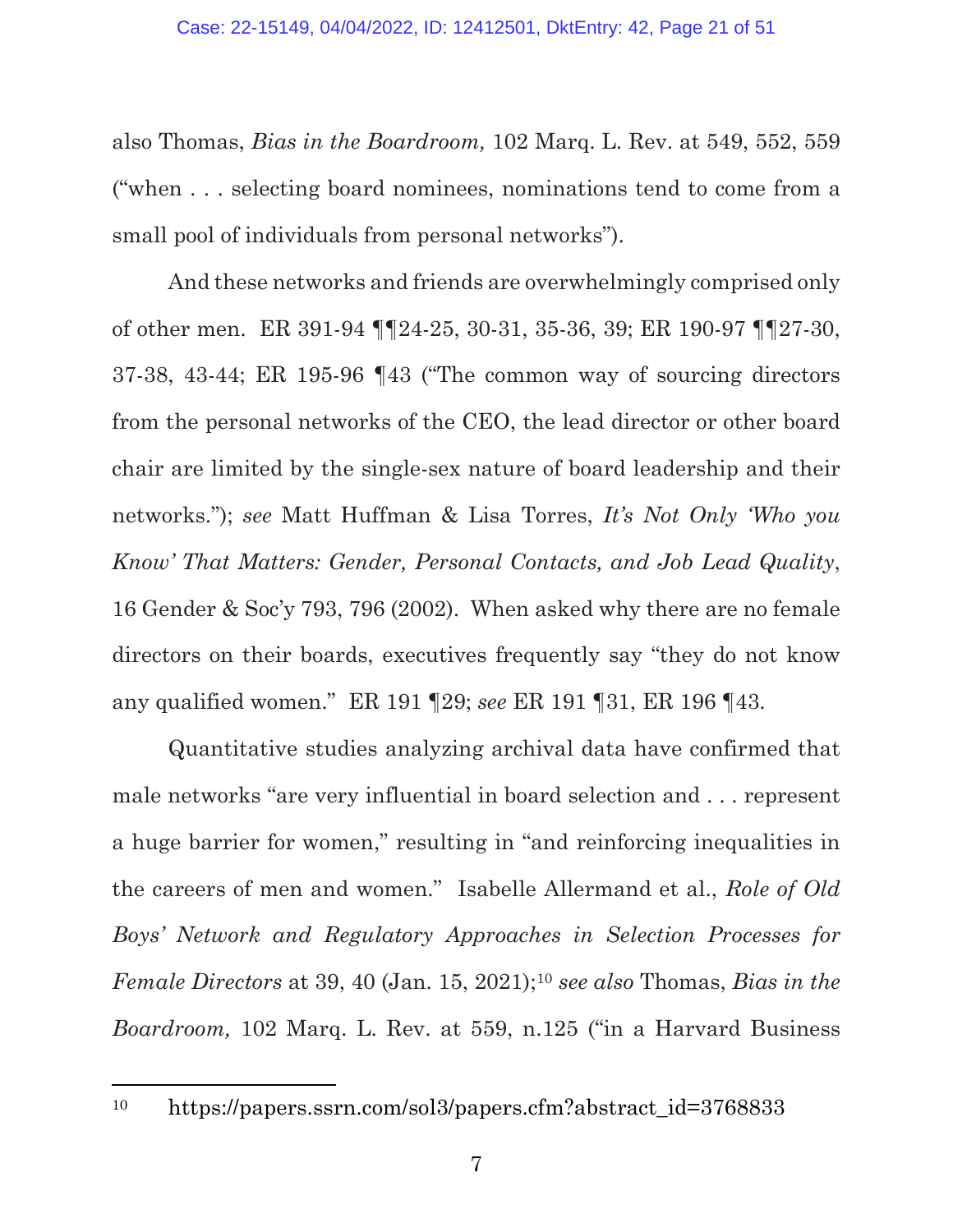Review study of the experiences of female directors, even 33% of male directors interviewed believed that women face limited access to boards because of weaker networks and the 'old boys' club' "); Boris Groysbert & Deborah Bell, *Dysfunction in the Boardroom*, Harv. Bus. Rev. 88, 95 (June 2013).<sup>[11](#page-21-0)</sup> When "those who sit on boards – mostly white men – ... comb their networks for people they can put forward (*which is how 87% of board seats are filled*), they find few women executives in their own circles." Brown, *Why Men Still Dominate Corporate Boardrooms*  (emphasis added); *accord* ER 190-91 ¶¶27-29, 34; ER 391-93 ¶¶25, 30, 35, 36; *Claim Your Seat Report* 2021 at 21 (board "[s]earch committees are most comfortable with candidates who are 'known and vouched for,' leading boards to recruit new directors from their existing networks").

Even when a corporate board uses a recruiter, the Board's nominating committee typically gives the recruiter a list of men they already know, and then asks the recruiter to vet only the individuals on that list. SER 549-50. The list includes primarily other men "whom they feel comfortable with . . . [who have] been university buddies or golf course buddies, or friends they know through business." SER 550. "When the search firms vet the candidates, [the recruiting firm] come[s] back with a report to the corporate client that says, 'This person has

<span id="page-21-0"></span>

<sup>11</sup> <https://hbr.org/2013/06/dysfunction-in-the-boardroom>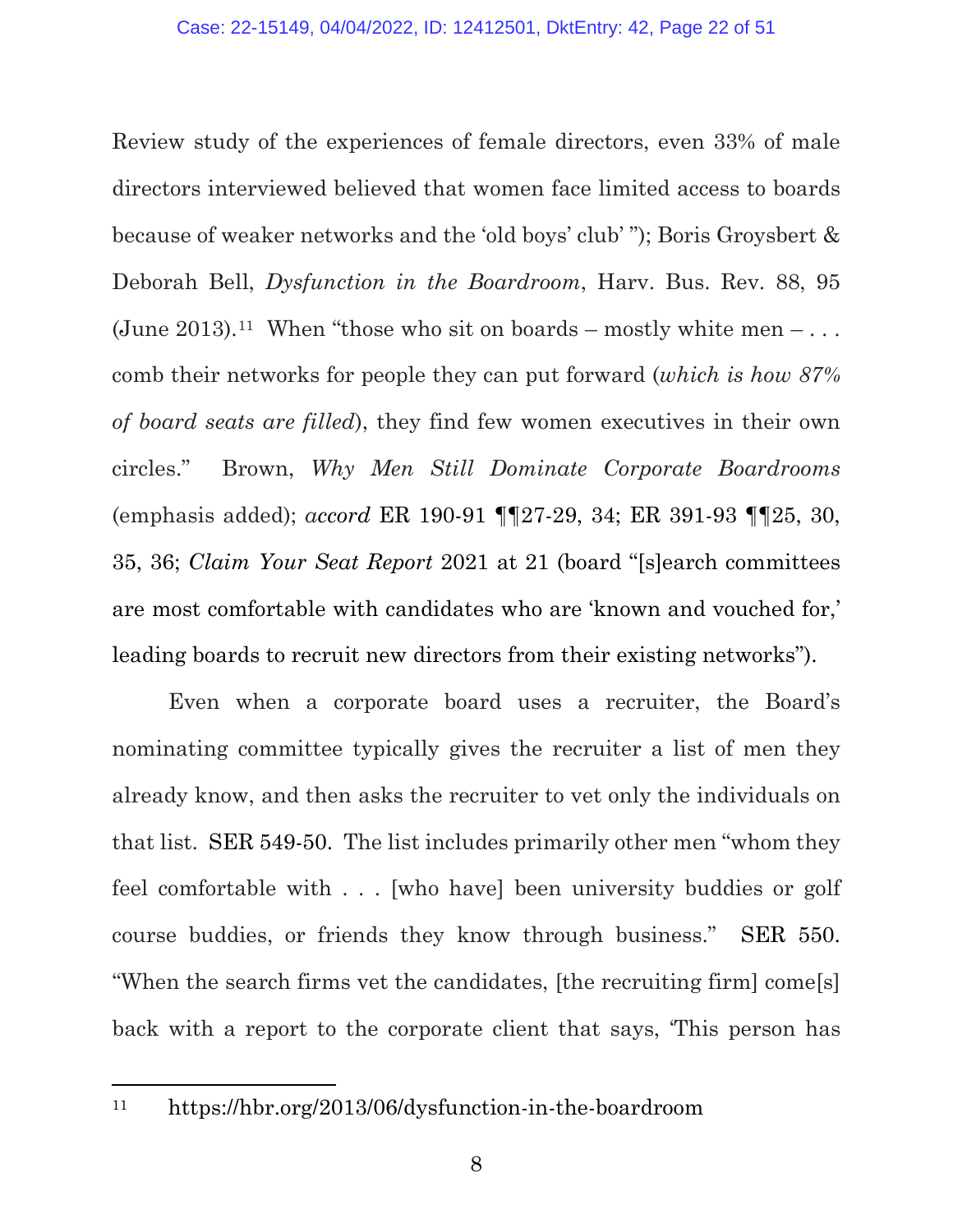served on X amount of boards and never had a major problem, or actually did.' And then the nominating committee chooses their favorite . . . ." SER 551. The selected candidate (or slate of candidates) is then presented to the shareholders (or voting intermediaries) in an election that is almost always uncontested; the shareholders *vote only on the board's chosen candidate*. SER 152 ¶41; *see also* SER 143-51 ¶¶14, 25- 27, 36.

That boards rely on internal networking to select new members results, in part, from a phenomenon known as "in-group" bias, which influences perceptions of competence and results in board members choosing someone who looks and acts like them. *See* Thomas, *Bias in the Boardroom*, 102 Marq. L. Rev. at 549, 552, 559; Brown, *Why Men Still Dominate Corporate Boardrooms* ("[T]hose who already have a seat at the table are far more likely to invite favorite members of their own networks to fill any spaces that open up beside them. And these networks are often comprised exclusively of people like them."); Rhode & Packel, *Diversity on Corporate Boards*, 39 Del. J. Corp. L. at 404-05; *see also* Carolyn Janiak, *[The "Links" Among Golf, Networking and Women's Professional](https://www.westlaw.com/Document/I70547b815a2b11dbbe1cf2d29fe2afe6/View/FullText.html?transitionType=Default&contextData=(sc.Default)&VR=3.0&RS=da3.0&fragmentIdentifier=co_pp_sp_106707_325)  [Advancement](https://www.westlaw.com/Document/I70547b815a2b11dbbe1cf2d29fe2afe6/View/FullText.html?transitionType=Default&contextData=(sc.Default)&VR=3.0&RS=da3.0&fragmentIdentifier=co_pp_sp_106707_325)*[, 8 Stan. J.L. Bus & Fin. 317, 325 \(2003\).](https://www.westlaw.com/Document/I70547b815a2b11dbbe1cf2d29fe2afe6/View/FullText.html?transitionType=Default&contextData=(sc.Default)&VR=3.0&RS=da3.0&fragmentIdentifier=co_pp_sp_106707_325) Studies show this occurs because it is assumed that similar people will "fit in better" or that is who makes up the "talent pool." Erica Hersh, *Why Diversity Matters:*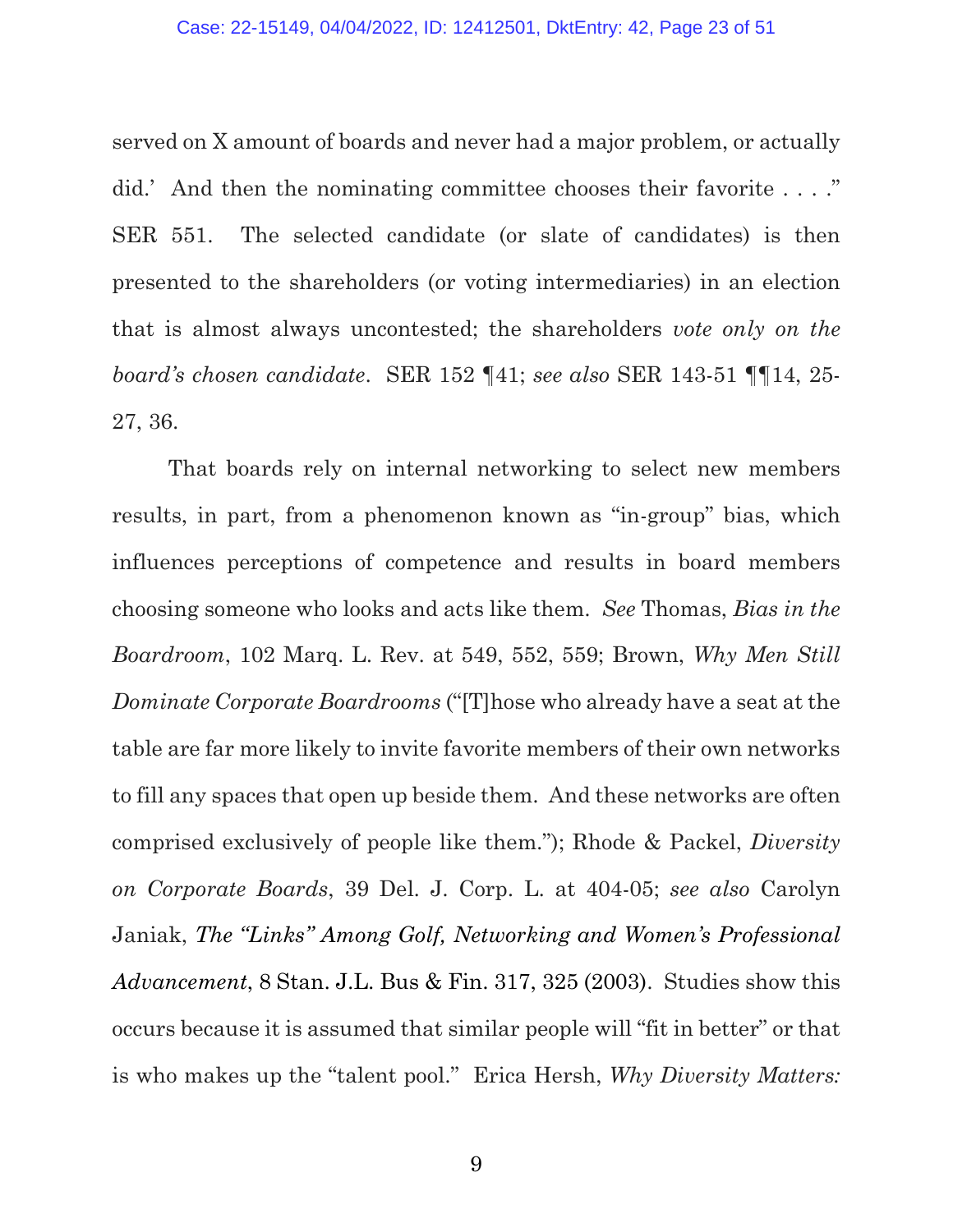*Women on Boards of Directors*, Harvard T.H. Chan School of Public Health (July 21, 2016).[12](#page-23-0)

As to the former, board members have an incentive and self-interest to preserve " 'social comfort levels and board cohesion.' " Farias-Eisner, *[Gender Diversity in Corporate Boardrooms](https://www.westlaw.com/Document/I698728183d7311eaadfea82903531a62/View/FullText.html?transitionType=Default&contextData=(sc.Default)&VR=3.0&RS=da3.0&fragmentIdentifier=co_pp_sp_203601_9)*, [13 J. Bus. Entrepreneurship](https://www.westlaw.com/Document/I698728183d7311eaadfea82903531a62/View/FullText.html?transitionType=Default&contextData=(sc.Default)&VR=3.0&RS=da3.0&fragmentIdentifier=co_pp_sp_203601_9)  [& L. at 9.](https://www.westlaw.com/Document/I698728183d7311eaadfea82903531a62/View/FullText.html?transitionType=Default&contextData=(sc.Default)&VR=3.0&RS=da3.0&fragmentIdentifier=co_pp_sp_203601_9) A survey of more than 500 hiring managers found 74 percent reported their most recent hire had a personality similar to their own. Hersh, *Why Diversity Matters*. In one Harvard Business School study, business school students were given two case studies, identical, except that the name of the CEO differed ("John" or "Jane"). Students consistently rated "Jane" more negatively. Rhode & Packel, *Diversity on Corporate Boards*, 39 Del. J. Corp. L. at 407.

Women face "stereotypes and bias" based on "perceptions that they lack the qualities of effective [business] leaders." Thomas, *Bias in the Boardroom*, 102 Marq. L. Rev. at 549; *accord* ER 139 ¶¶2-3, ER 171 ¶73; ER 115 ¶51 ("[L]eadership roles are still widely perceived as not suitable for women, despite what their qualifications actually are, resulting in women leaders being evaluated more negatively compared to otherwise identical male counterparts. This bias, in turn, hampers the

<span id="page-23-0"></span><sup>12</sup> [https://www.hsph.harvard.edu/ecpe/why-diversity-matters](https://www.hsph.harvard.edu/ecpe/why-diversity-matters-women-on-boards-of-directors/)[women-on-boards-of-directors/](https://www.hsph.harvard.edu/ecpe/why-diversity-matters-women-on-boards-of-directors/)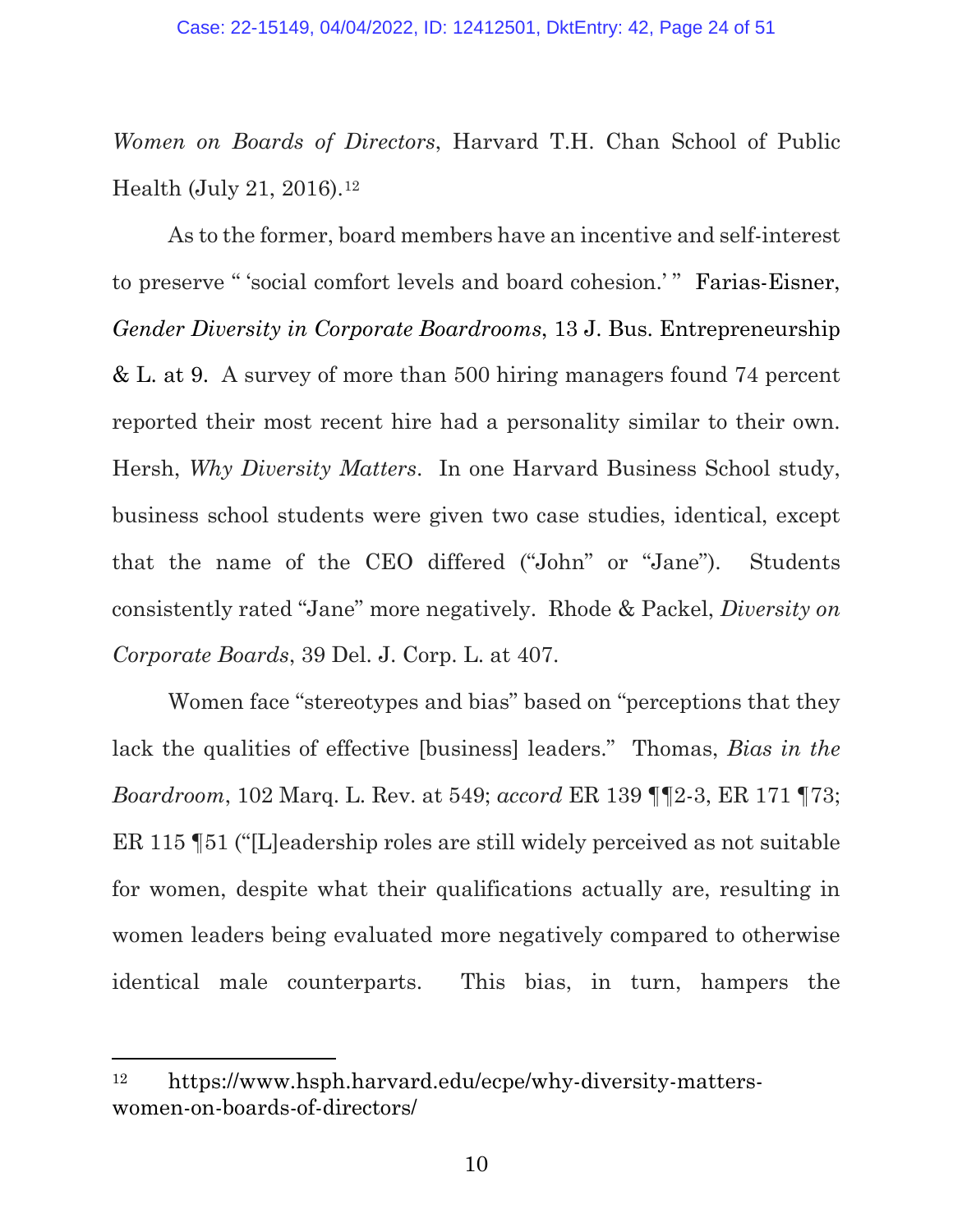advancement of women to high level leadership roles like board membership.").

Additional studies show that biases against women of color are even greater as they face a "double bind" of gender and race discrimination. *See* Judd Kessler and Corinne Low, *Research: How Companies Committed to Diverse Hiring Still Fail*, Harvard Bus. Rev. (Feb 11, 2021) (study showing "a surprising amount of race and gender bias" in resume review decisions by "prestigious employers" that "claim to be seeking diversity");[13](#page-24-0) Teresa Dean, *Double Bind: Women of Color in Business*  Leadership, Baylor University Honors Thesis 1, [14](#page-24-1)-36 (Dec. 2016);<sup>14</sup> *Claim Your Seat* Report 2021 at 2, 4, 9-19 (discussing underrepresentation of women of color on boards).

Boards ignore women as viable board candidates because they are looking elsewhere. " '[B]oards are basically fishing from the same pond instead of looking at the broader ocean.'" Alisha Hardasani Gupta, *Surprise: Women and Minorities Are Still Underrepresented in Corporate Boardrooms*, The New York Times (June 7, 2021) (quoting Linda Akutagawa, chair for Alliance for Board Diversity and chief executive of

<span id="page-24-0"></span><sup>13</sup> [https://hbr.org/2021/02/research-how-companies-committed-to](https://hbr.org/2021/02/research-how-companies-committed-to-diverse-hiring-still-fail)[diverse-hiring-still-fail](https://hbr.org/2021/02/research-how-companies-committed-to-diverse-hiring-still-fail)

<span id="page-24-1"></span><sup>14</sup> [https://baylor-ir.tdl.org/bitstream/handle/2104/9883/Teresa\\_Dean\\_](https://baylor-ir.tdl.org/bitstream/handle/2104/9883/Teresa_Dean_%E2%80%8CThesis.pdf?sequence=1) [Thesis.pdf?sequence=1](https://baylor-ir.tdl.org/bitstream/handle/2104/9883/Teresa_Dean_%E2%80%8CThesis.pdf?sequence=1)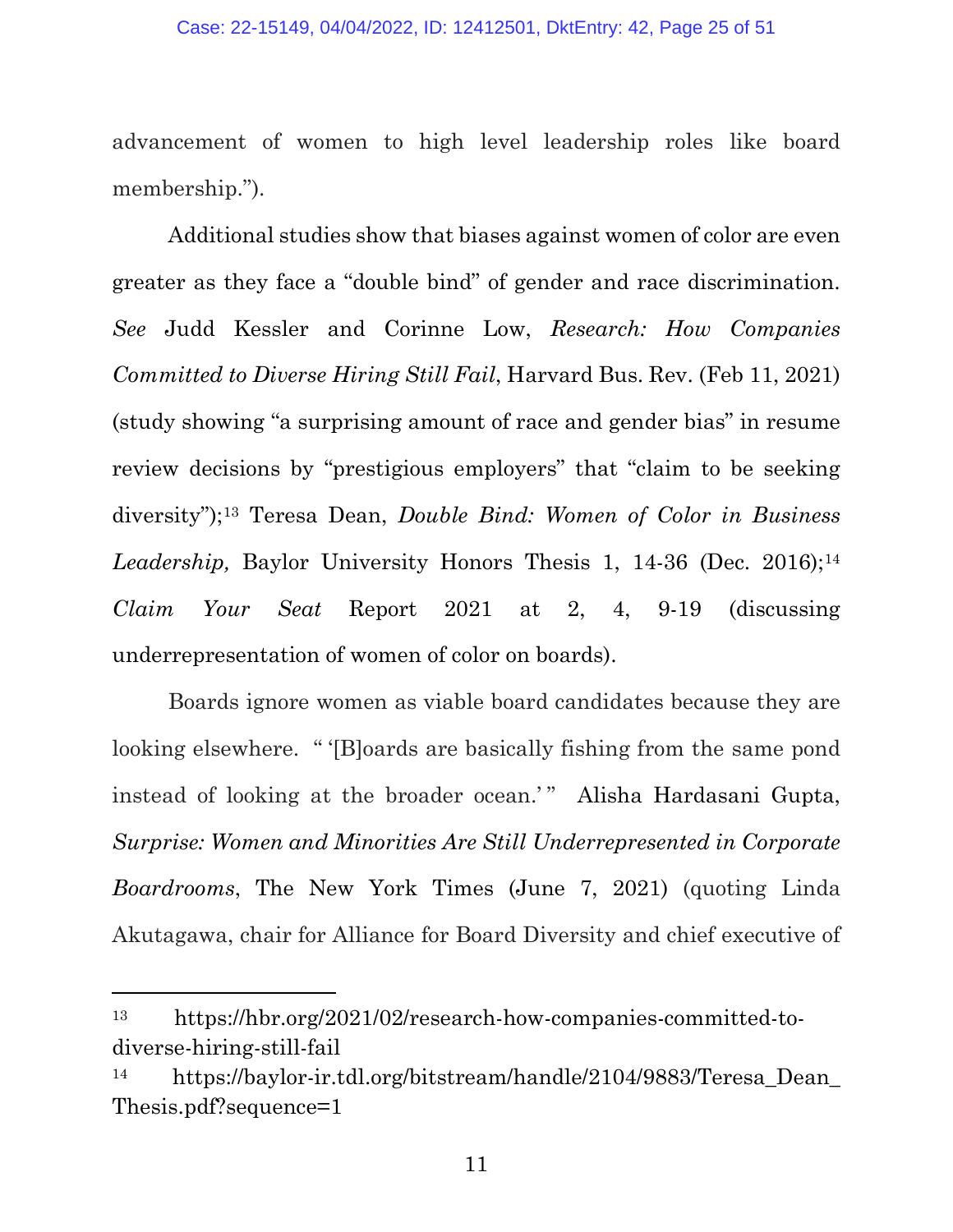Leadership Education for Asian Pacifics).<sup>15</sup> This point recently was echoed by retired military general Stanley McChrystal—a board member or adviser for at least 10 companies since 2010—when he observed regarding corporate board selection, " 'You fish in the pond you're standing around.'" Isaac Stanley-Becker, *Corporate boards, consulting, speaking fees: How U.S. generals thrived after Afghanistan*, Washington Post (Sept. 4, 2021).<sup>[16](#page-25-1)</sup> McChrystal acknowledged his "network" is how he landed some of his corporate board seats. *Id.*[17](#page-25-2)

Meland (and his amici) claim that SB 826 is nothing more than gender stereotyping and actually harms women because it is based on the assumption that women cannot obtain corporate board positions on their own. AOB 10, 16-17. The law does just the opposite. By promoting diversity on corporate boards, SB 826 breaks down stereotyping and

<span id="page-25-0"></span><sup>15</sup> [https://www.nytimes.com/2021/06/07/us/women-minorities](https://www.nytimes.com/2021/06/07/us/women-minorities-underrepresented-corporate-boardrooms.html)[underrepresented-corporate-boardrooms.html](https://www.nytimes.com/2021/06/07/us/women-minorities-underrepresented-corporate-boardrooms.html)

<span id="page-25-1"></span><sup>16</sup> [https://www.washingtonpost.com/politics/2021/09/04/mcchrystal](https://www.washingtonpost.com/politics/2021/09/04/mcchrystal-afghanistan-navistar-consulting-generals/)[afghanistan-navistar-consulting-generals/](https://www.washingtonpost.com/politics/2021/09/04/mcchrystal-afghanistan-navistar-consulting-generals/) 17 As the Washington Post article points out, many top military

<span id="page-25-2"></span>generals have gone on to obtain lucrative board positions. Notably, women were barred from serving in military combat positions until a policy reversal in late 2013, which then took several more years to effectuate. Because of the prior combat exclusion policy and continuing legal and structural barriers impeding women reaching the highest military ranks, women have not been included in the military network drawn for corporate board seats. *See* [Kristy N. Kamarck,](https://sgp.fas.org/crs/natsec/R42075.pdf) *[Women in](https://sgp.fas.org/crs/natsec/R42075.pdf)  [Combat: Issues for Congress](https://sgp.fas.org/crs/natsec/R42075.pdf)* 1, 12-18 (Dec. 13, 2016), https://sgp.fas.org/crs/natsec/R42075.pdf.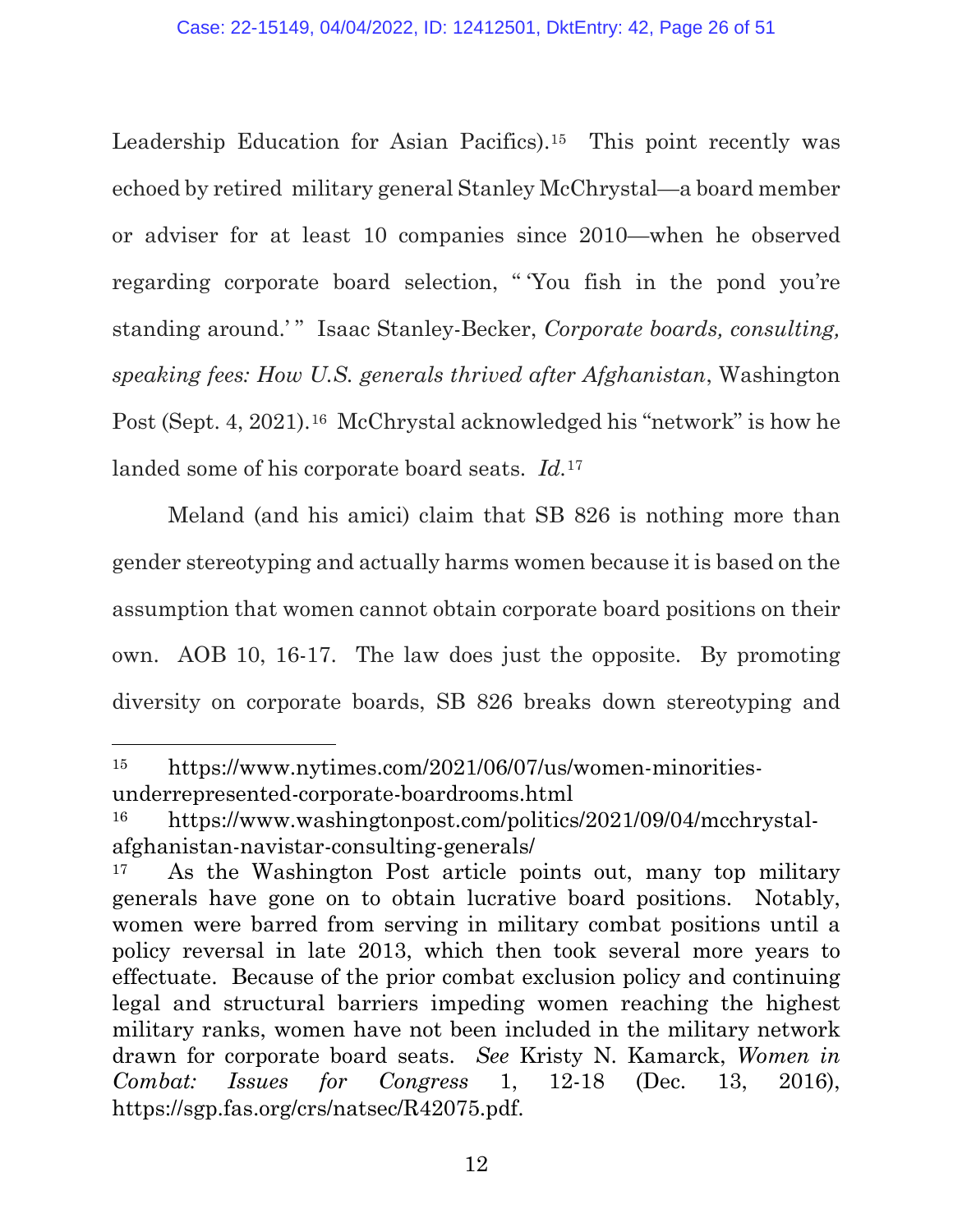advances meritocracy by encouraging companies to seek directors based on merit rather than searching only in their own narrow, existing maledominated business and social networks.

### <span id="page-26-0"></span>**C. Board Vacancies Are Rare, Meaning Seats Infrequently Open for New Candidates**

In addition to disrupting the insular recruitment process, SB 826 addresses the historic lack of corporate board turnover precluding any real progress in remedying corporate board discrimination. *E.g.,* SER 549-50, 584, 644; *see 2020 Spencer Stuart Board Index Survey* 2 (2020).[18](#page-26-1) The Legislature found that, at current rates, it would take "as many as 40 to 50 years" to achieve fair gender diversity on corporate boards, absent measures like SB 826. Cal. Stat. 2018, Ch. 954, § 1(f)(1)-(2); *see also* SER 657.

Studies confirm that changes to board membership are rare. One quarter of Russell 3000 directors stay in their position for more than 15 years, and the average tenure exceeds ten years. Anne Stych, *Low turnover slows diversity on corporate boards*, The Business Journals: BizWomen (Apr. 29, 2019).[19](#page-26-2)

<span id="page-26-1"></span><sup>18</sup> [www.spencerstuart.com/-/media/2020/december/ssbi2020/](https://www.spencerstuart.com/-/media/2020/december/ssbi2020/2020_us_spencer_stuart_board_index.pdf) 2020 us spencer stuart board index.pdf

<span id="page-26-2"></span><sup>19</sup> [https://www.bizjournals.com/bizwomen/news/latest-news/2019/04/](https://www.bizjournals.com/bizwomen/news/latest-news/2019/04/low-turnover-slows-diversity-on-corporate-boards.html?page=all) low-turnover-slows-diversity-on-corporate-boards.html?page=all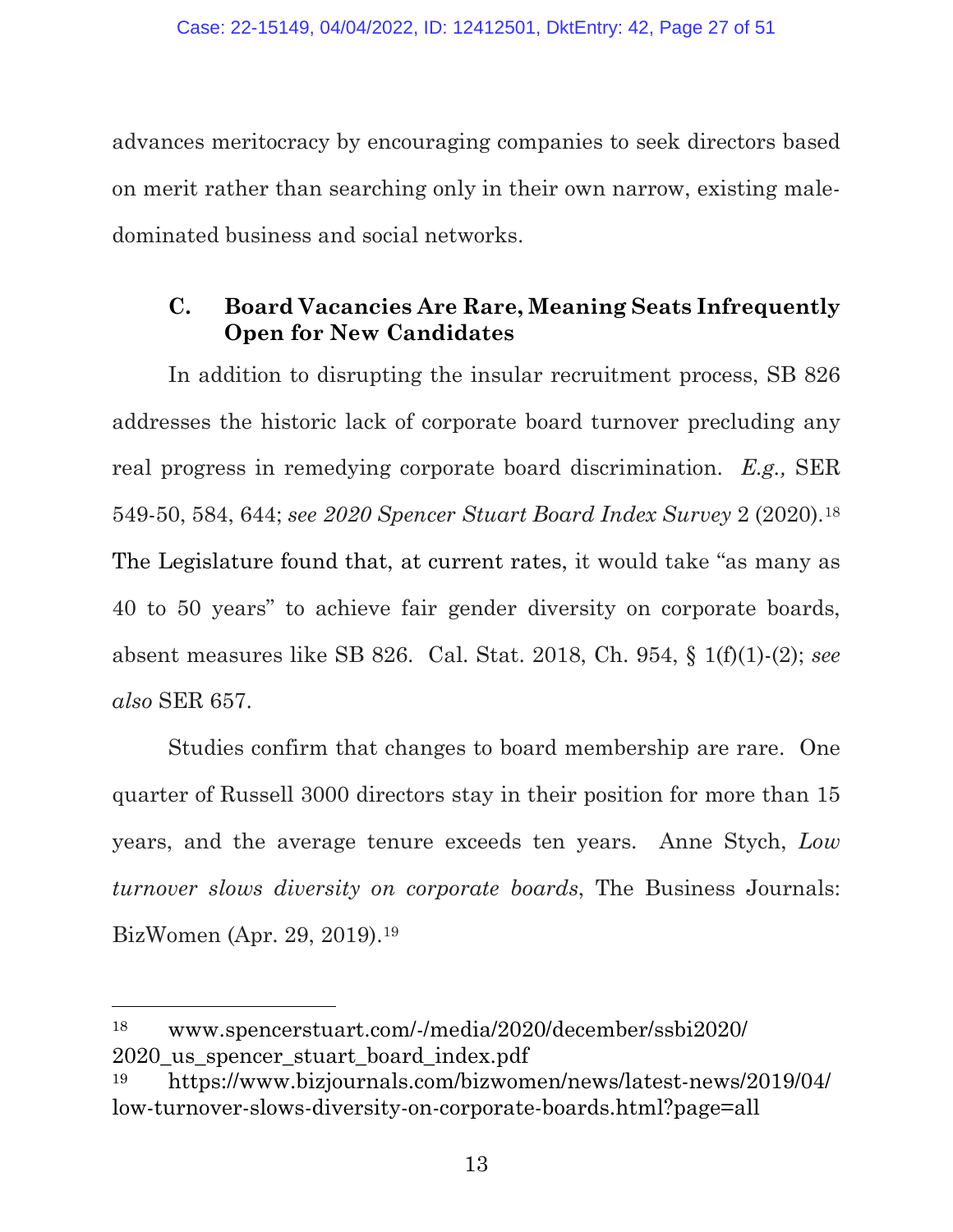In 2018, 50 percent of Russell 3000 companies and 43 percent of S&P 500 companies disclosed no board membership change. Cydney Posner, *Reasons for "Male and Pale" Boards*, Harvard Law School Forum on Corporate Governance (May 17, 2019).[20](#page-27-0) If there was a change, it occurred in only one seat. *Id.* (observing that lengthy director tenure, rare vacancies, and preferences for directors with previous corporate board service keep women off boards—*not* a lack of qualified female board candidates).

While the lack of board turnover is a contributing factor to women's discriminatory exclusion, the "transparency" alternatives Meland offers on appeal, *see* AOB 29, would not eliminate the embedded structural barriers. As the record shows, the persistent gap in the number of women on boards "even in the face of decades of women's equal or better qualifications demonstrates that neither the market nor societal and business pressures will rectify the ways in which firms limit the pool of potential candidates, and that regulation is needed to change entrenched hiring practices and ingroup preferences." ER 171 ¶73.

<span id="page-27-0"></span><sup>20</sup> [https://corpgov.law.harvard.edu/2019/05/17/reasons-for-male-and](https://corpgov.law.harvard.edu/2019/05/17/reasons-for-male-and-pale-boards/)[pale-boards/](https://corpgov.law.harvard.edu/2019/05/17/reasons-for-male-and-pale-boards/)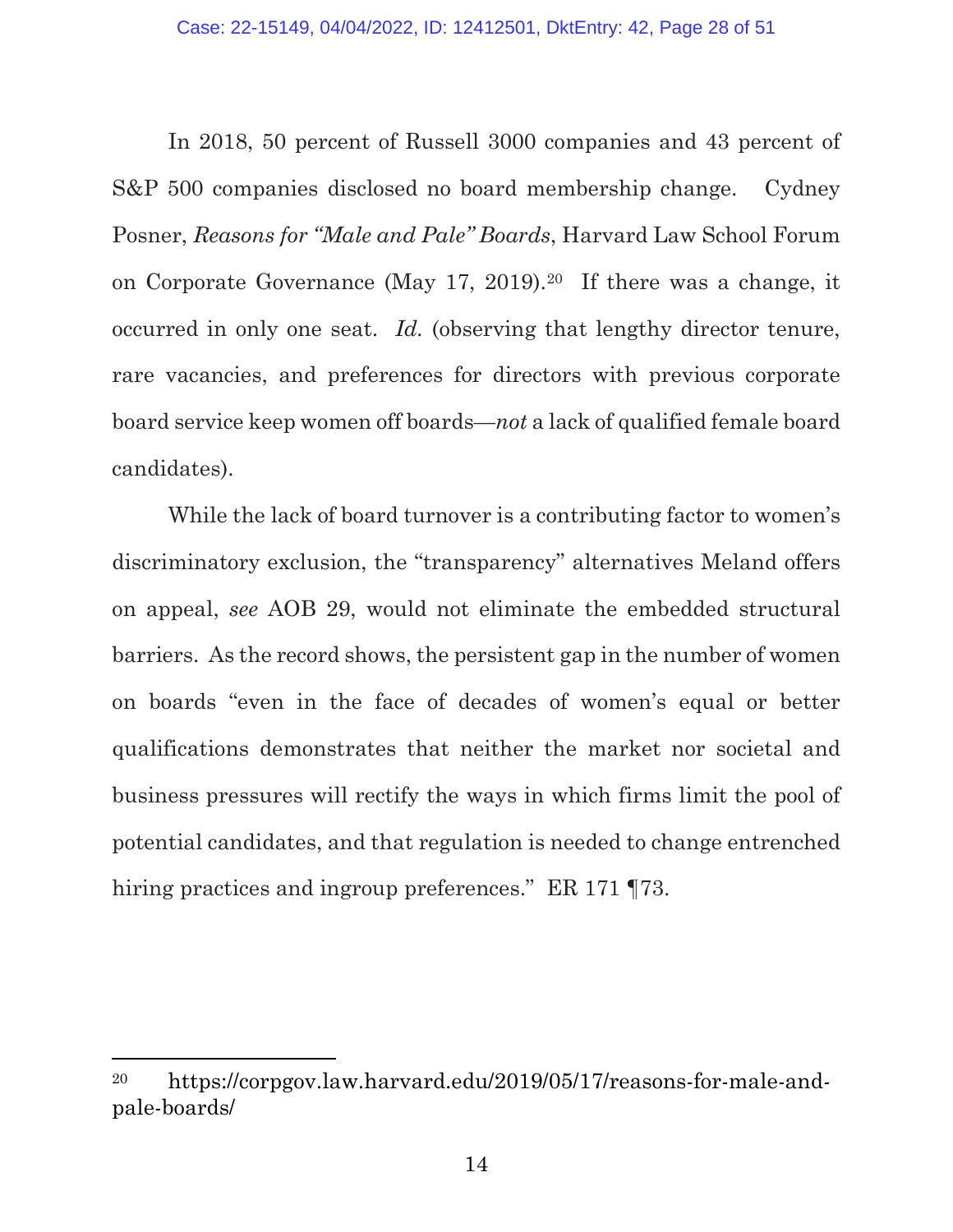### <span id="page-28-0"></span>**D. The Personal and Financial Benefits for Director Roles Have Long Disincentivized Vacancies and Incentivized Existing (Male) Directors to Keep Board Seats within Their Own (Male) Networks**

Male directors have substantial incentives to remain on boards with no external pressure to leave. Directors generally are not subject to term limits or review procedures that could trigger an involuntary departure. *See* Posner, *Reasons for "Male and Pale" Boards*. And, they derive significant personal and financial gains from corporate board service that encourage them to remain on the board, and to keep board recruitment in their existing (male) networks.

Serving on a board provides "massive" networking opportunities. Susan Muck, *Want to Join a Corporate Board? Here's How*, Harvard Law School Forum on Corporate Governance (Feb. 26, 2020).<sup>[21](#page-28-1)</sup> "Developing" good relationships with [Board] colleagues will exponentially increase [an individual's] professional reach in ways that can pay off dramatically in the future. Fellow directors will have connections, skills and expertise that may be valuable to you outside your board service." *Id*. "In the business world, obtaining a corporate board director seat is a very important professional opportunity and network building step for any high-level executive or business leader hoping to add value and further

<span id="page-28-1"></span><sup>21</sup> [https://corpgov.law.harvard.edu/2020/02/26/want-to-join-a](https://corpgov.law.harvard.edu/2020/02/26/want-to-join-a-corporate-board-heres-how/)[corporate-board-heres-how/](https://corpgov.law.harvard.edu/2020/02/26/want-to-join-a-corporate-board-heres-how/)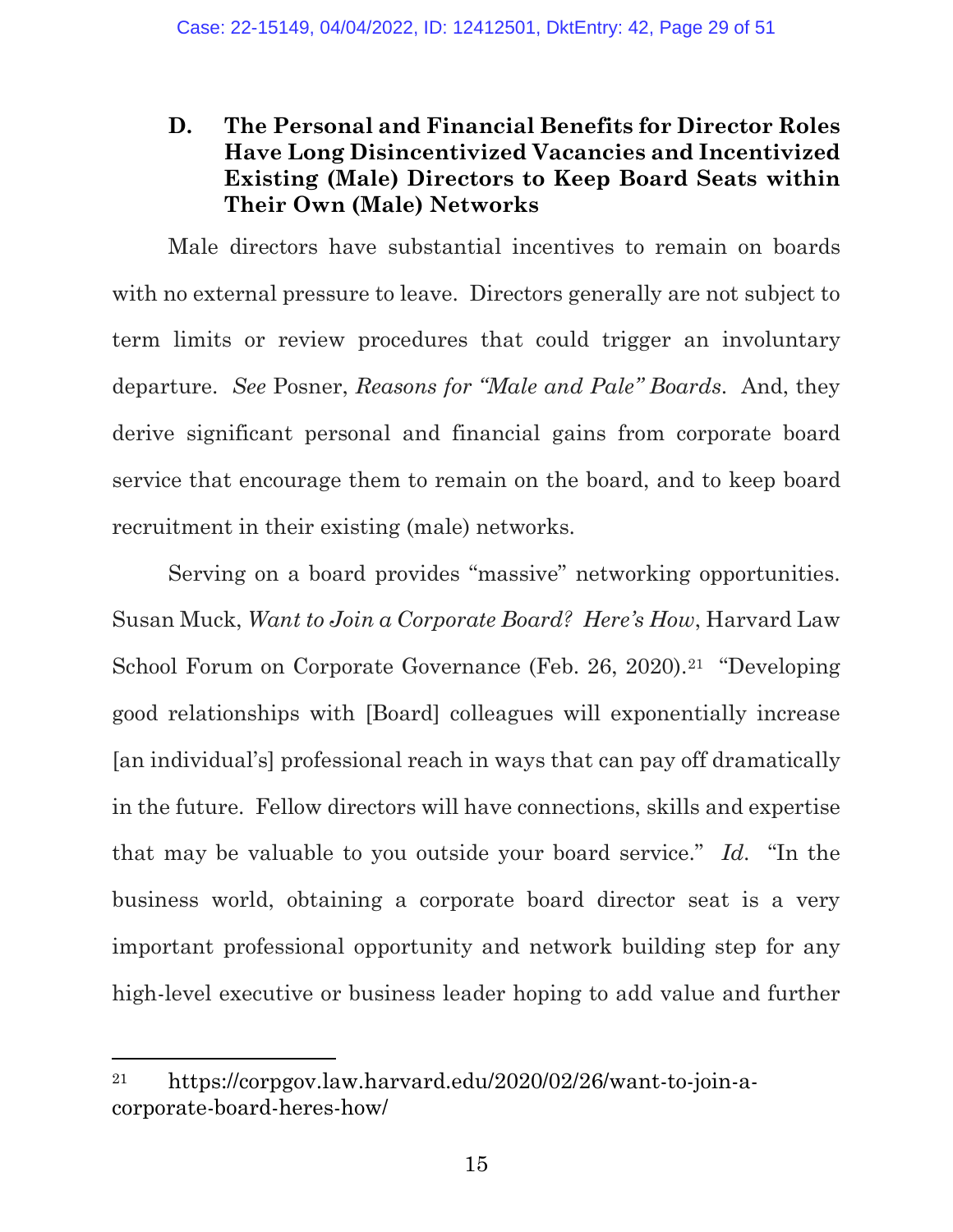#### Case: 22-15149, 04/04/2022, ID: 12412501, DktEntry: 42, Page 30 of 51

advance their careers. Boards enable professionals to . . . expand their networks, and develop additional business connections." ER 187 ¶19. "[F]or women, being elected to a board is [often] a precursor to . . . being named the CEO of a company." ER 188 ¶21.

Additionally, board members earn substantial financial benefits from board service. Muck, *Want to Join a Corporate Board?* "For many people in business and finance, it's a coveted role, a part-time gig that confers access to a wide network of powerful people as well as annual compensation that can run to \$300,000 or more." Jeff Green, et al., *Wanted: 3,732 Women to Govern Corporate America*, Bloomberg Businessweek (March 21, 2019).[22](#page-29-1) "[E]xecutives later in their careers seek to position themselves for seats on corporate boards . . . so that they can receive additional annual earnings long after they retire from their full-time jobs." ER 187 ¶20. According to investor Warren Buffet, " '[d]irector compensation has now soared to . . . three to four times the annual median income of U.S. households." *Id.*

### <span id="page-29-0"></span>**E. The Experiences of Professional Women Confirm the Secretive, Subjective, and Insular Selection Process for Corporate Board Positions**

A seasoned corporate director, who also is a lawyer, investment banker, and hedge fund manager, Susanne Meline, explains in a

<span id="page-29-1"></span><sup>22</sup> <https://www.bloomberg.com/graphics/2019-women-on-boards/>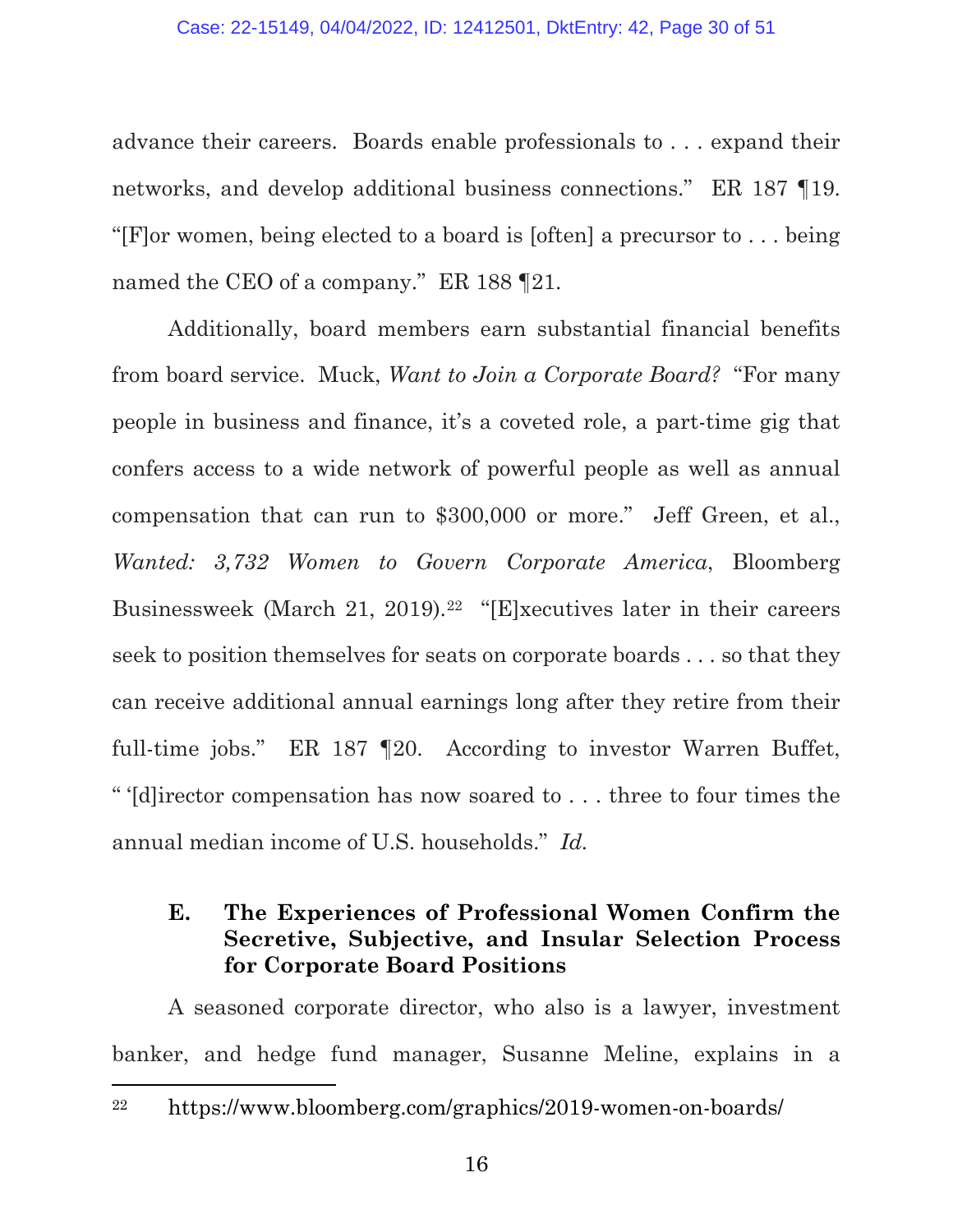declaration filed in this case: "[b]ecause there is no transparency in the board nominations and selections process, neither I nor any other woman who is qualified to serve as a corporate director will ever know that, with respect to a specific corporate board, whether we have been overlooked or rejected in favor of a male candidate." ER 193 ¶35; *see* ER 184-86 ¶¶2- 17. In speaking on the record, Meline acknowledges the personal and professional risk of potential retaliation, which she accepted to help "bring about change for other qualified women," to decrease "the risk of corporate failure," and to increase the likelihood of corporate success "by seeking to remove the barriers to women's participation on public company boards." ER 197 ¶46.

Many women are not in a position similar to Meline's, where they are comfortable publicly coming forward. Counsel for amici reached out to numerous professional women seeking personal stories regarding their experiences with corporate board recruitment and service. That outreach included dialogue with an attorney, professionals who work in corporate board recruiting and placement, an investor who has served on private company boards, and a corporate board member of two national public companies. Their experiences echoed Meline's and were consistent with the other evidence in the record. That is, each of these individuals confirmed the secretive, closed, exclusive, and male-dominated nature of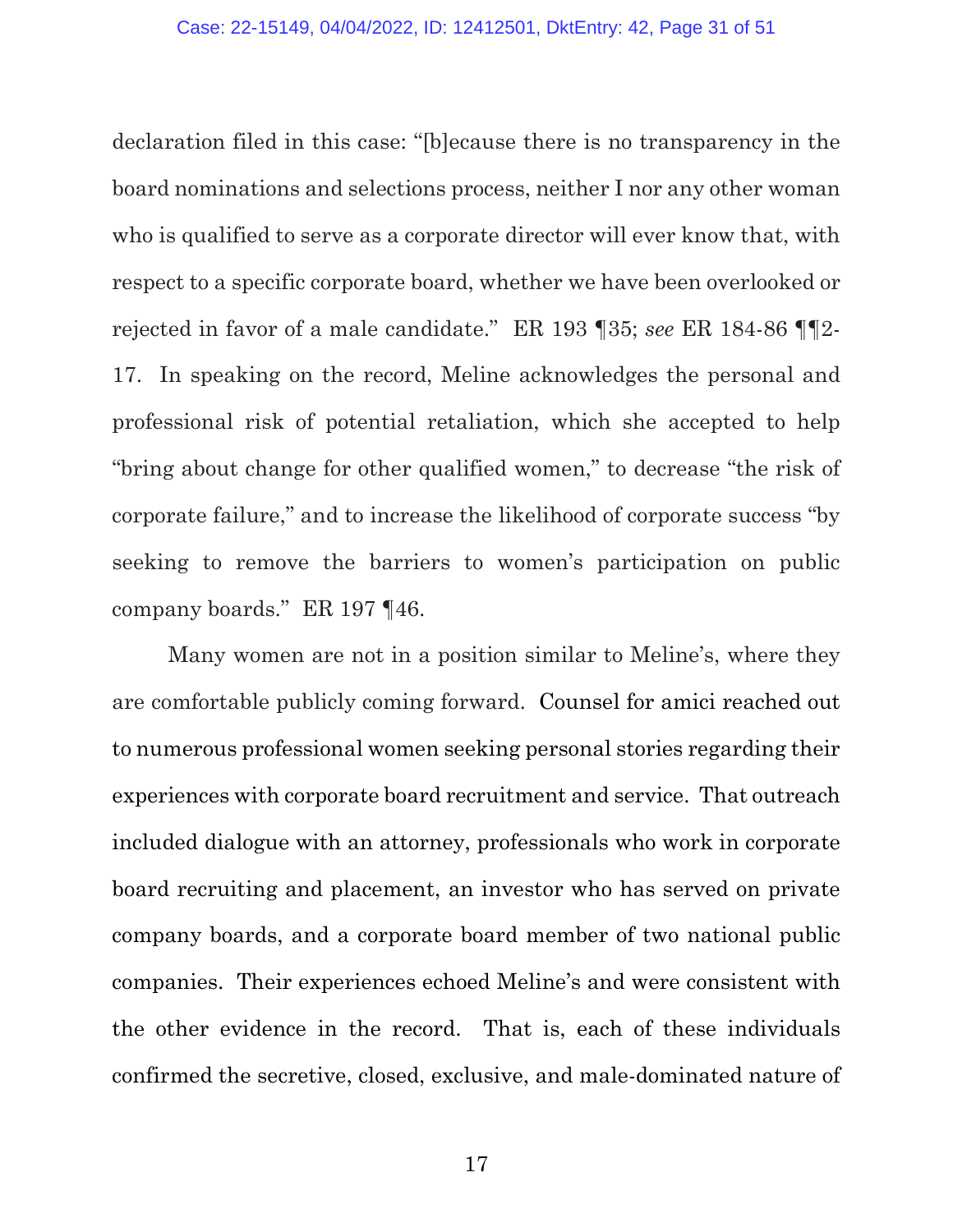Board recruitment, and the entrenched barriers that have persistently excluded women from service on public company boards.

An attorney, Liliana,<sup>[23](#page-31-0)</sup> counsels corporations on ESG ("environment, social, and governance") issues and is familiar with board recruitment processes. She related that board searches often are constructed so narrowly as to include only favored candidates within existing networks, and to exclude other potential candidates not in the known network of the board. She also noted that "skill sets are sometimes narrowly defined so that women are naturally excluded, *i.e.*, 'board member must have had executive operating experience (CEO, CFO or CSO) with budgets in excess of \$200 million.' " She said, "in other words, the skill sets are posited in a manner that would primarily result in white male candidates, as opposed to articulating the skill sets in a somewhat more encompassing manner," such as "operating experience with reporting lines of leadership and responsibility for significant or material aspects of the X business."

Jocelyn[24](#page-31-1) runs a company that handles corporate board placement and has helped more than 300 women obtain public and private board

<span id="page-31-0"></span><sup>23</sup> Name changed per the interviewee's confidentiality request. Notes are on file with counsel.

<span id="page-31-1"></span> $24$  Name changed per the interviewee's confidentiality request. Notes are on file with counsel.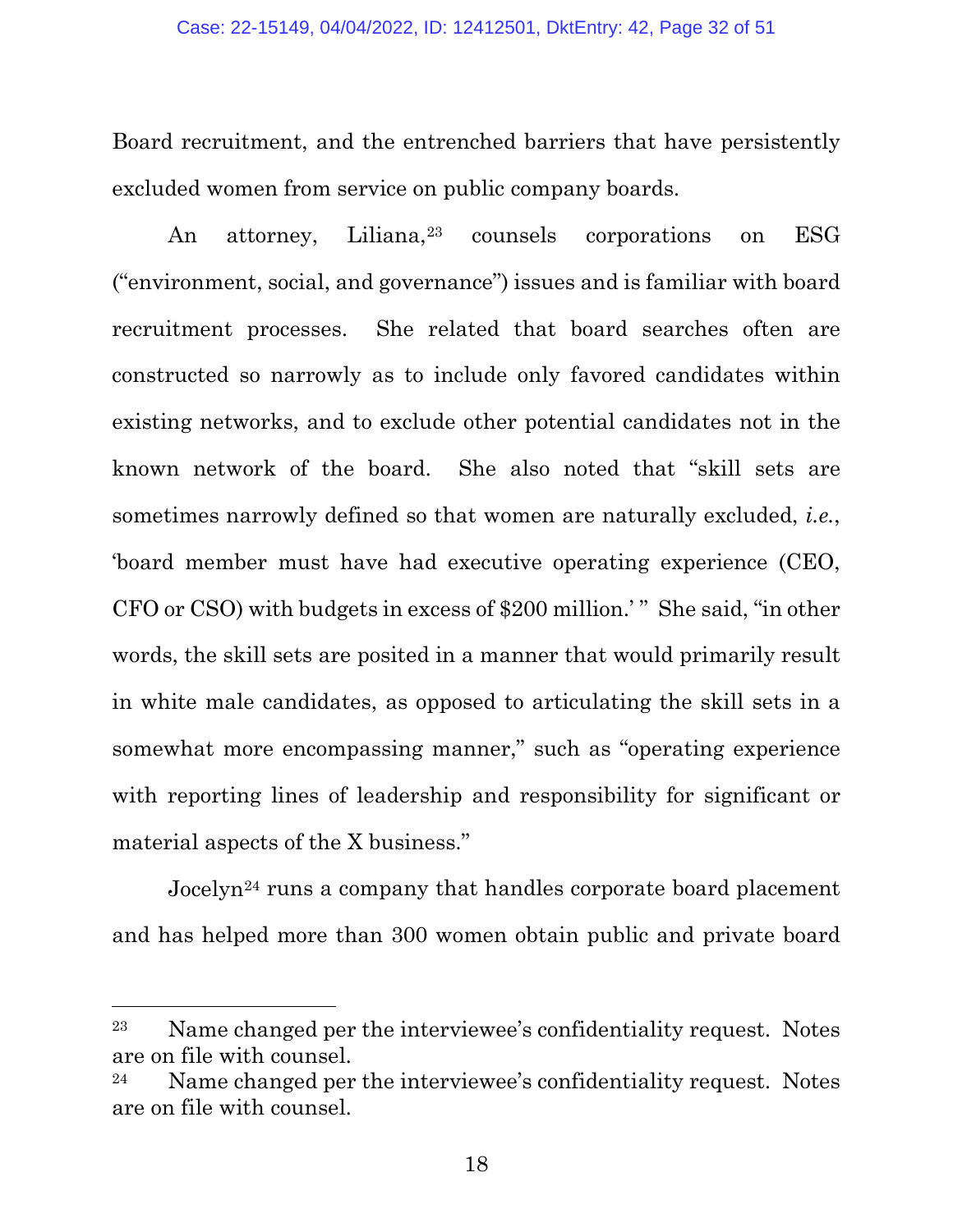roles in recent years. She agreed SB 826 is vital to combat gender discrimination arising from boards relying on their network of male contacts, a secretive process with limited board turnover, and narrow framing of their criteria for potential board candidates. She said: "It's way too comfortable to exist the way boards have, and it's way too uncomfortable to change." She also noted boards often have been willing to nominate a male candidate with whom they are familiar even if he did not meet each of their desired qualifications, but this flexibility was not extended to unfamiliar female candidates. Finally, she said SB 826 prompted some companies to seek out directors with skillsets from highly qualified potential board candidates, many of whom are women ignored in the past.

Both Liliana and Jocelyn declined to be identified because of the fear of potential harm to their respective professional businesses as a result of speaking publicly.

Maria,[25](#page-32-0) a high-tech investor who has served on several private company boards, related that based on her experience, the "old boys' network is alive and well" in the corporate board setting. Though she has only served on private boards, she has been exposed to public company board networking and recruiting practices; she described the situation

<span id="page-32-0"></span><sup>25</sup> Name changed per the interviewee's confidentiality request. Notes are on file with counsel.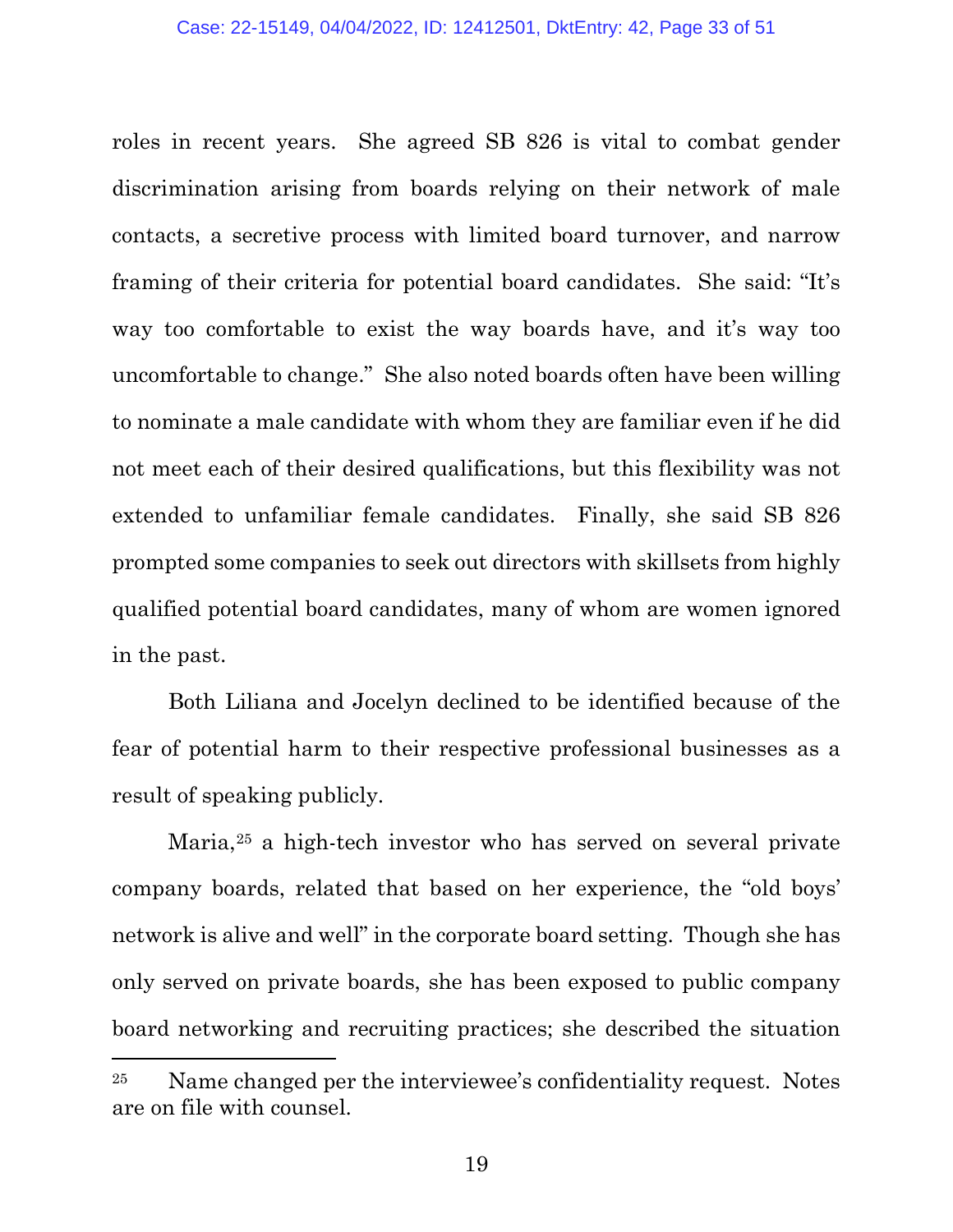that when a board vacancy opens on ABC company or someone is rotating off a board, the board members call friends in their personal or professional networks. Because women are not in these men's networks, she said they are not considered by boards when reaching out for positions. She declined to be named because she plans to seek board positions in the future and does not want to harm her chances.

#### <span id="page-33-0"></span>**F. Unlike Other Areas, There Is No Avenue to Seek Legal Redress or Relief When There Is Discrimination**

Because there is *little to no transparency* in the board recruitment and selection process, there is no practical basis to challenge a discriminatory appointment decision or retaliation for complaining about a decision. ER 394 ¶¶40-41; ER 193 ¶35 (explaining women do not even know when or why they are not being considered and have no remedy); SER 603. And, as Meline made clear: "even if a woman has specific reasons to believe that she has not been placed on a board due to genderbased discriminatory factors, there are no protections for her against retaliation as there are for employees." ER 193 ¶35.

Federal law prohibits discrimination and retaliation in the workplace based on gender, but it generally bars discrimination and retaliation against employees, and not directors. *See* [42 U.S.C. § 2000e-](https://www.westlaw.com/Document/N0186A0A0AFF811D8803AE0632FEDDFBF/View/FullText.html?transitionType=Default&contextData=(sc.Default)&VR=3.0&RS=da3.0)[2,](https://www.westlaw.com/Document/N0186A0A0AFF811D8803AE0632FEDDFBF/View/FullText.html?transitionType=Default&contextData=(sc.Default)&VR=3.0&RS=da3.0) *et seq.*, § 2000e-3(a). California employment law is similar. *See* [Cal.](https://www.westlaw.com/Document/N1D58F6808E5A11D882FF83A3182D7B4A/View/FullText.html?transitionType=Default&contextData=(sc.Default)&VR=3.0&RS=da3.0)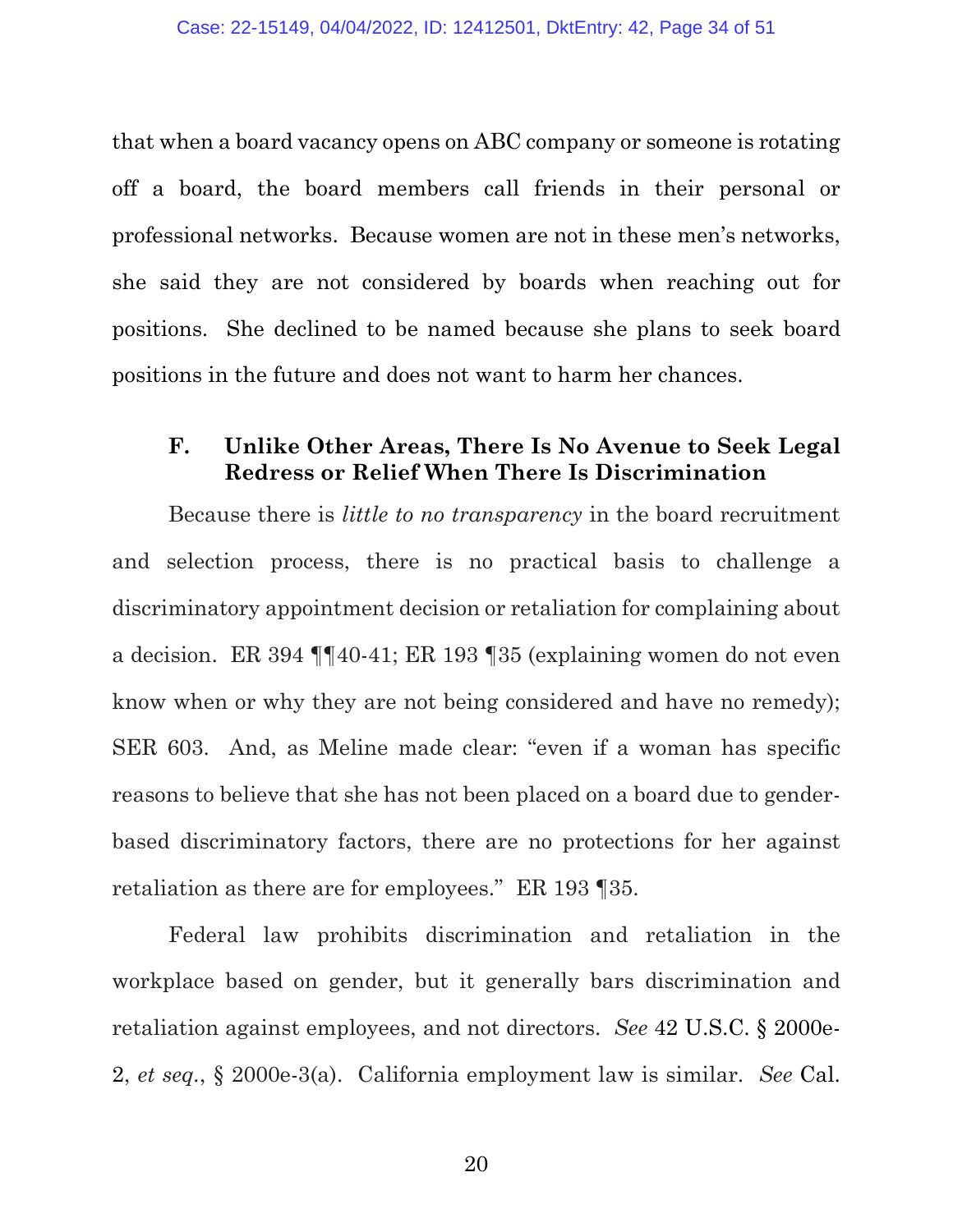[Gov't Code, § 12900,](https://www.westlaw.com/Document/N1D58F6808E5A11D882FF83A3182D7B4A/View/FullText.html?transitionType=Default&contextData=(sc.Default)&VR=3.0&RS=da3.0) *et seq*., § 12940(h). Amici's counsel has not found cases in which these employment laws have been held to cover a prospective corporate director seeking an independent director seat on a company's board.

Even if there existed a legal basis to challenge an appointment (or lack thereof), highly qualified women have a strong incentive *not* to complain for fear of retaliation or being excluded from consideration in other contexts. *Supra* Argument I.E; ER 394 ¶41; *accord* ER 193 ¶35 ("Alleging discrimination by a specific corporate board by a female candidate will more than likely eliminate her chances of becoming a corporate director in the future.").

#### <span id="page-34-1"></span><span id="page-34-0"></span>**II. Qualified Women Are Willing and Available to Serve on Corporate Boards**

#### **A. The Evidence Shows a Deep Pool of Qualified Female Candidates**

Meland claims on appeal, as he did below, that women's underrepresentation on public company boards resulted from the lack of women in the relevant labor pool, rather than from discrimination. AOB 22; Dist. Ct. Doc. 23-1 at 9.

He cites no relevant support for these claims, and the record undermines his contentions. At the SB 826 legislative hearings, bill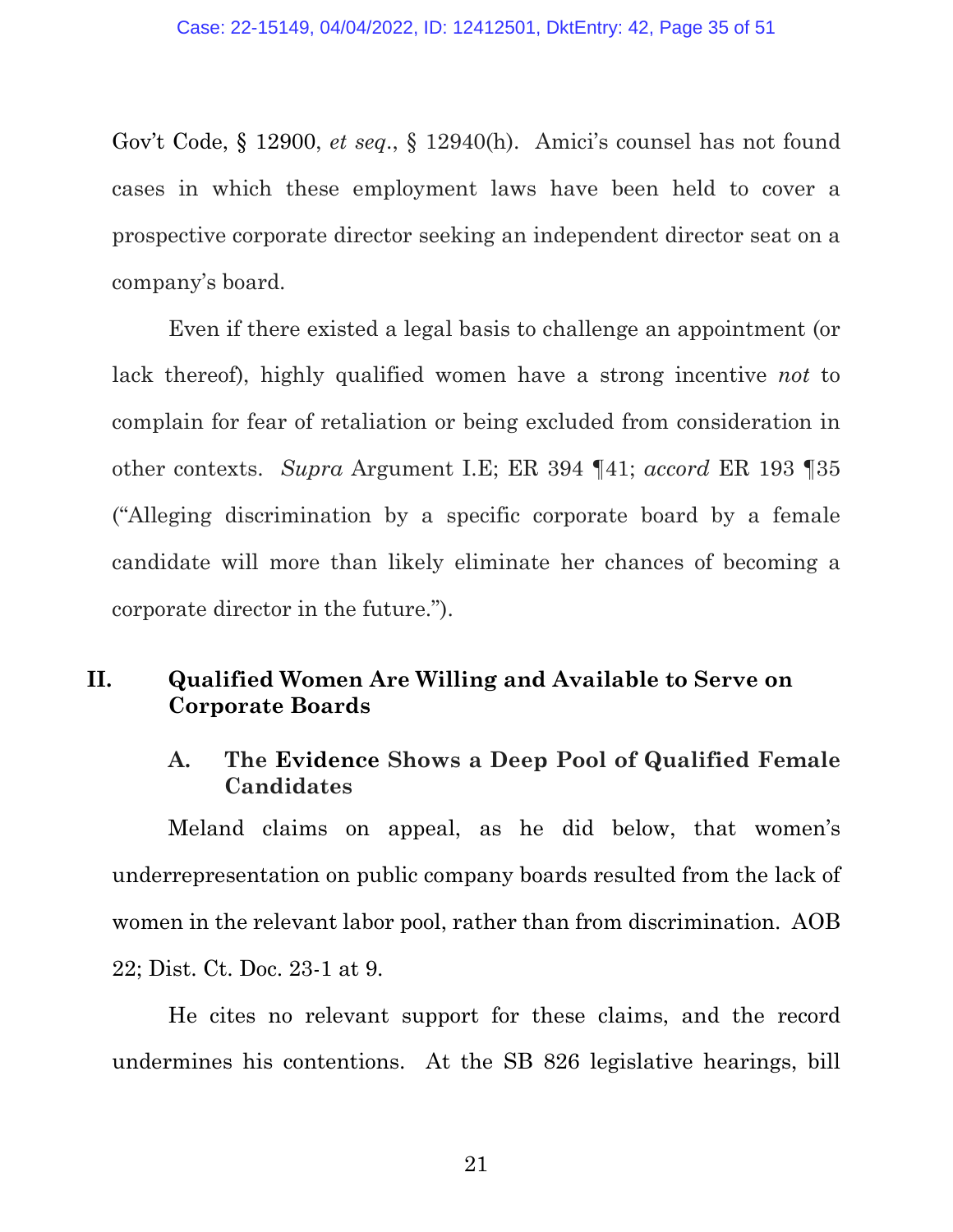author Senator Jackson discussed the large pool of qualified female candidates willing and able to serve as board directors. SER 585. Several additional witnesses detailed the numerous databases identifying qualified women ready and willing for corporate board service. SER 593 (testimony regarding the "thousands" of women "qualified" to "serve on corporate boards," including "executive and experienced women"); SER 596 ("There are many, many [women] business owners who are qualified to serve on boards, but the doors are closed for even consideration for the most part.").

The bill drew support from hundreds of individuals, organizations, and companies, including large and small companies covering a broad array of industries, who called attention to the deep pool of talented female candidates ready for board service. *See* SER 1047-1150. Other evidence before the district court shows the vast and growing pool of board-qualified women in California. ER 130 ¶89, 188-89 ¶¶23-24.[26](#page-35-0) And, the Heidrick & Struggle 2019 report cited by Meland itself touted

<span id="page-35-0"></span><sup>26</sup> The identified groups include: "Woman Corporate Directors Network (2,500 members), Athena Alliance (1,000 members), Women's Leadership Forum (250 members), Exceptional Women Awardees Foundation (75 members); Stanford Woman on Boards (over 1,000 members); Extraordinary Women on Boards (hundreds of women directors and growing); and Beyond Boards (approximately 100 members)." ER 189 ¶24; ER 109 ¶30; ER 110 ¶¶33-34 (discussing registries and other platforms with resumes and data for thousands of board-qualified prospective female candidates).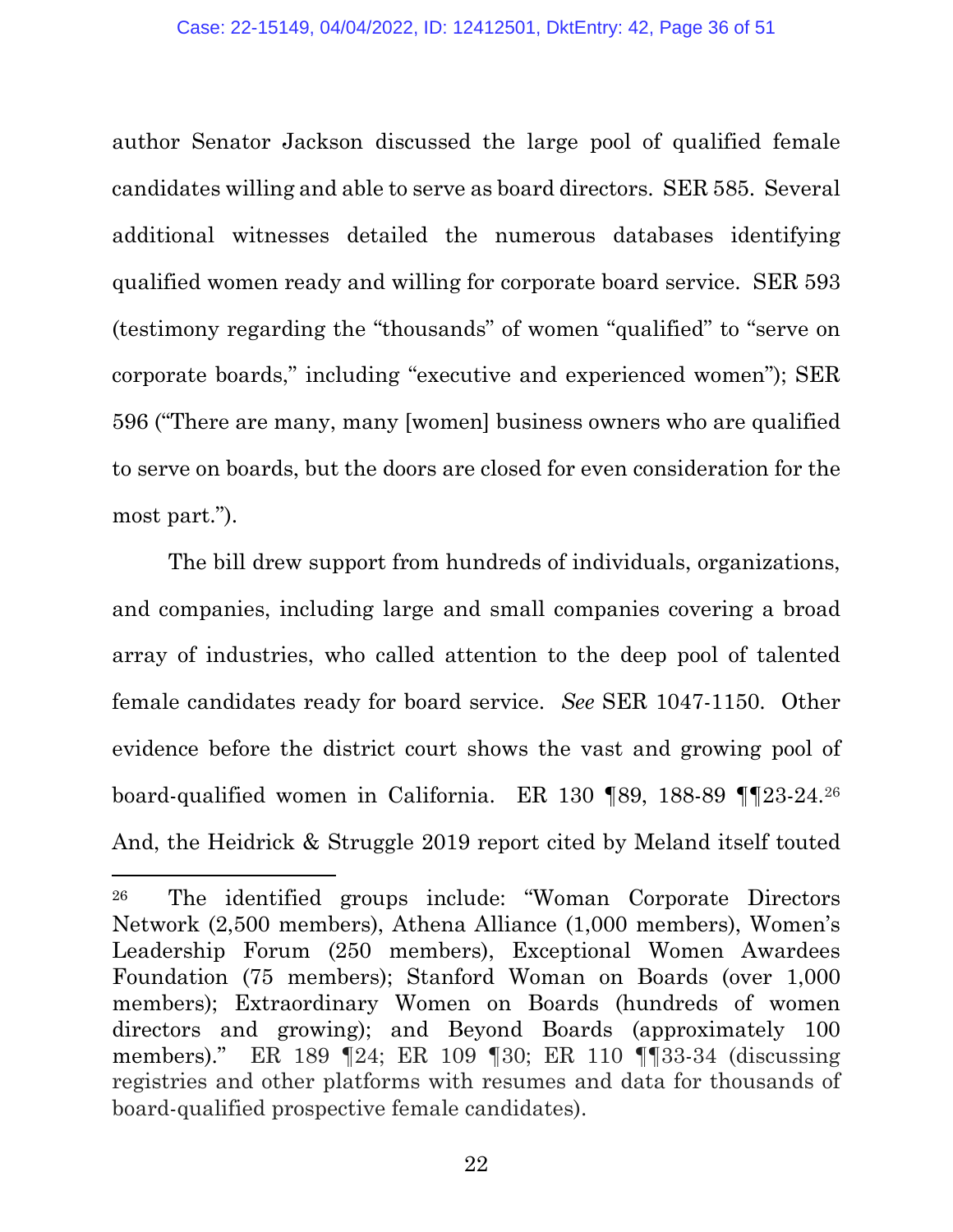"[t]he good news . . . that there is a plentiful supply of board-ready candidates who are women and/or from racial or ethnic minorities" and that "boards can achieve greater diversity, with no sacrifice in quality, by casting a wider net." [Heidrick & Struggles,](https://www.google.com/url?sa=t&rct=j&q=&esrc=s&source=web&cd=&ved=2ahUKEwiNrs_3kOj2AhXKIkQIHVtxAbAQFnoECA0QAQ&url=https%3A%2F%2Fwww.heidrick.com%2F-%2Fmedia%2Fheidrickcom%2Fpublications-and-reports%2Fboard_monitor_us_2019.pdf&usg=AOvVaw0I_bSWIX5H8juCQ2aekjOB) *[Board Monitor U.S. 2019](https://www.google.com/url?sa=t&rct=j&q=&esrc=s&source=web&cd=&ved=2ahUKEwiNrs_3kOj2AhXKIkQIHVtxAbAQFnoECA0QAQ&url=https%3A%2F%2Fwww.heidrick.com%2F-%2Fmedia%2Fheidrickcom%2Fpublications-and-reports%2Fboard_monitor_us_2019.pdf&usg=AOvVaw0I_bSWIX5H8juCQ2aekjOB)* at 6-7.[27](#page-36-0) 

This evidence is consistent with the fact of widespread female participation in business and the professions. "The number of females in graduate schools surpassed the number of males in 1984; in 2008 women accounted for 59 percent of graduate school enrollment. Women have earned more master's decrees than men since 1987, and more doctorate decrees than men since 2006." ER 108-09 ¶29. Women represent 51 percent of the population, 50 percent of the labor force, and earn more than 50 percent of bachelors and masters and doctoral degrees. *See* Erica Hersh, *Why Diversity Matters* at 3; *Quick Take: Women in the Workforce-United States,* Catalyst (Oct. 14, 2020).[28](#page-36-1)

The data show boards had no difficulty finding qualified women to serve, once they began to look beyond their 'ponds.' *See* Annalisa Barrett, *The Women Changing California Boardrooms,* report published by

<span id="page-36-0"></span><sup>27</sup> https://www.heidrick.com/-/media/heidrickcom/publications-andreports/board\_monitor\_us\_2019.pdf

<span id="page-36-1"></span><sup>28</sup> [https://www.catalyst.org/research/women-in-the-workforce-united](https://www.catalyst.org/research/women-in-the-workforce-united-states/)[states/](https://www.catalyst.org/research/women-in-the-workforce-united-states/)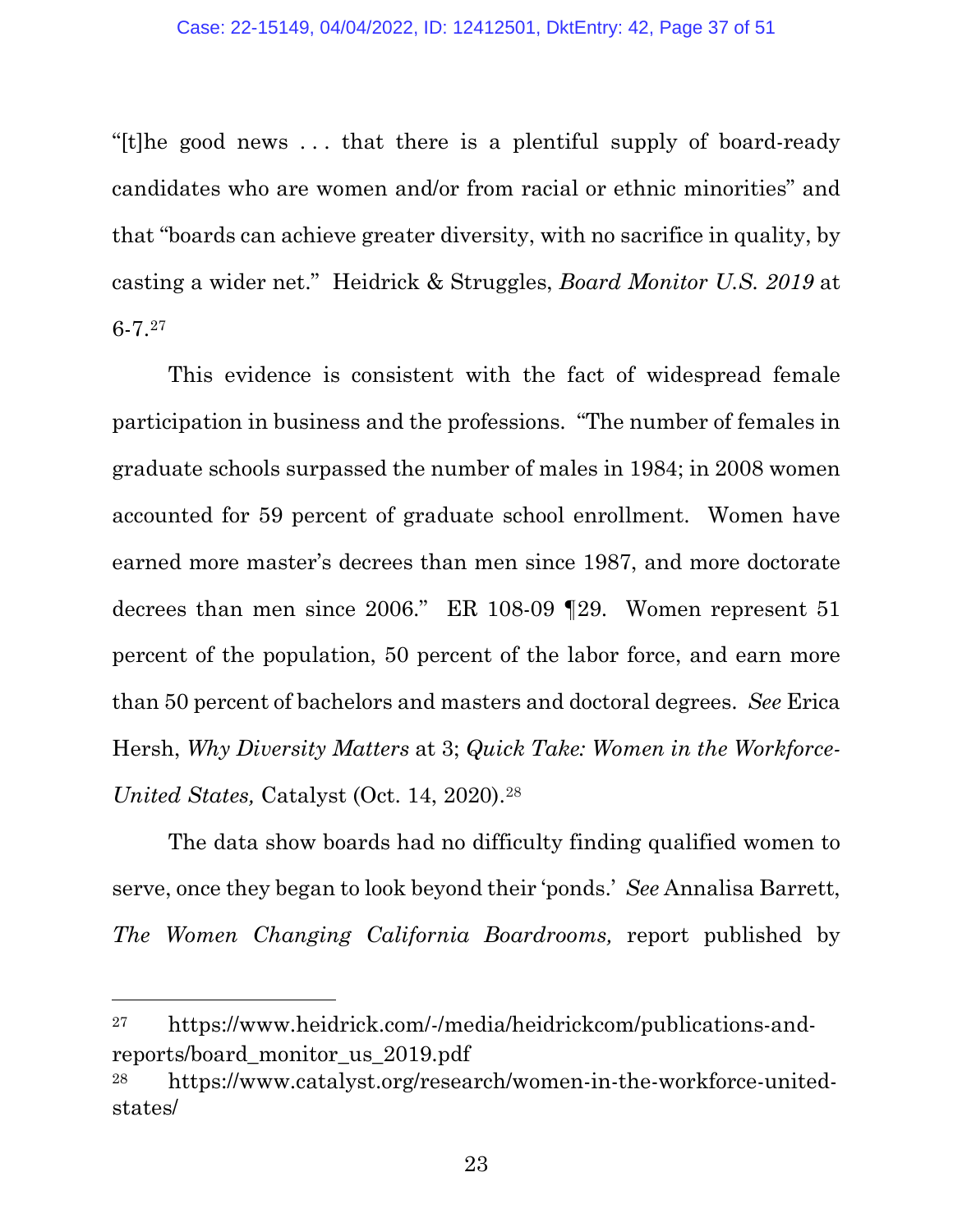KPMG Board Leadership Center at 2, 4-7 (2020) ("*KPMG Report 2020*");[29](#page-37-0) *see* ER 361 ¶11, 376-81 ¶¶39-45. Although many public corporate board members have prior CEO experience, and women with CEO or C-suite experience remain in the minority, corporations are increasingly recognizing that CEO experience is not a necessary qualification for board membership. *See* Thomas, *Bias in the Boardroom*, 202 Marq. L. Rev. at 548; Rhode & Packel, *Diversity on Corporate Boards*, 39 Del. J. Corp. L. at 403-04, & n.172 ("The number of active CEOs who serve on the boards of other public companies . . . has decreased significantly during the last decade").

The claim that CEO experience is essential reflects explicit and implicit bias, and an unjustified unwillingness to move from the board's shallow pond to the wider ocean. *See id*. at 404 (" 'no widely accepted' research demonstrating that active CEOs make better board members or lead to improved advice or monitoring by the board"). The record does not support the notion that a board member with prior CEO experience results in better leadership or corporate productivity. *See id.* ("In fact, one survey found that 79% of corporate directors do not believe that

<span id="page-37-0"></span><sup>29</sup> [https://boardleadership.kpmg.us/relevant-topics/articles/2020/the](https://boardleadership.kpmg.us/relevant-topics/articles/2020/the-women-changing-california-boardrooms.html)[women-changing-california-boardrooms.html](https://boardleadership.kpmg.us/relevant-topics/articles/2020/the-women-changing-california-boardrooms.html)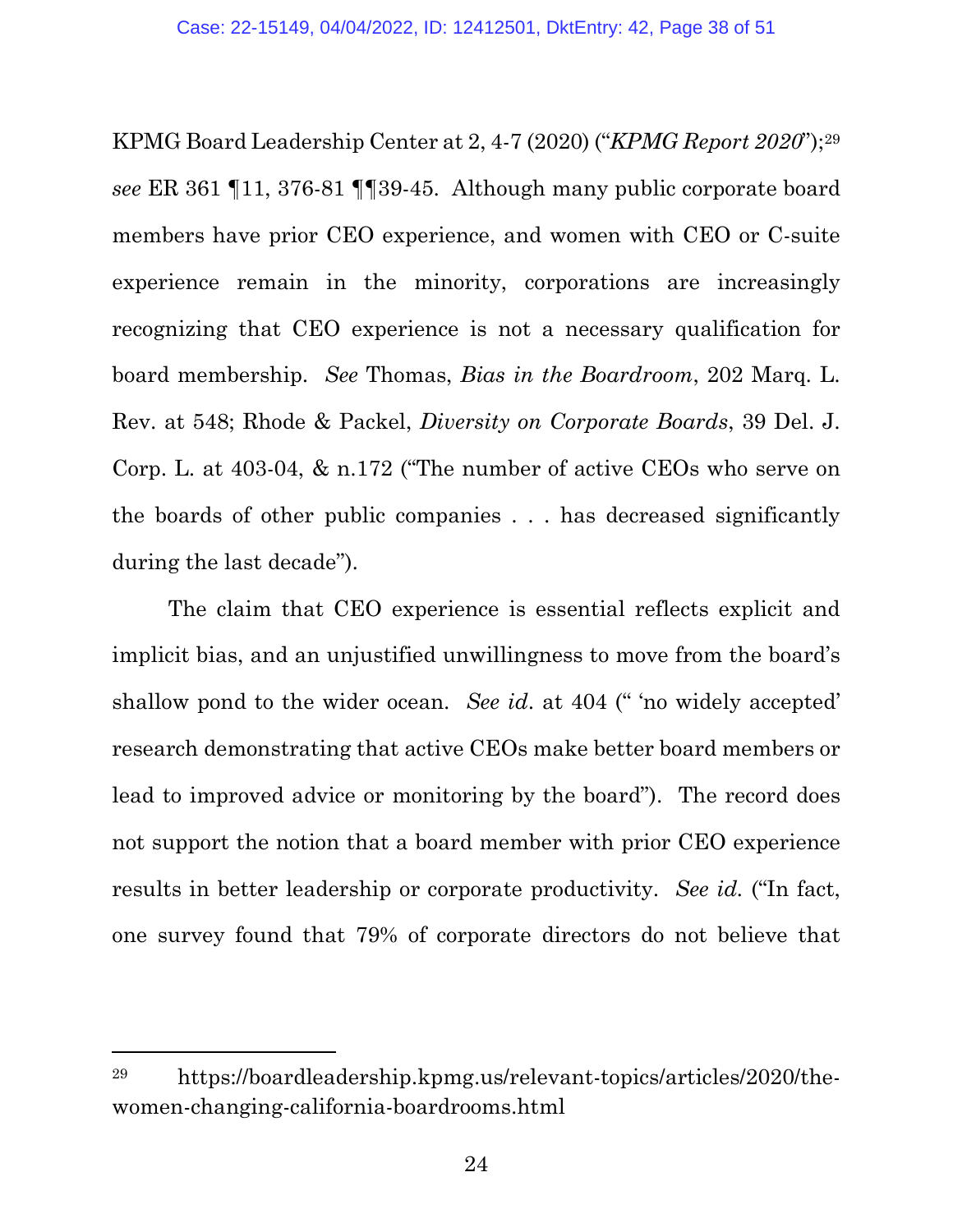'active-CEO directors [are] better than average directors.' "); *accord*  Heidrick & Struggles, *Board Monitor U.S. 2019* at 6.

Many women seeking board membership have demonstrated business acumen and leadership in other equivalent contexts such as on large nonprofit boards and government commissions. ER 393 ¶37; *see*  ER 171 ¶73. Research also shows corporate boards are recognizing the importance of other critical skill sets, such as research and development, human resources, risk management, sustainability, and political/government, most of which are possessed by more female than male director candidates. ER 125-26 ¶78 (citing studies); *Claim Your Seat* Report 2021 at 15, 22 ("Optimal board composition requires thinking broadly about a number of skills and experiences that are critical to the success of a company – for example, relevant technical, commercial, strategic, or operational leadership, or international experience.").

#### <span id="page-38-0"></span>**B. The Claim That Adding Women to California Company Boards Caused Shareholder Losses Is Incorrect**

Amicus Philanthropy Roundtable cites a study finding—based on a "back of the envelope calculation"—that SB 826 caused a "total loss in value" in excess of \$60 billion because of an *initial* negative stock market reaction to the legislation. *See* [Daniel Greene, Vincent Intintoli, and](https://calapplaw.sharepoint.com/sites/CALGportal/Active%20Cases/CWL/Drafts/Daniel%20Greene,%20Vincent%20Intintoli,%20and%20Kathleen%20M.%20Kahle,%20Do%20Board%20Gender%20Quotas%20Affect%20Firm%20Value?%20%20Evidence%20from%20California%20Senate%20Bill%20No.%20826%20(2020)%2060%20J.%20Corp.%20Fin.%201,%202.%20%20)  Kathleen M. Kahle, *[Do Board Gender Quotas Affect Firm Value?](https://calapplaw.sharepoint.com/sites/CALGportal/Active%20Cases/CWL/Drafts/Daniel%20Greene,%20Vincent%20Intintoli,%20and%20Kathleen%20M.%20Kahle,%20Do%20Board%20Gender%20Quotas%20Affect%20Firm%20Value?%20%20Evidence%20from%20California%20Senate%20Bill%20No.%20826%20(2020)%2060%20J.%20Corp.%20Fin.%201,%202.%20%20)*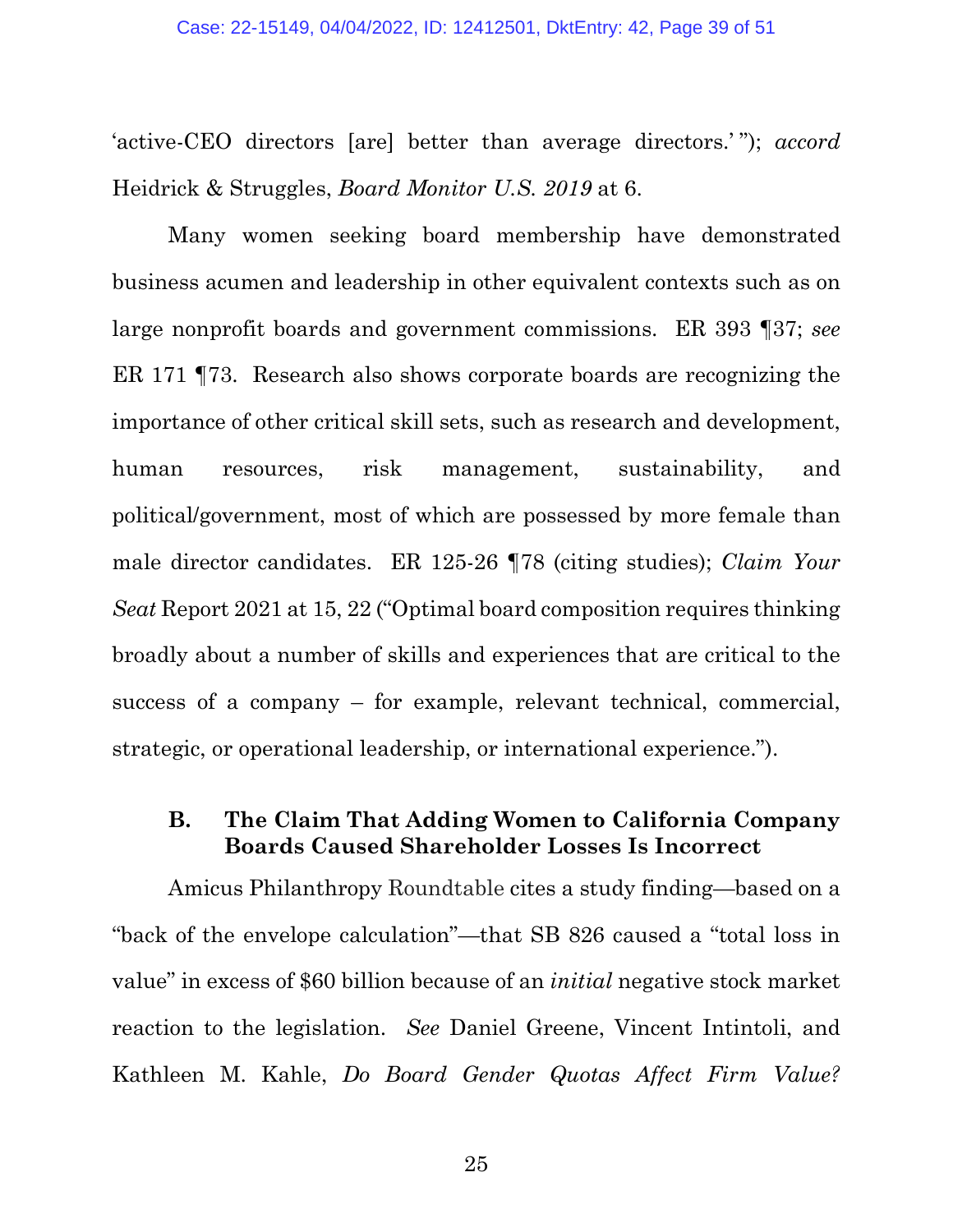*[Evidence from California Senate Bill No. 826](https://calapplaw.sharepoint.com/sites/CALGportal/Active%20Cases/CWL/Drafts/Daniel%20Greene,%20Vincent%20Intintoli,%20and%20Kathleen%20M.%20Kahle,%20Do%20Board%20Gender%20Quotas%20Affect%20Firm%20Value?%20%20Evidence%20from%20California%20Senate%20Bill%20No.%20826%20(2020)%2060%20J.%20Corp.%20Fin.%201,%202.%20%20)* (2020) 60 J. Corp. Fin. 1, [2.30](https://calapplaw.sharepoint.com/sites/CALGportal/Active%20Cases/CWL/Drafts/Daniel%20Greene,%20Vincent%20Intintoli,%20and%20Kathleen%20M.%20Kahle,%20Do%20Board%20Gender%20Quotas%20Affect%20Firm%20Value?%20%20Evidence%20from%20California%20Senate%20Bill%20No.%20826%20(2020)%2060%20J.%20Corp.%20Fin.%201,%202.%20%20) The study authors hypothesized that this negative reaction resulted from shareholder opposition to SB 826 because of the *perceived* insufficient supply of qualified female directors. *Id.* at 2-15, 19.

Importantly, in a December 2021 study, those *same three authors* analyzed the data *after* companies added more women and concluded that those companies *did not* suffer financial losses *due to the appointment of women directors*. Daniel Greene, Vincent J. Intintoli, and Kathleen M. Kahle*, [How Deep Is the Labor Market for Female Directors?](https://papers.ssrn.com/sol3/papers.cfm?abstract_id=3943718)  [Evidence from Mandated Director Appointments](https://papers.ssrn.com/sol3/papers.cfm?abstract_id=3943718)* (Dec. 23, 2021) at 4, 21- 22 & Tables 7-8.[31](#page-39-1) Specifically, they found that stock market reaction was statistically indistinguishable after companies announced *either* female or male directors – in other words, the market did *not* see the addition of women directors as a negative. *Id.* at 4, 21-22. The authors also concluded that "female director quality does not deteriorate following SB 826 relative to that of male directors appointed to California boards." *Id.* at 4.[32](#page-39-2)

<span id="page-39-0"></span><sup>&</sup>lt;sup>30</sup> https://papers.ssrn.com/sol3/papers.cfm?abstract\_id=3463844

<span id="page-39-1"></span><sup>31</sup> <https://ssrn.com/abstract=3943718>

<span id="page-39-2"></span><sup>32</sup> Amicus Philanthropy Roundtable also cites Marina Gertsberg, et al., *Gender Quotas and Support for Women in Board Elections*, Nat'l Bureau of Econ Research Working Paper No. 28463 (Feb. 2021), but that study found any initial adverse effects on corporate stock value was more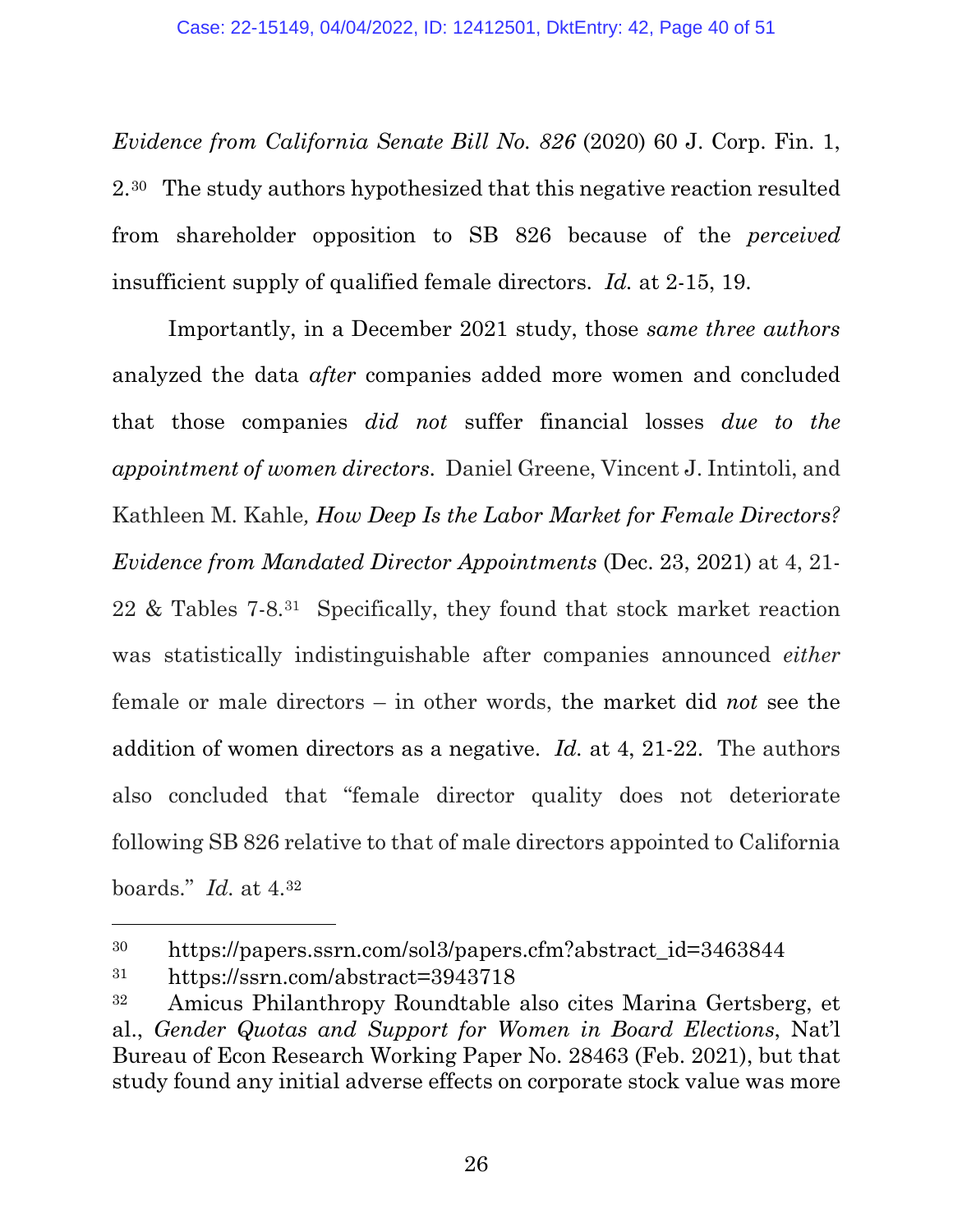#### <span id="page-40-0"></span>**III. The Law Is Working and Promotes the Public Interest**

The district court found SB 826 strongly benefits the public interest. It found the law is "clearly working" to achieve its remedial purposes to eliminate discriminatory practices and provide "highly qualified women" opportunities to join corporate boards. ER 22-23.

Before California enacted SB 826, men held 84.5 percent of corporate board seats on California public companies on the Russell 3000 Index, and 29 percent of California public companies had no female corporate board directors. ER 370-71 ¶¶29-30. The district court found credible the Secretary's evidence that women have made substantial gains since the law's 2018 enactment and that the alarming, ongoing underrepresentation of women on corporate boards would not have been remedied without government intervention. ER 22-23. The record strongly supports these findings.

#### <span id="page-40-1"></span>**A. Measures Taken Before SB 826 Were Ineffective**

As the Secretary details in her brief, until SB 826's passage, little change occurred despite numerous efforts at a national and state level, including the 2013 Senate Resolution 62, development of extensive registries, and robust pools of qualified female board candidates. AAB 12-15; *see* ER 130 ¶88; ER 374 ¶34; Annalisa Barrett, *Women on Boards* 

likely driven by entrenched board dynamics, rather than negative reactions to new female nominees. *Id.* at 25.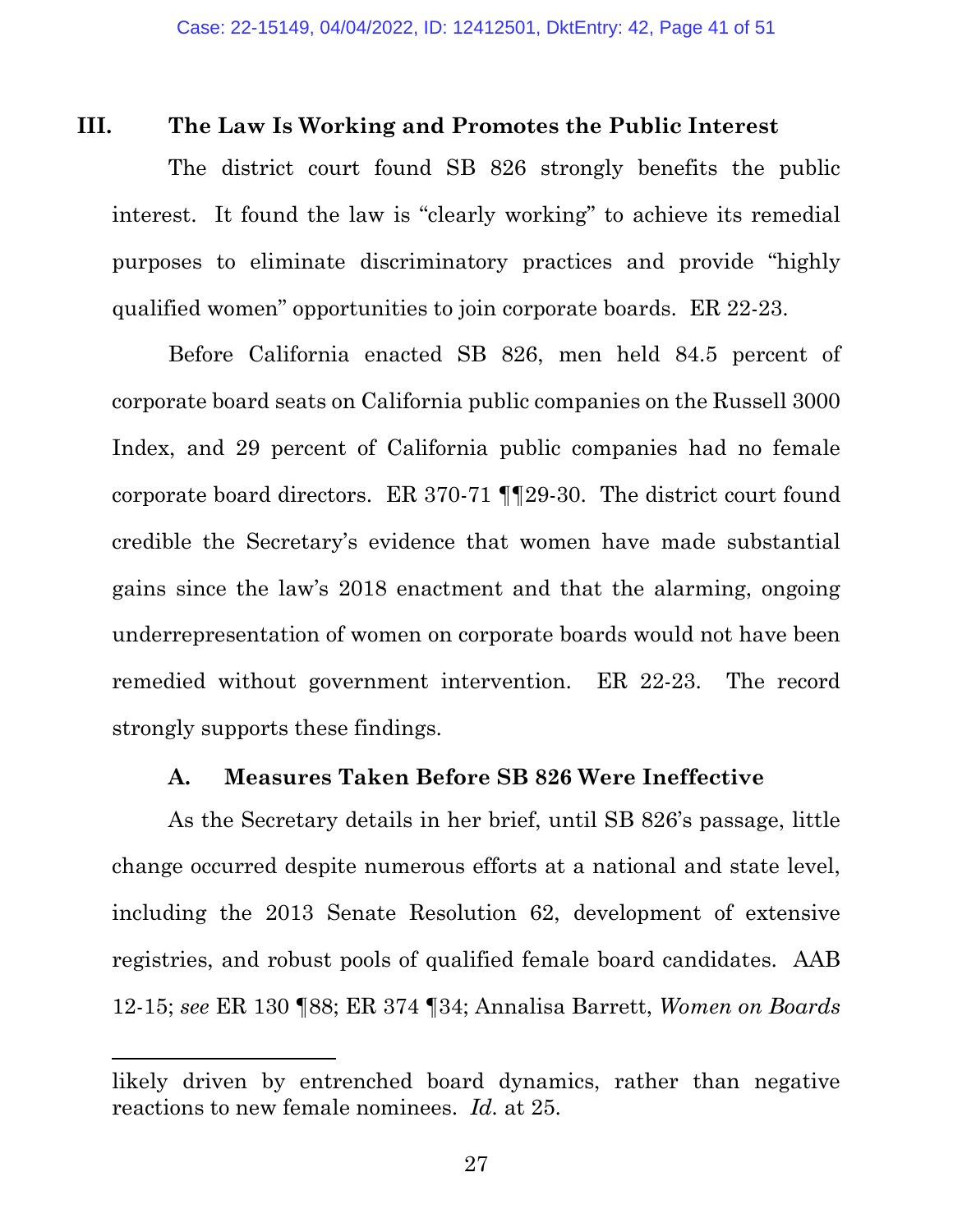*of Public Companies Headquartered in California 2018 Report* at 4 (Oct. 24, 2019);[33](#page-41-1) California Partners Project, *Claim Your Seat: A Progress Report on Women's Representation on California Corporate Boards* 6-7 (2020).[34](#page-41-2) Rather, the entrenched nature of the barriers to women's service on corporate boards continued to keep women out of the corporate board room. *See* ER 12-13; AAB 4-15; ER 196-97 ¶¶44-45, 130-31 ¶¶88- 98.

#### <span id="page-41-0"></span>**B. Comparing Board Composition Before and After the Legislation Confirms the Law Is Working**

Governmental action such as SB 826 reduces "the negative effect of networks on female board membership" by "forcing boards to look outside their networks to recruit female directors." Allermand, *Role of Old Boys' Networks and Regulatory Approaches in Selection Processes for Female Directors* at 2. And, as the district court found, it is "clearly working." ER 23.

Women's gains since SB 826 are illustrated in an analysis of the data before and after the law's passage in September 2018. As the figures below starkly illustrate, the number of women joining corporate boards remained stagnant before a surge after SB 826's passage, with women overtaking men in *new* appointments by the first quarter of 2019.

<span id="page-41-1"></span><sup>33</sup> [https://papers.ssrn.com/sol3/papers.cfm?abstract\\_id=3463510](https://papers.ssrn.com/sol3/papers.cfm?abstract_id=3463510)

<span id="page-41-2"></span><sup>34</sup> <https://www.calpartnersproject.org/claimyourseat2020>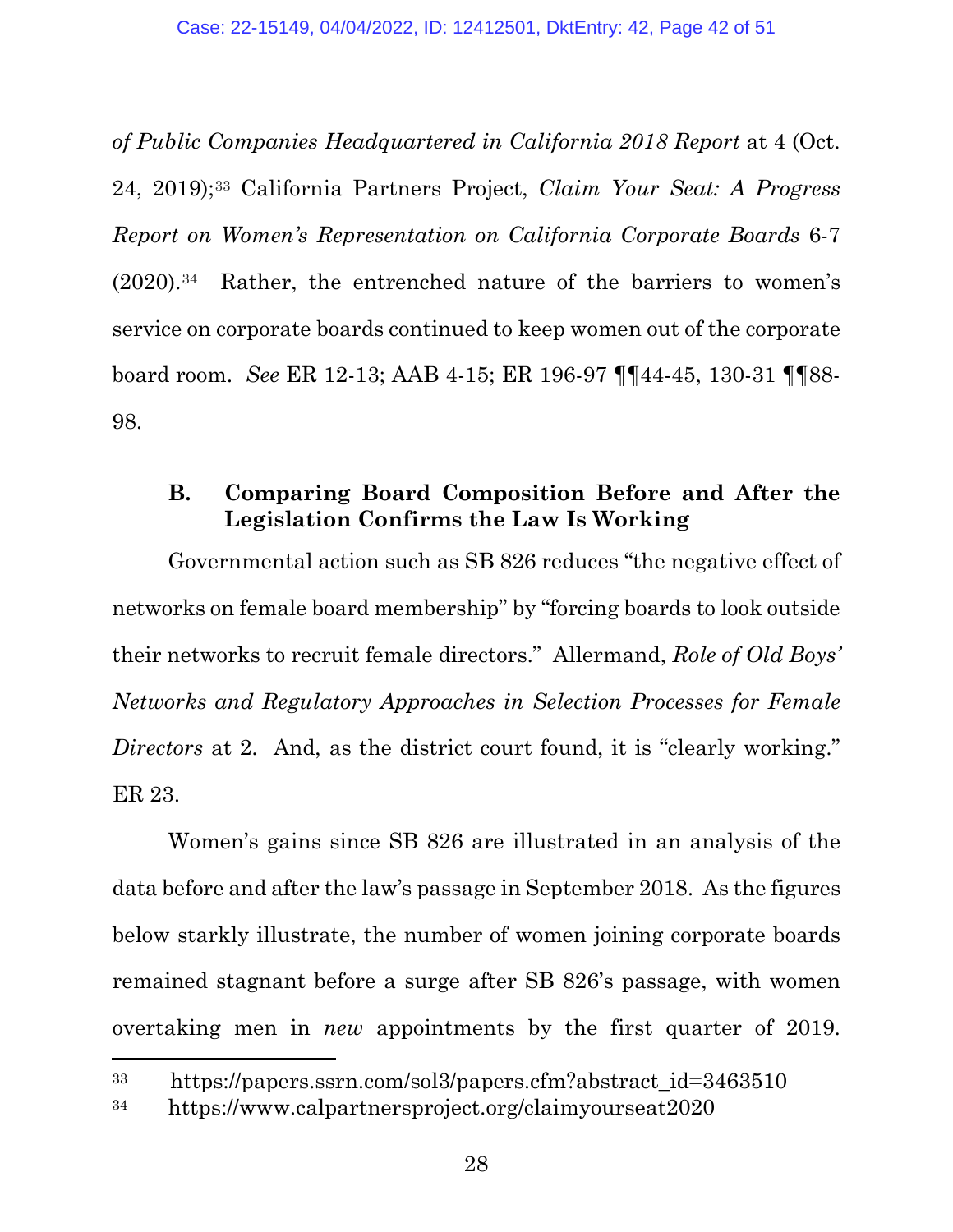Greene, Intintoli, and Kahle*, How Deep Is the Labor Market for Female Directors? Evidence from Mandated Director Appointments* at 37-38.

Figure 1 shows "[q]uarterly director appointments to boards of California firms," with the vertical bar representing the passage of SB 826.

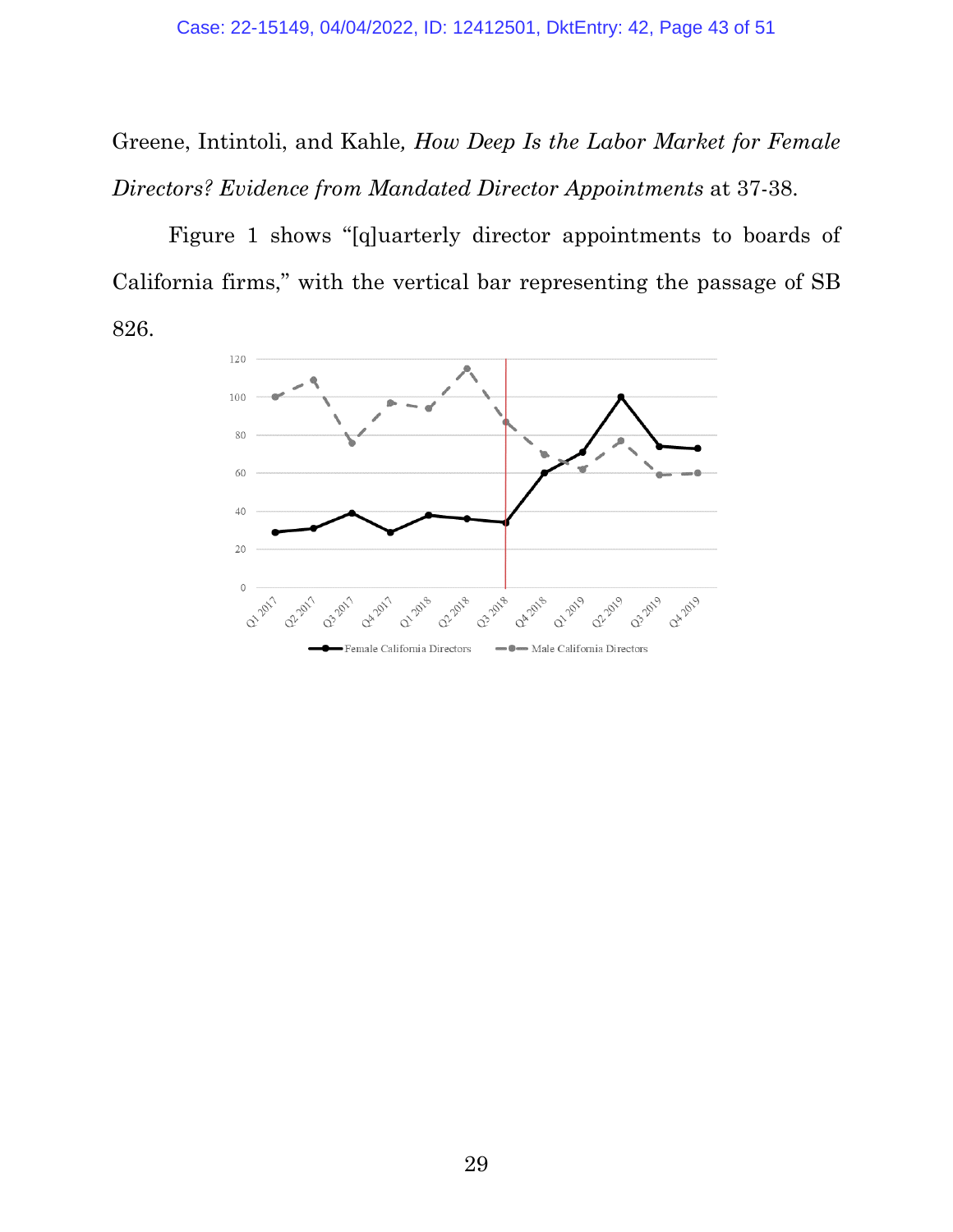Figure 2 represents the "quarterly female director appointments to boards of California firms and non-California matched firms."



*Id.* And, when comparing the California and non-California data, this shows that absent remedial measures like SB 826, the number of female corporate directors remains significantly lower.

The record before the district court confirmed that two years after SB 826's enactment, progress has been measurable, "significant" and "has increased at a much faster pace since SB 826 was passed." ER 374 ¶¶35, 38; ER 370-76 ¶¶29-38; ER 171, 173, 177 ¶¶74, 79, 90. In 2016, just 208 corporate board seats were newly filled by women; by about 2020 that number grew to 739; and, in the first quarter of 2021, women filled 45% of public company board appointments in California. *See Claim Your Seat* Report 2021 at 2. Indeed, before the legislation, 29% of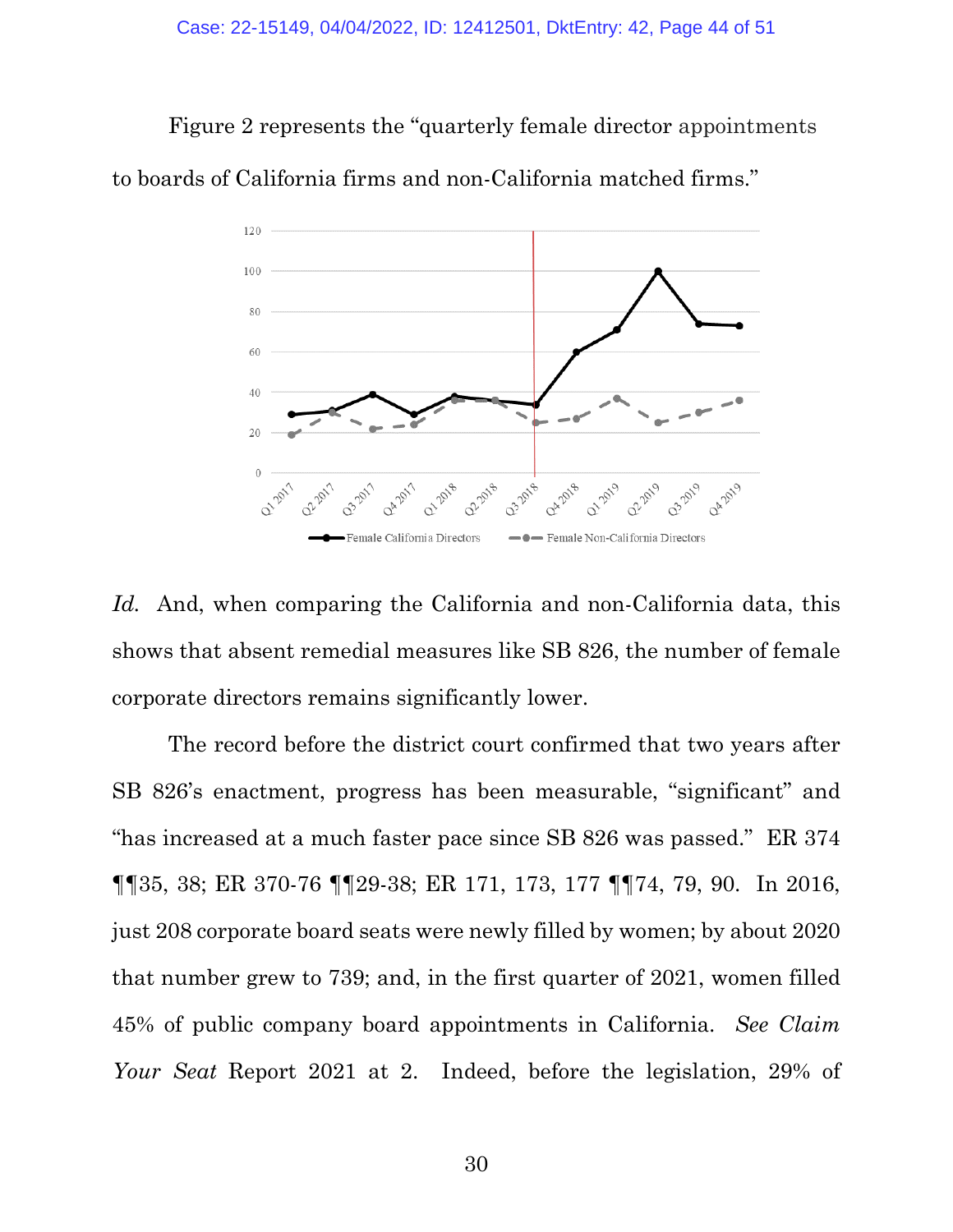California companies that would have been subject to the law "had allmale boards, [and] as of March 1, 2021, only 1.3% . . . have all-male boards." ER 374 ¶35; *see KPMG Report 2020* at 3 (2020).

According to the most recent statistical report from the California Partners Project, "[a]s of September 30, 2021, 1,844 seats are held by women – up from 766 in 2018. That means that women hold over 29% of the public company board seats in California, compared to 15.5% in 2018. That's an increase of *nearly eleven hundred women* to those boards in just three years." California Partners Project, *Mapping Inclusion: Women's Representation on California's Public Company Boards by Region and Industry* (Dec. 15, 2021) at 1[;35](#page-44-0) *see also* 50/50 Women on Boards, *Gender Diversity Index Fourth Quarter 2021 Key Findings*.[36](#page-44-1)

Yet despite this progress, substantial underrepresentation persists. ER 361 ¶10, 381-83 ¶¶ 46-49; *Claim Your Seat* Report 2020 at 15; *Claim Your Seat Report 2021 at 2, 7 (reporting that even several years after SB* 826, women hold just "26.5% of California's public company board seats"). Moreover, extensive "social science research provides strong evidence that external requirements are necessary to combat structural sexism and provide equal opportunity for women on corporate boards." ER 171

<span id="page-44-0"></span><sup>35</sup> <https://www.calpartnersproject.org/mappinginclusion>

<span id="page-44-1"></span><sup>36</sup> [https://5050wob.com/wp-content/uploads/2022/02/5050WOB-](https://5050wob.com/wp-content/uploads/2022/02/5050WOB-Q4_Infographic_Final_02.22.221.pdf)

[Q4\\_Infographic\\_Final\\_02.22.221.pdf](https://5050wob.com/wp-content/uploads/2022/02/5050WOB-Q4_Infographic_Final_02.22.221.pdf)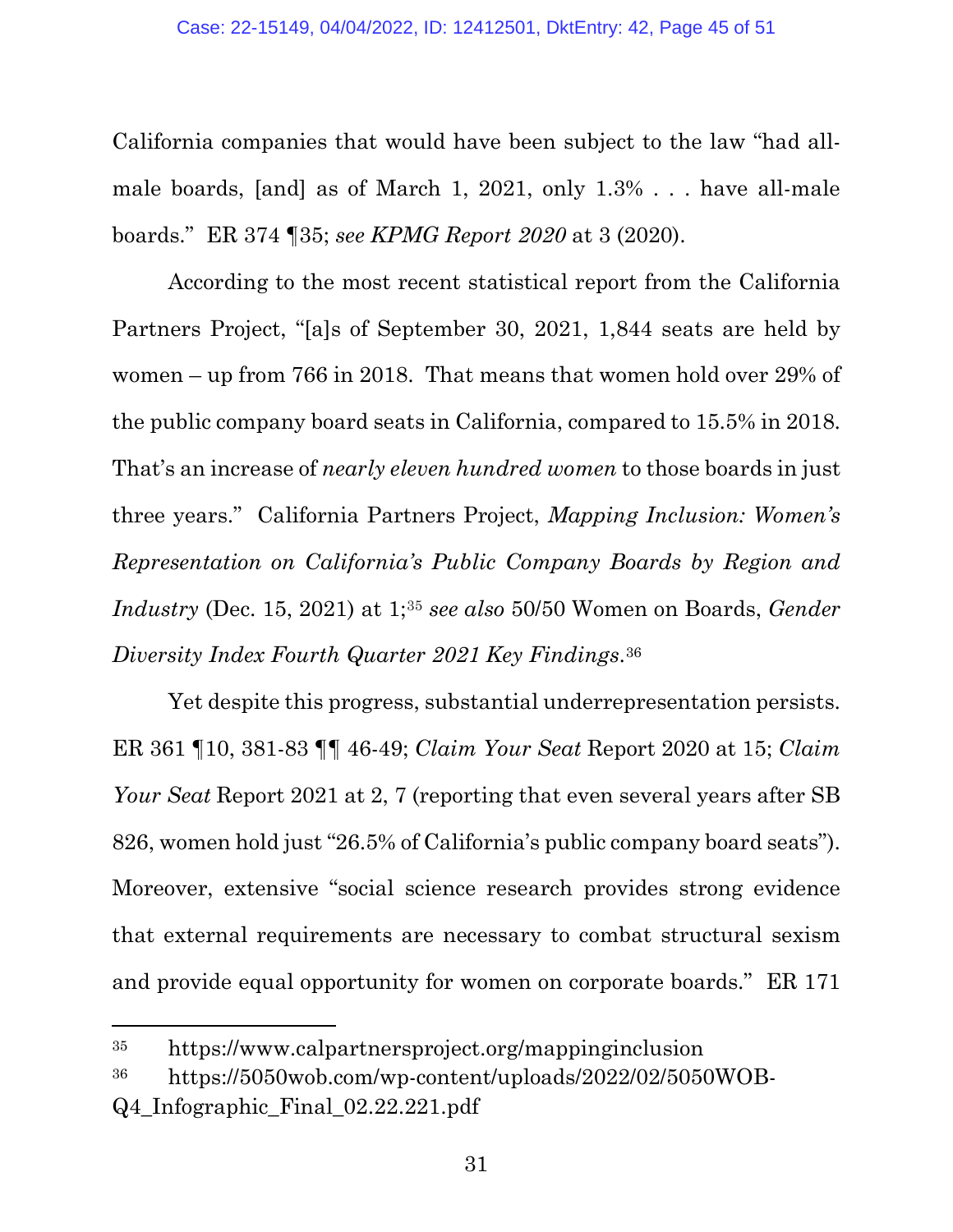¶73. Thus, there remains an ongoing need for the legislation to combat the longstanding, structural barriers to women's service on corporate boards.

Amicus Hamilton Lincoln Law Institute claims that SB 826 does "not remove the barriers, biases, and other systemic and structural impediments to achieving gender parity in corporate boardrooms," and posits instead that it is a "check the box" exercise that "undermin[es] the perceived competence of the women serving as directors and discourage[s] qualified women from stepping forward to serve." 9th Cir. Doc. No. 19 at 4, 7. Those broad claims are not supported by citations to evidence, *see generally id.*, and are contrary to the extensive record evidence and data showing that the law is working.

The district court specifically noted the numerous "highly qualified women" who strongly desired to join corporate boards by utilizing "the opportunities provided by SB 826." ER 21. There is *no evidence* these highly qualified women are discouraged from seeking a seat at the table because they view the law as a meaningless "check the box" exercise or that these women are not fully competent to serve.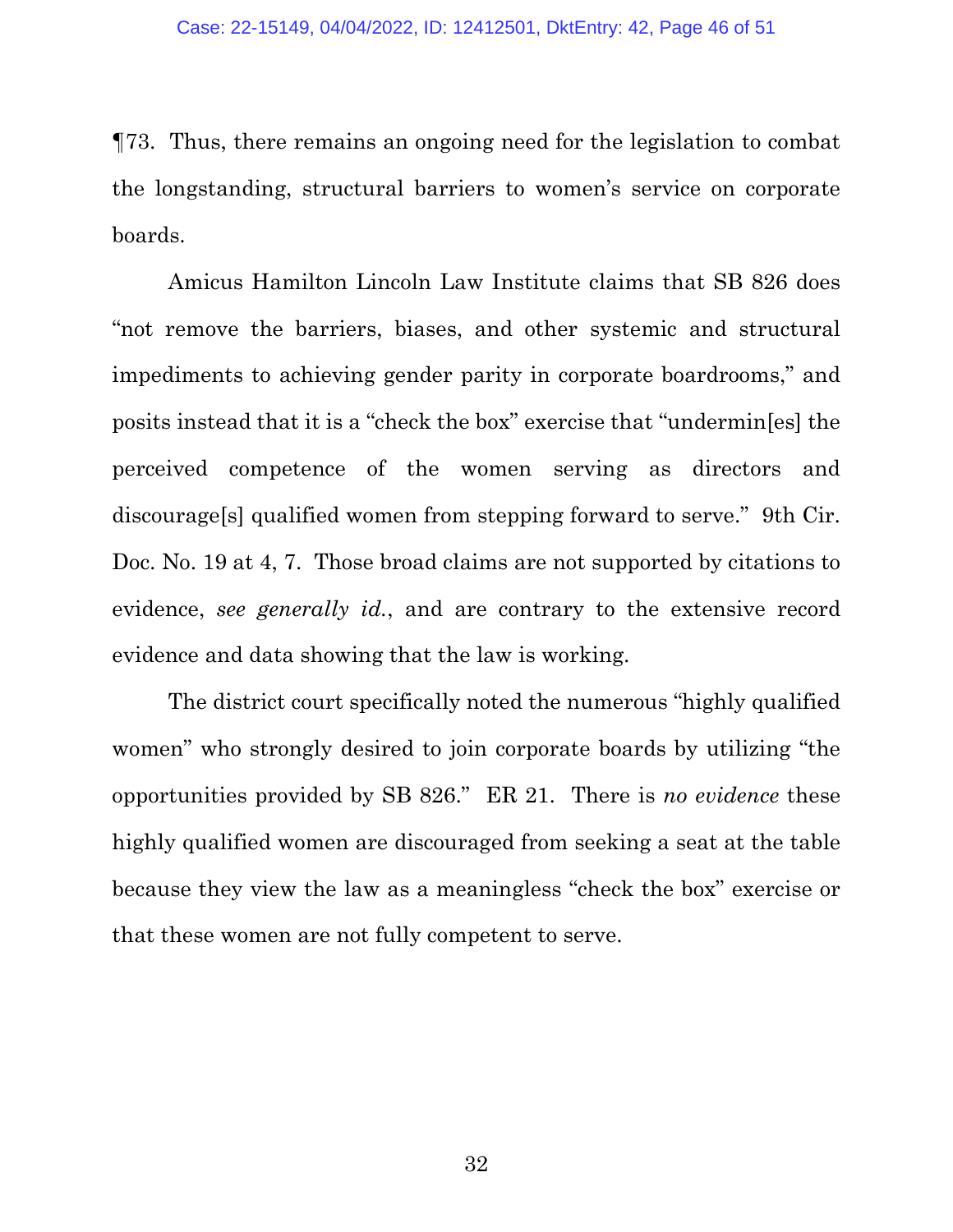### <span id="page-46-0"></span>**C. Meland's Claim That the Law Is Unnecessary Is Unsupported by the Record and Contrary to the District Court's Findings**

Meland contends the law was unnecessary because the percentage of women on boards was already increasing before the law was enacted. AOB 7, 8, 35. Meland points to evidence and reports that do not support his claim, and which instead support the district court's contrary finding. *See* AOB 7 (citing declarations of J. Grounds and C. Schipani). Indeed, evidence before the district court—which the court found credible—made clear that although there was some limited increase in female board member numbers before 2018, the pace of increase was glacial. ER 11- 12; *see also* AAB 50 (addressing district court's findings rejecting Meland's reliance on cited reports).

In her declaration, Jessica Grounds explained that "the trend toward increasing the numbers . . . progressed quickly in the three years since SB 826 first passed," far surpassing the growth rate in the prior several years. ER 382 ¶47. For example "[w]hereas in 2018 . . . 29% of California companies . . . subject to SB 826 had all-male boards, as of March 1, 2021, only 1.3 % of [those] corporations have all male boards." ER 374 ¶35. Cindy Schipani's declaration discussed similar findings, and noted that the United States Government Accountability Office found in 2015 that it could take four decades to eliminate the disparity between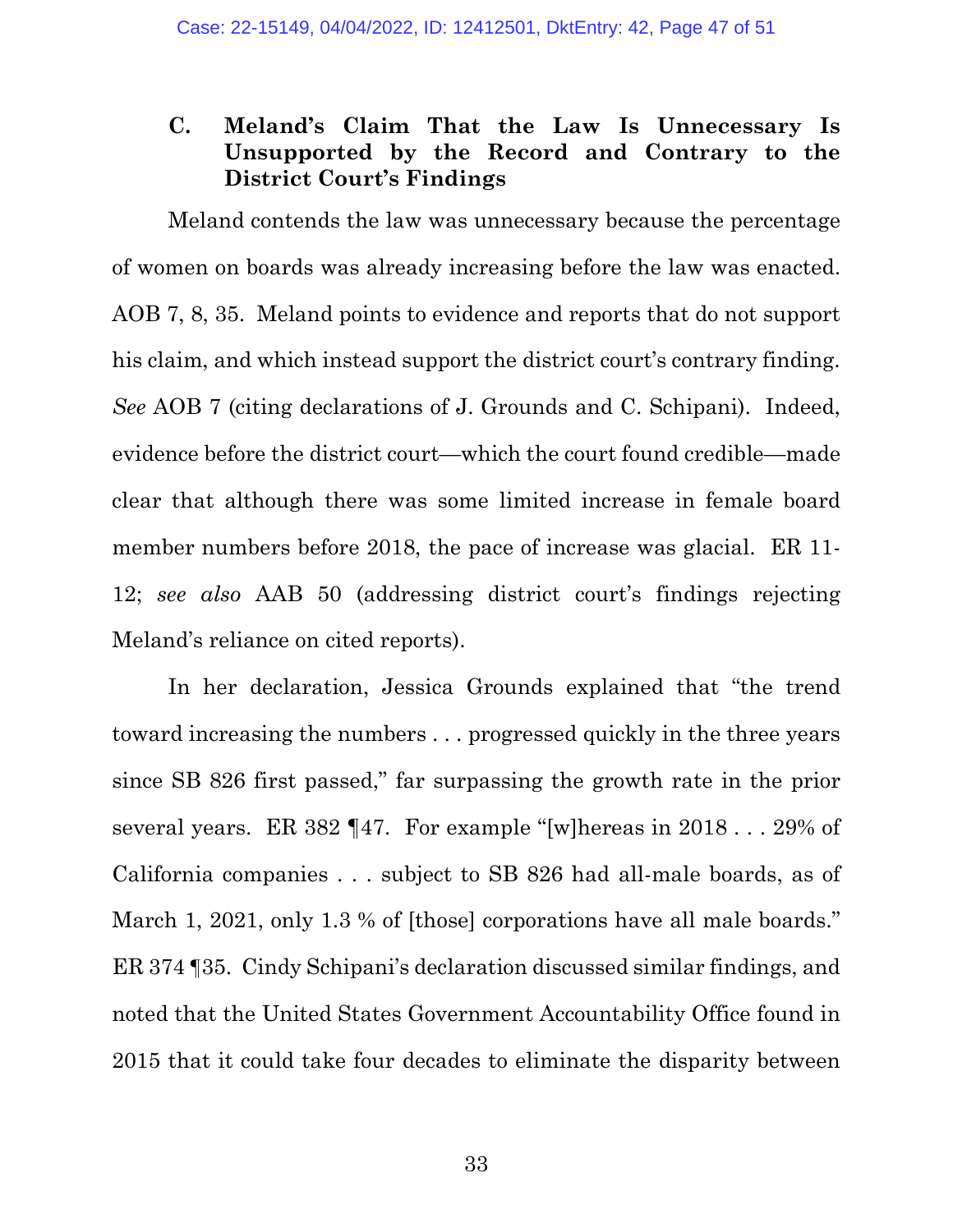women and men on corporate boards assuming the current growth rate. ER 106-07 ¶21, 108 ¶25.

Meland also claims that "hiring patterns" showed boards had already increased female board representation before SB 826 was passed. AOB 7-8 (citing 2019 Heidrick & Struggles report). In fact, that report states that despite small increases, the overall percentages of women on corporate boards before 2019 had "remained stubbornly low" and that the recent surge in women directors was driven in part by the "new law in California." [Heidrick & Struggles,](https://www.google.com/url?sa=t&rct=j&q=&esrc=s&source=web&cd=&ved=2ahUKEwiNrs_3kOj2AhXKIkQIHVtxAbAQFnoECA0QAQ&url=https%3A%2F%2Fwww.heidrick.com%2F-%2Fmedia%2Fheidrickcom%2Fpublications-and-reports%2Fboard_monitor_us_2019.pdf&usg=AOvVaw0I_bSWIX5H8juCQ2aekjOB) *[Board Monitor U.S. 2019](https://www.google.com/url?sa=t&rct=j&q=&esrc=s&source=web&cd=&ved=2ahUKEwiNrs_3kOj2AhXKIkQIHVtxAbAQFnoECA0QAQ&url=https%3A%2F%2Fwww.heidrick.com%2F-%2Fmedia%2Fheidrickcom%2Fpublications-and-reports%2Fboard_monitor_us_2019.pdf&usg=AOvVaw0I_bSWIX5H8juCQ2aekjOB)* at 6. Likewise, the Greene report—relied upon by amicus Philanthropy Roundtable—confirms that a statistical comparison of pre- and post-SB 826 board composition showed the increase in women on boards after the law's enactment was "*not* driven by a general trend of increasing female board representation." Daniel Greene, et al., *[Do Board Gender Quotas](https://papers.ssrn.com/sol3/papers.cfm?abstract_id=3463844)  [Affect Firm Value? Evidence from California Senate Bill No. 826,](https://papers.ssrn.com/sol3/papers.cfm?abstract_id=3463844)* 60 J. [Corp. Fin. a](https://papers.ssrn.com/sol3/papers.cfm?abstract_id=3463844)t 3 (italics added).

Based on the entire record before it, the district court found that enjoining a law that was not clearly unconstitutional "at this early stage may deny highly qualified women who are eager and seeking to join corporate boards the opportunities provided by SB 826." ER 22. The court declined to "override the legislature's determination" that SB 826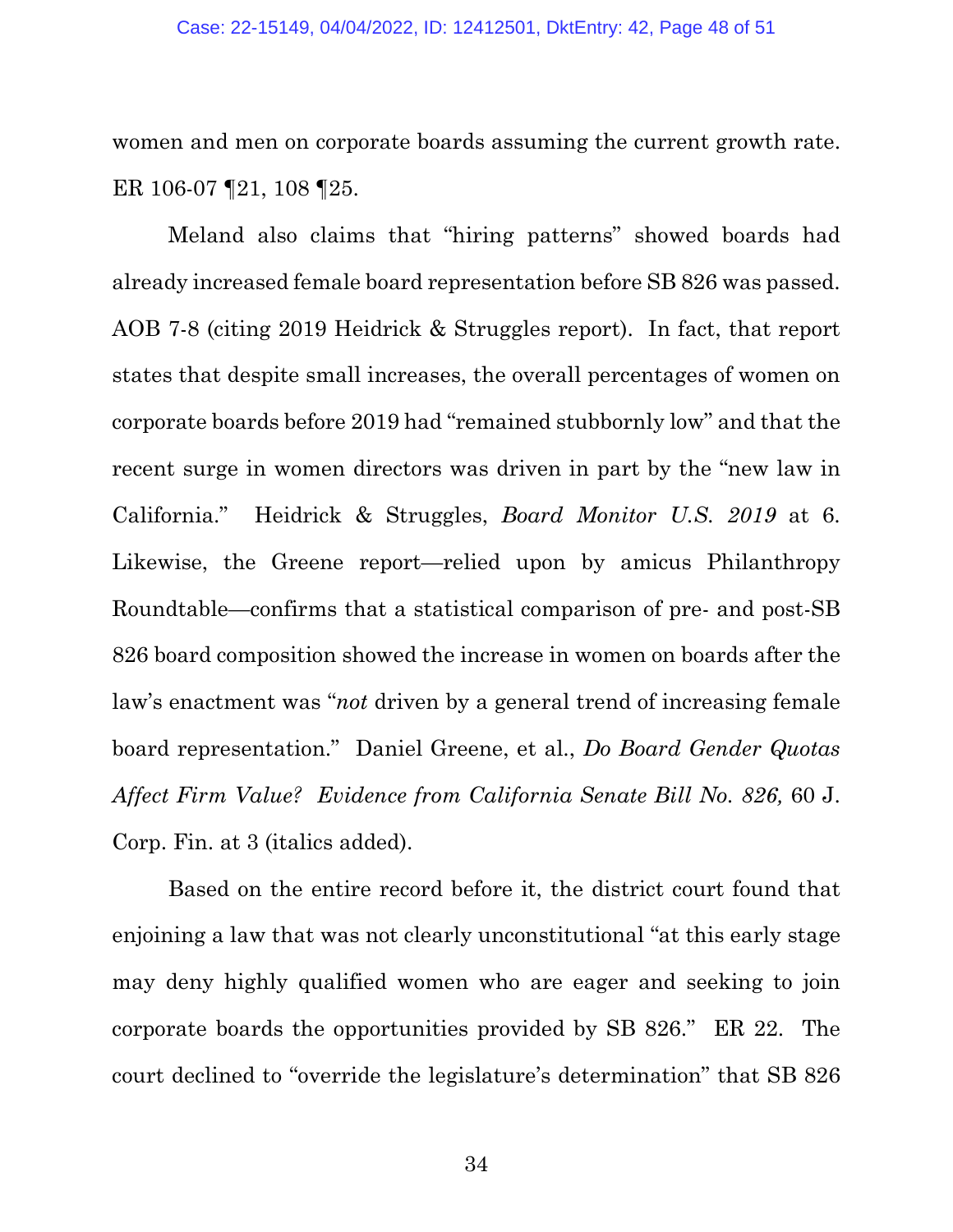was necessary to prevent continuing discrimination against women, precluding them from a seat at the table at the highest levels of business leadership. The court found no ground to "enjoin a law that the evidence shows is clearly working." ER 23. The district court's decision is well supported by the law and the record.

#### **CONCLUSION**

<span id="page-48-0"></span>Undersigned amici respectfully urge this Court to affirm the district court's order denying the requested preliminary injunction.

Respectfully Submitted,

Date: April 4, 2022 By: /s/ *Johanna Schiavoni* Melanie Gold Johanna Schiavoni California Appellate Law Group LLP

*Counsel for Amici Curiae*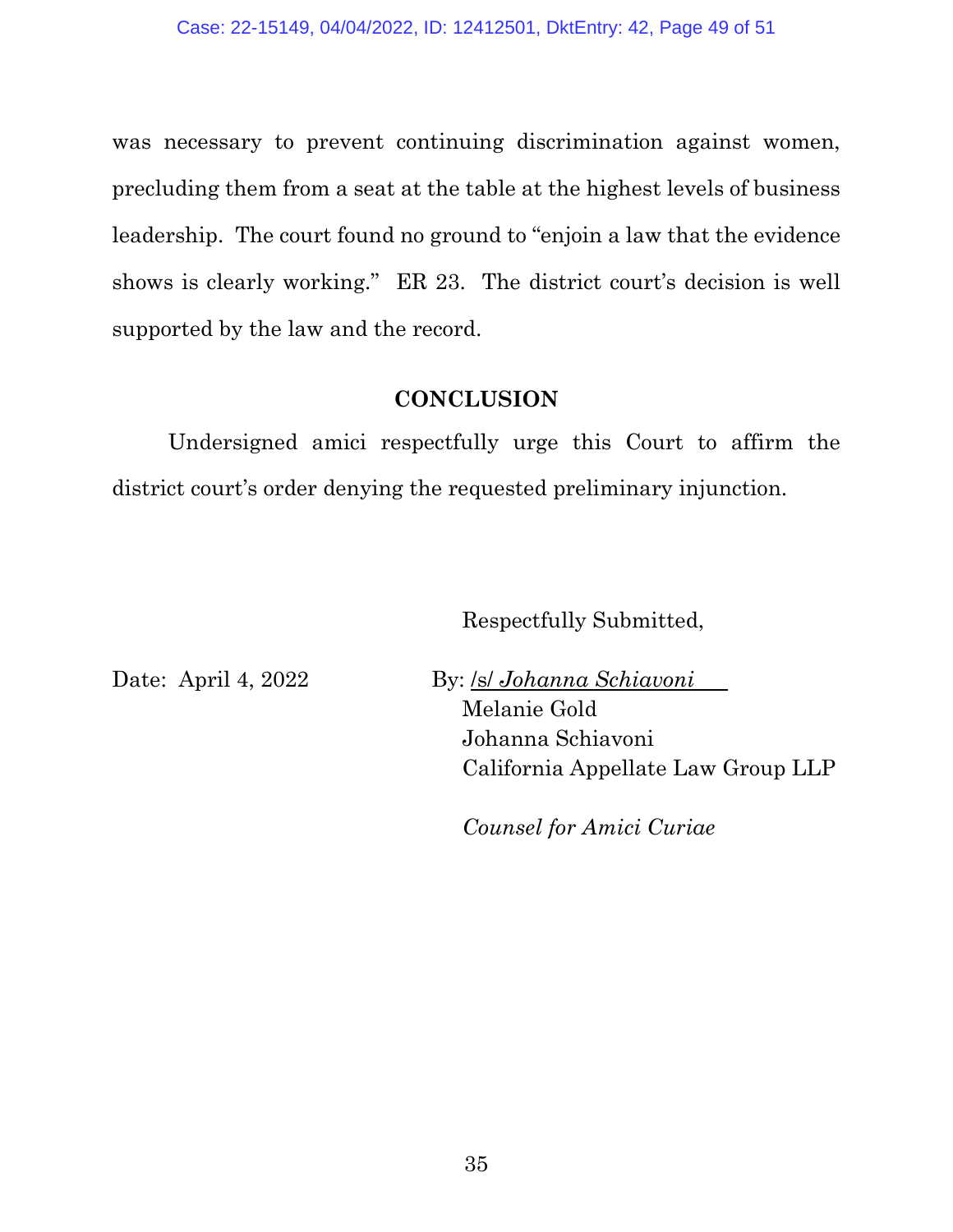#### **CERTIFICATE OF COMPLIANCE**

<span id="page-49-0"></span>Counsel for amici curiae certifies:

1. This brief complies with the type-volume limitation of [Federal](https://www.westlaw.com/Document/NDDB282A0B97711D8983DF34406B5929B/View/FullText.html?transitionType=Default&contextData=(sc.Default)&VR=3.0&RS=da3.0)  [Rule of Appellate Procedure 32\(a\)\(7\)\(B\).](https://www.westlaw.com/Document/NDDB282A0B97711D8983DF34406B5929B/View/FullText.html?transitionType=Default&contextData=(sc.Default)&VR=3.0&RS=da3.0) This brief contains 6,920 words, excluding the parts of the brief exempted by [Federal Rule of Appellate](https://www.westlaw.com/Document/NDDB282A0B97711D8983DF34406B5929B/View/FullText.html?transitionType=Default&contextData=(sc.Default)&VR=3.0&RS=da3.0)  [Procedure 32\(f\).](https://www.westlaw.com/Document/NDDB282A0B97711D8983DF34406B5929B/View/FullText.html?transitionType=Default&contextData=(sc.Default)&VR=3.0&RS=da3.0)

2. This brief complies with the typeface requirements of [Federal](https://www.westlaw.com/Document/NDDB282A0B97711D8983DF34406B5929B/View/FullText.html?transitionType=Default&contextData=(sc.Default)&VR=3.0&RS=da3.0)  [Rule of Appellate Procedure 32\(a\)\(5\)](https://www.westlaw.com/Document/NDDB282A0B97711D8983DF34406B5929B/View/FullText.html?transitionType=Default&contextData=(sc.Default)&VR=3.0&RS=da3.0) and the typestyle requirements of [Federal Rule of Appellate Procedure 32\(a\)\(6\).](https://www.westlaw.com/Document/NDDB282A0B97711D8983DF34406B5929B/View/FullText.html?transitionType=Default&contextData=(sc.Default)&VR=3.0&RS=da3.0) This brief has been prepared in a proportionally spaced typeface using Microsoft Word in 14 point Century Schoolbook font.

Respectfully Submitted,

Date: April 4, 2022 By: /s/ *Johanna Schiavoni*

Melanie Gold Johanna Schiavoni California Appellate Law Group LLP

*Counsel for Amici Curiae*